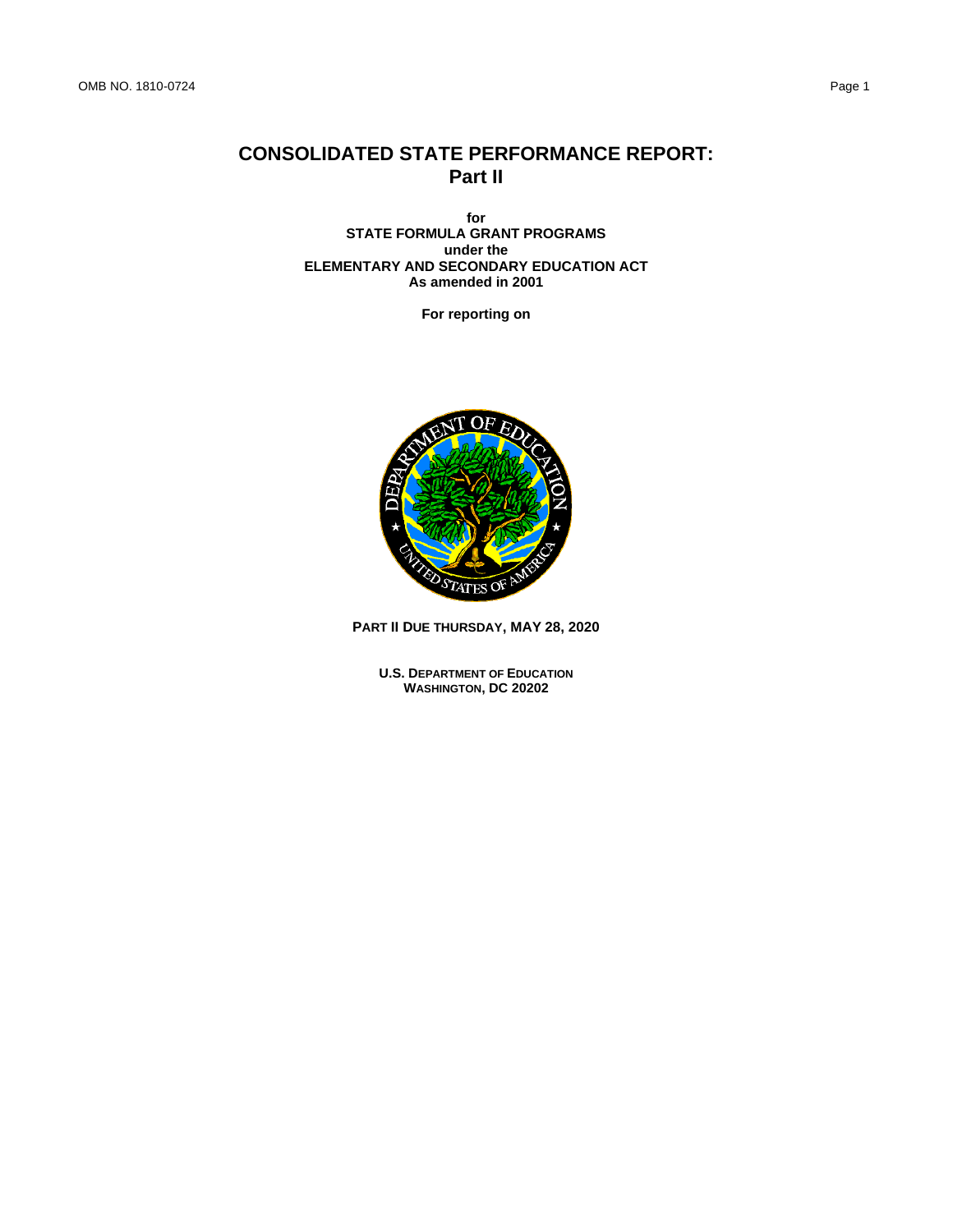## **INTRODUCTION**

The Consolidated State Performance Report (CSPR) is the required annual reporting tool for each State, the Bureau of Indian Education, District of Columbia, and Puerto Rico as authorized under Section 8303<sup>1</sup> of the Elementary and Secondary Education Act (ESEA), as amended by the Every Student Succeeds Act of 2015(ESSA)<sup>2</sup>.

#### Paperwork Burden Statement

According to the Paperwork Reduction Act of 1995, no persons are required to respond to a collection of information unless such collection displays a valid OMB control number. The valid OMB control number for this information collection is 1810-0724. The time required to complete this information collection is estimated to average 35.00 hours per response, including the time to review instructions, search existing data resources, gather the data needed, and complete and review the information collection. The obligation to respond to this collection is required to obtain or retain a benefit under the Elementary and Secondary Education Act (ESEA), as amended by the Every Student Succeeds Act (ESSA). If you have any comments concerning the accuracy of the time estimate(s) or suggestions for improving this form, please write to: U.S. Department of Education, Washington, D.C. 20202-4537. If you have comments or concerns regarding the status of your individual submission of this form, write directly to: Office of Elementary and Secondary Education, U.S. Department of Education, 400 Maryland Avenue, S.W., Washington, D.C. 20202.

<sup>1</sup> SEC.8303. Consolidated Reporting – (a) In general: In order to simplify reporting requirements and reduce reporting burdens, the Secretary shall establish procedures and criteria under which a State educational agency, in consultation with the Governor of the State, may submit a consolidated State annual report. (b) Contents: The report shall contain information about the programs included in the report, including the performance of the State under those programs, and other matters as the Secretary determines are necessary, such as monitoring activities. (c) Replacement: The report shall replace separate individual annual reports for the programs included in the consolidated State annual report.

<sup>&</sup>lt;sup>2</sup> All citations to the ESEA in this document are to the ESEA, as amended by the ESSA.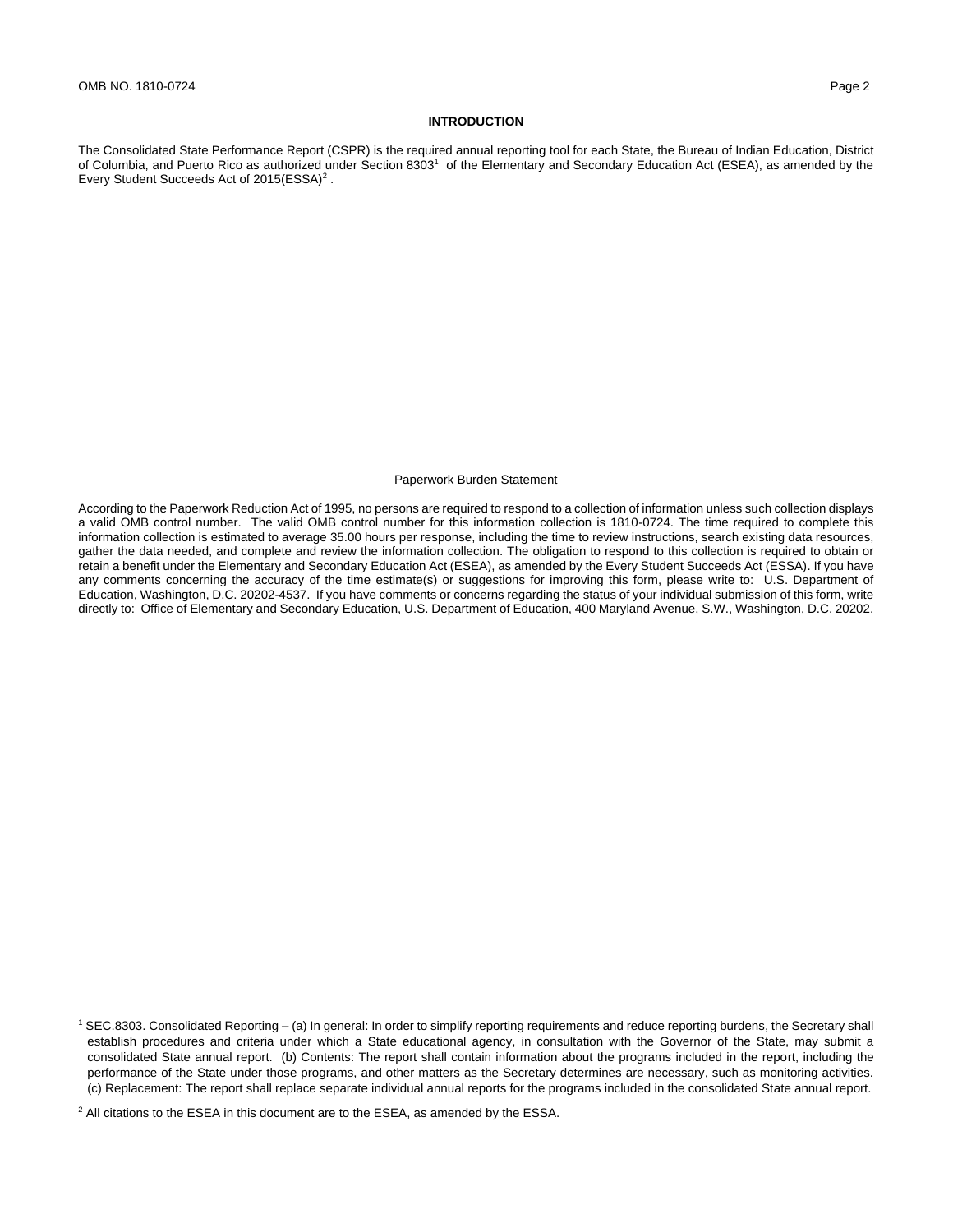### OMB Number: 1810-0724 Expiration Date: 10/31/2022

Consolidated State Performance Report For State Formula Grant Programs under the Elementary And Secondary Education Act as amended in 2001

**Check the one that indicates the report you are submitting:**

**Name of State Educational Agency (SEA) Submitting This Report:**

**Address:**

**Person to contact about this report:**

**Name:**  Nazanin Mohajeri-Nelson **Telephone:**  303.866.6205 **Fax:**  n/a **e-mail:**  mohajeri-nelson\_n@cde.state.co.us

**Name of Authorizing State Official: (Print or Type):** Nazanin Mohajeri-Nelson

**Submitted Date and Time:**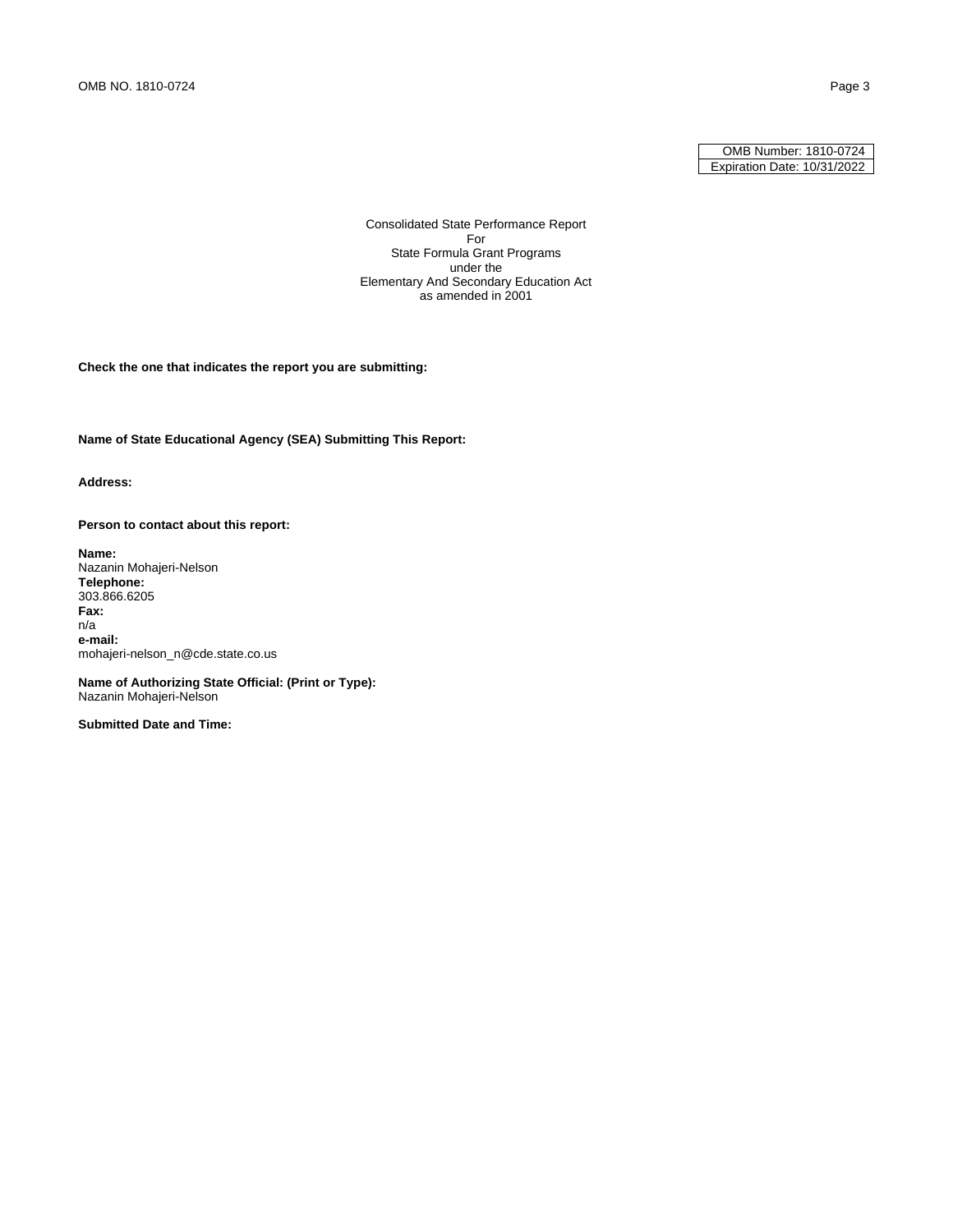# **2.1 ACCOUNTABILITY**

# **2.1.1 School Performance on Accountability Indicators**

The following indicators are collected through ESS and compiled in the EDEN036 report via the ED*Facts* Reporting System (ERS) and will be posted as an accompanying report for every State:

- LEA Name
- NCES LEA ID
- State LEA ID
- School Name
- NCES School ID
- State School ID
- Title I School Status DG 22 (FS129)
- Academic achievement indicator status DG 835 (FS200)
- Other academic indicator status DG 836 (FS201)
- Graduation rate indicator status DG 834 (FS199)
- Progress achieving English language proficiency indicator status DG 837 (FS205)
- School quality or student success indicator status DG 838 (FS202)

The ED*Facts* files and data groups used in this report are listed in the CSPR Crosswalk. The CSPR Data Key contains more detailed information on how the data are populated into the report. Before certifying Part II of the CSPR, a state user must run the report in ERS and verify that the state's data are correct. The final, certified data from this report will be made publicly available alongside the state's certified CSPR DOCX.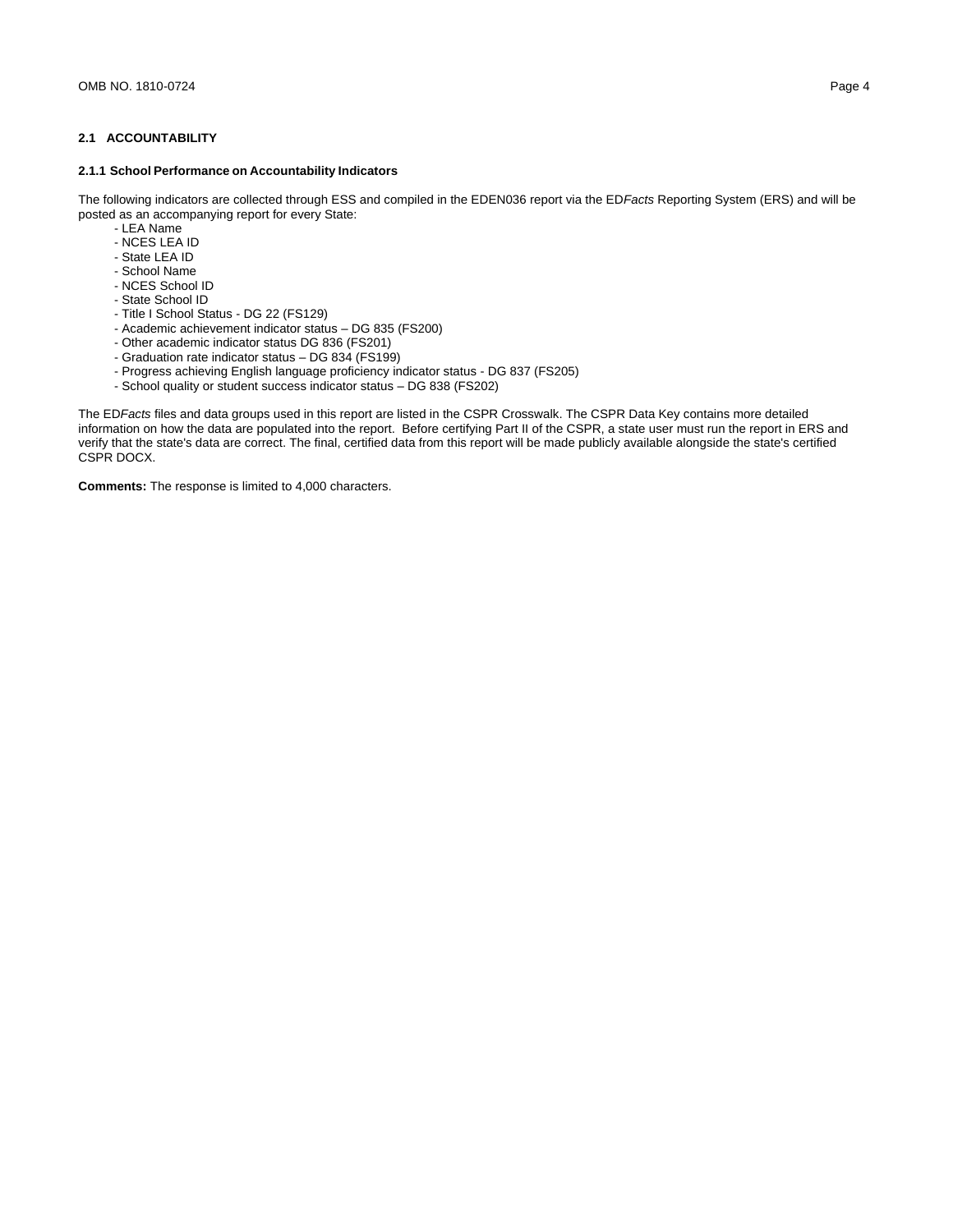# **2.1.2 Schools Identified for Comprehensive Support and Improvement**

In the table below, provide the number of schools identified for comprehensive support and improvement, overall and by reason identified.

|                                                                                                                                                                                                | <b>Number of Schools</b> | <b>Number of Title I</b><br><b>Schools</b> | Number of non-Title I<br><b>Schools</b> |
|------------------------------------------------------------------------------------------------------------------------------------------------------------------------------------------------|--------------------------|--------------------------------------------|-----------------------------------------|
| Lowest performing five percent of Title I schools                                                                                                                                              | 75                       |                                            |                                         |
| High schools failing to graduate one third or more of<br>their students                                                                                                                        | 71                       | 25                                         | 46                                      |
| Title I schools that have received additional targeted<br>support under Section 1111(d)(2)(C) of the ESEA<br>and that have not exited that status after a State-<br>determined number of years |                          |                                            |                                         |
| Total Identified                                                                                                                                                                               | 146                      |                                            |                                         |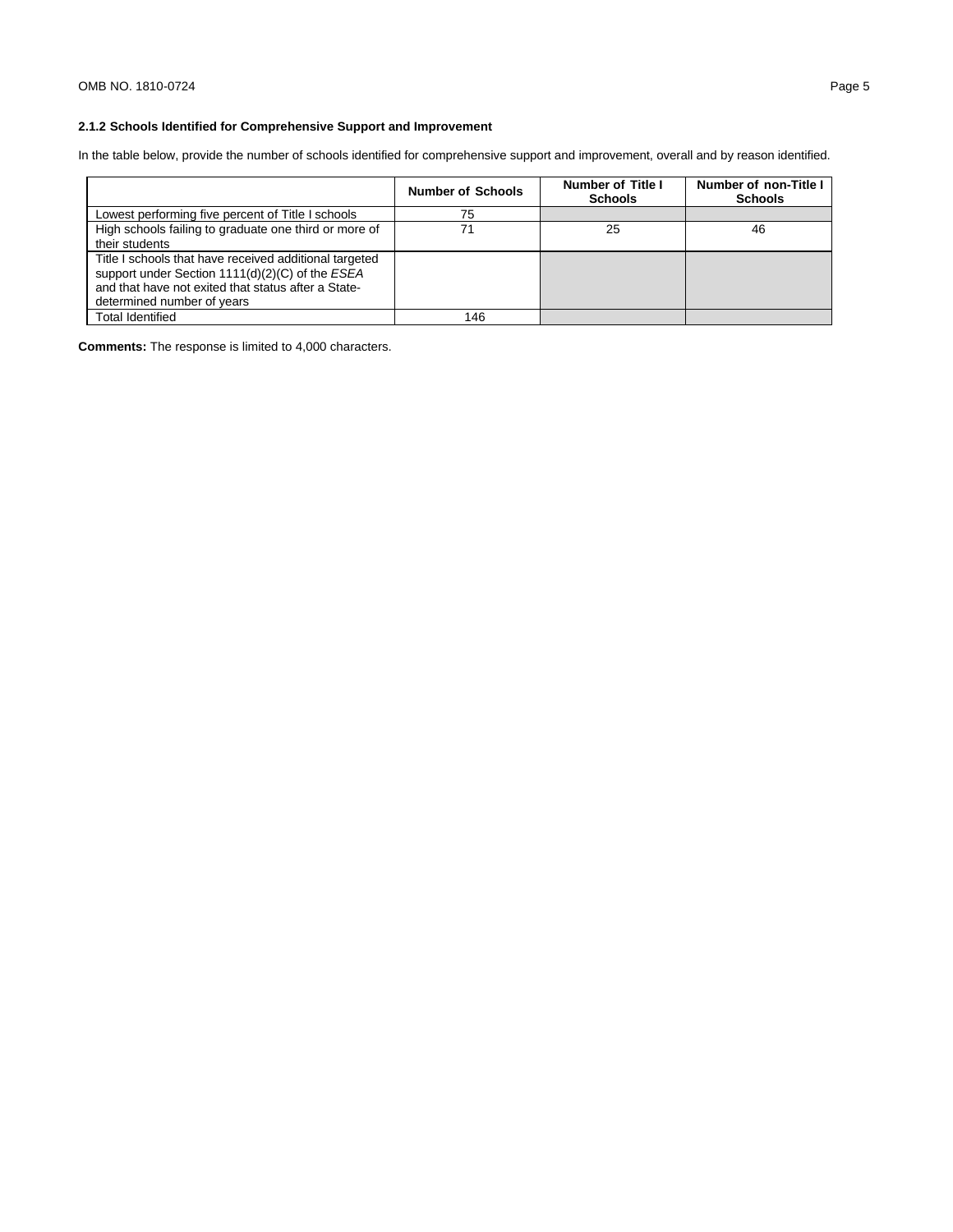# **2.1.3 Schools Implementing Targeted Support and Improvement Plans**

In the table below, provide the number of schools implementing targeted support and improvement plans.

|                                                                                                                                                                                                  | <b>Number of Schools</b> | <b>Number of Title I</b><br><b>Schools</b> | Number of non-Title I<br><b>Schools</b> |
|--------------------------------------------------------------------------------------------------------------------------------------------------------------------------------------------------|--------------------------|--------------------------------------------|-----------------------------------------|
| Schools with One or More Consistently<br>Underperforming Subgroups of Students                                                                                                                   | 69                       | 36                                         | 33                                      |
| Schools in which any Subgroup of Students, on its<br>own, would lead to Identification Under ESEA<br>Section 1111(c)(4)(D)(i)(l) (i.e., Schools Receiving<br><b>Additional Targeted Support)</b> | 58                       | 30                                         | 28                                      |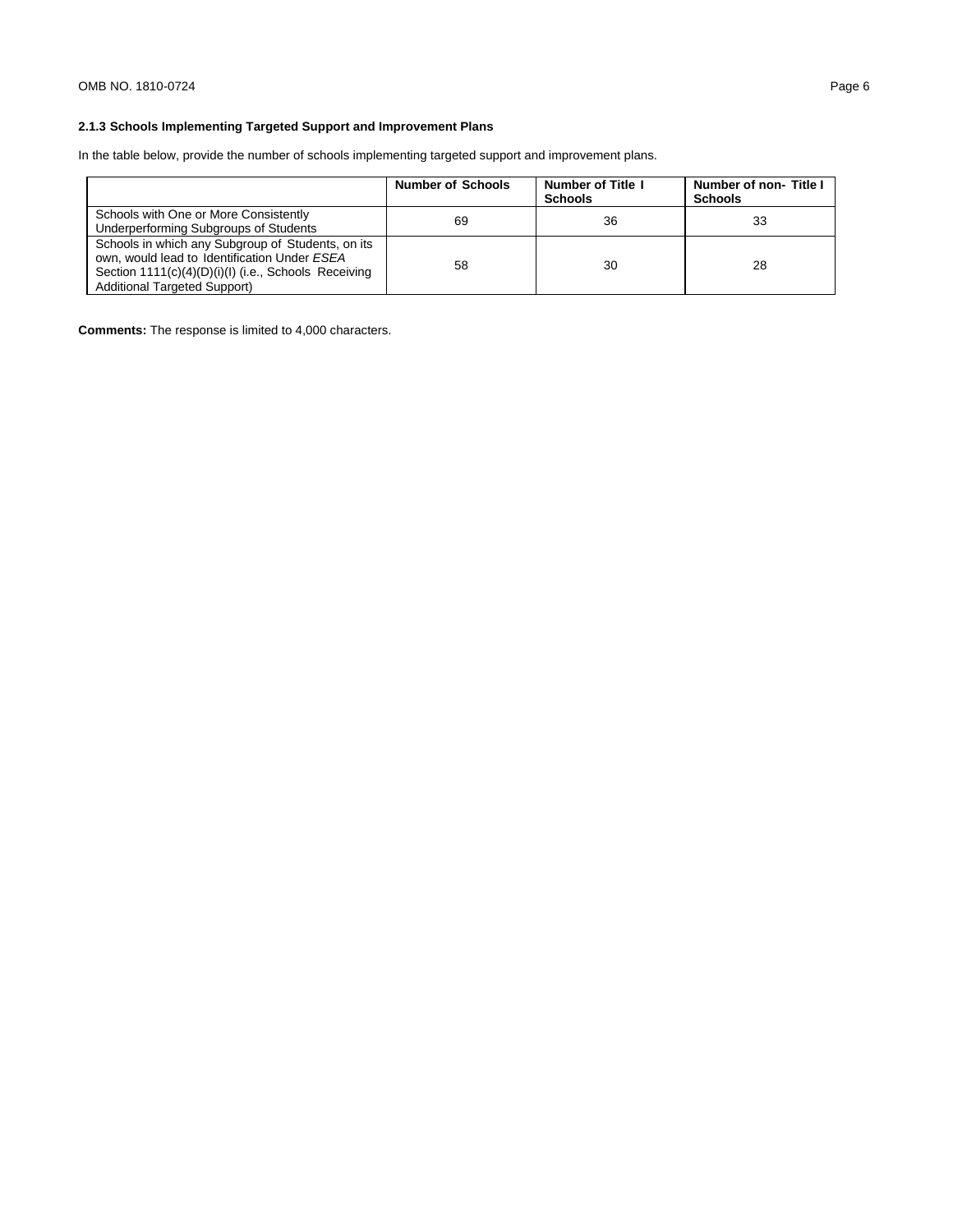## **2.1.4 Section 1003 of the** *ESEA* **School Improvement Funds**

In the tables below, provide the amount of Section 1003 funds of the *ESEA* allocated to each district and school.

### **2.1.4.1 Section 1003 of the** *ESEA* **Allocations to LEAs**

For each LEA receiving a 1003(a) allocation, list the amount of the allocation. The data for this question are reported through ED*Facts* files and compiled in the EDEN012 "Section 1003 Allocations to LEAs and Schools" report in the ED*Facts* Reporting System (ERS).

- Name of LEA with One or More Schools Provided Assistance through Section 1003(a) of the *ESEA* Funds in SY 2018-19
- NCES LEA ID
- Amount of LEA's Section 1003(a) of the *ESEA* Allocation

The ED*Facts* files and data groups used in this report are listed in the CSPR Crosswalk. The CSPR Data Key contains more detailed information on how the data are populated into the report. Before certifying Part II of the CSPR, a state user must run the EDEN012 report in ERS and verify that the state's data are correct. The final, certified data from this report will be made publicly available alongside the state's certified CSPR DOCX.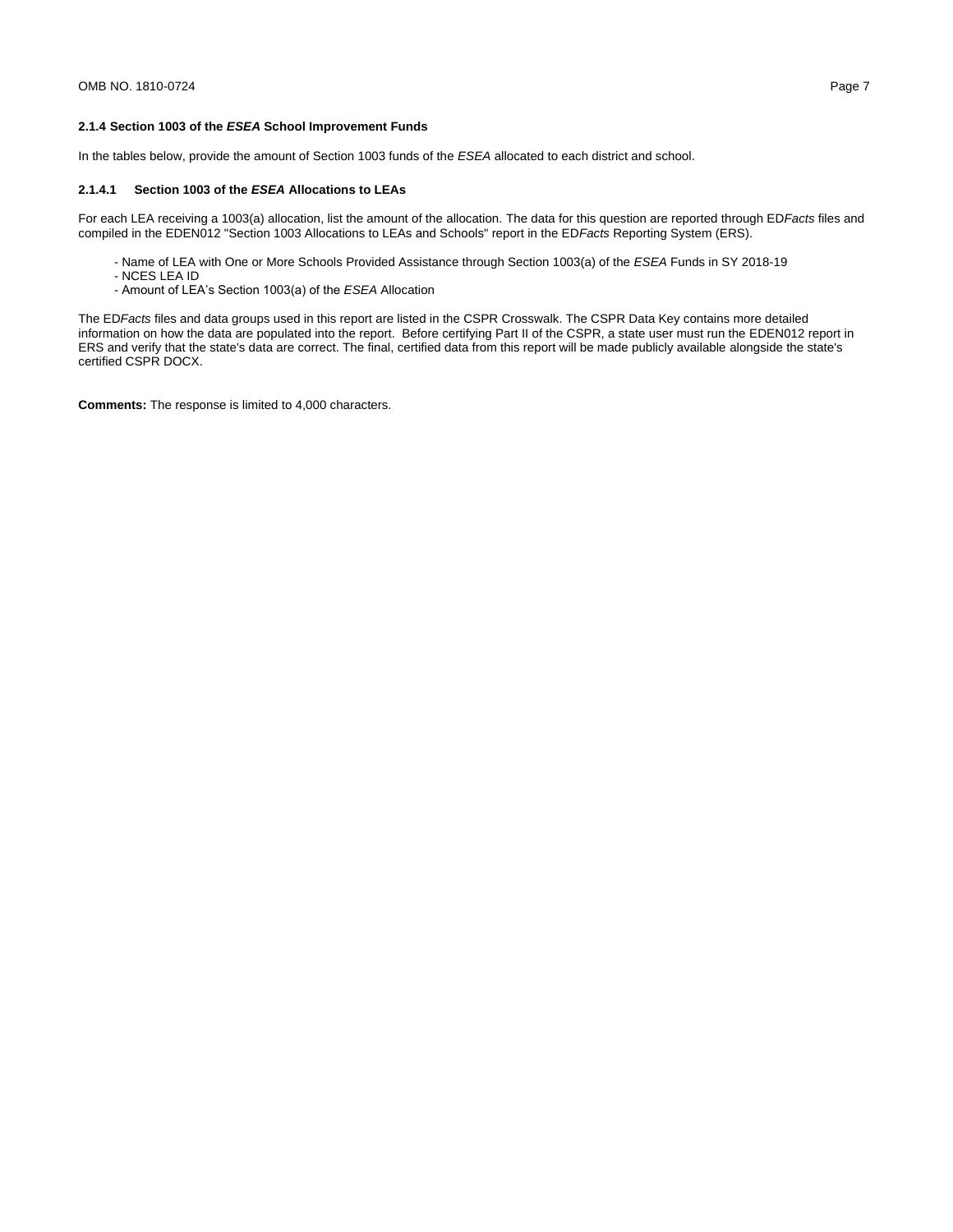## **2.1.4.2 Section 1003 of the** *ESEA* **Allocations to Schools**

For each school receiving a Section 1003(a) allocation of the *ESEA*, list the amount of the allocation. The data for this question are reported through ED*Facts* files and compiled in the EDEN012 "Section 1003 Allocations to LEAs and Schools" report in the ED*Facts* Reporting System (ERS).

- Name of School Provided Assistance through Section 1003(a) of the *ESEA* Funds in SY 2018-19
- NCES School ID
- Amount of School's Section1003(a) of the *ESEA* Allocation

The ED*Facts* files and data groups used in this report are listed in the CSPR Crosswalk. The CSPR Data Key contains more detailed information on how the data are populated into the report. Before certifying Part II of the CSPR, a state user must run the EDEN012 report in ERS and verify that the state's data are correct. The final, certified data from this report will be made publicly available alongside the state's certified CSPR DOCX.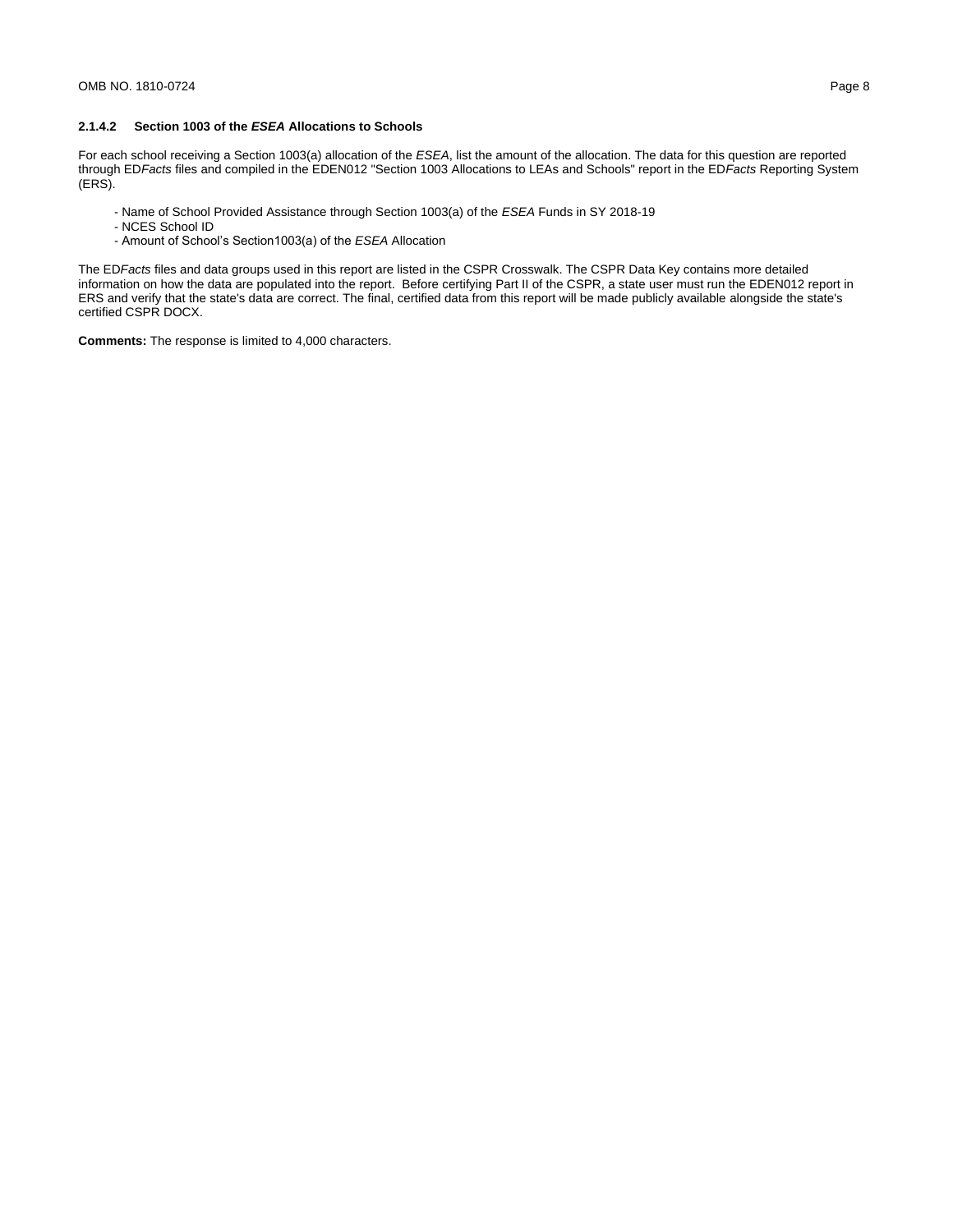# **2.2 GRADUATION RATES AND POSTSECONDARY ENROLLMENT**

This section collects data on graduation rates and rates of postsecondary enrollment.

### **2.2.1 Four Year Adjusted Cohort Graduation Rates**

In the table below, provide the state's four year adjusted cohort graduation rates for the current reporting period.

| <b>Student Group</b>                                | # Students in Cohort | # of Graduates | <b>Graduation Rate</b> |
|-----------------------------------------------------|----------------------|----------------|------------------------|
| All students                                        | 66,852               | 54,239         | 81.13%                 |
| American Indian or                                  | 536                  | 348            | 64.93%                 |
| Alaska Native                                       |                      |                |                        |
| Asian or Pacific Islander                           | 2,331                | 2,071          | 88.85%                 |
| Asian                                               | 2,156                | 1.938          | 89.89%                 |
| Native Hawaiian or<br><b>Other Pacific Islander</b> | 175                  | 133            | 76.00%                 |
| <b>Black or African American</b>                    | 3.061                | 2,277          | 74.39%                 |
| Hispanic or Latino                                  | 22,284               | 16,490         | 74.00%                 |
| White                                               | 36.120               | 31,023         | 85.89%                 |
| Two or more races                                   | 2,520                | 2,030          | 80.56%                 |
| Children with<br>disabilities (IDEA)                | 6,958                | 4,121          | 59.23%                 |
| <b>English Learners</b>                             | 9,103                | 6,246          | 68.61%                 |
| Economically                                        | 31.494               | 22.317         | 70.86%                 |
| disadvantaged students                              |                      |                |                        |
| Children in foster care                             | 918                  | 244            | 26.58%                 |
| Children who are homeless                           | 3.210                | 1.783          | 55.55%                 |

# **Frequently Asked Questions (FAQs) on graduation rates:**

*What is the adjusted cohort graduation rate?* The adjusted cohort graduation rate is described in sections 8101(23) and 8101(25) of the ESEA.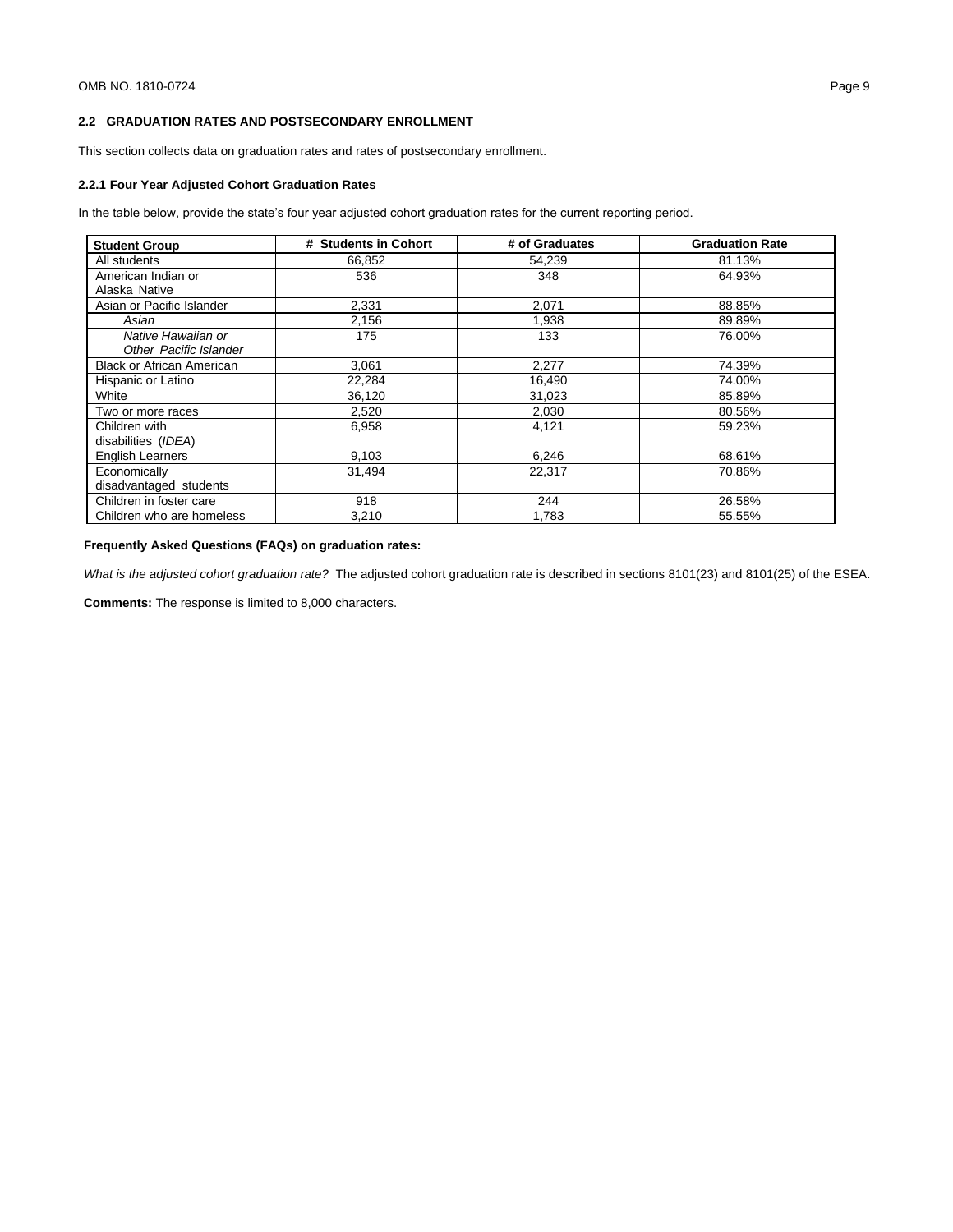# **2.2.2 Postsecondary Enrollment**

In the table below, provide counts of students who enrolled in programs of postsecondary education during the current reporting period. If data are missing or incomplete, please explain in the comments.

|                                              | # Enrolled in an IHE | # Not enrolled in an<br><b>IHE</b> | # for which data are<br>unavailable | Total  |
|----------------------------------------------|----------------------|------------------------------------|-------------------------------------|--------|
| All students                                 | 34,782               | 2,212                              | 20,901                              | 57,895 |
| American Indian or Alaska<br>Native          | 207                  | 15                                 | 217                                 | 439    |
| Asian or Pacific Islander                    | 1,677                | 60                                 | 427                                 | 2,164  |
| Asian                                        | 1,606                | 53                                 | 366                                 | 2,025  |
| Native Hawaiian or Other<br>Pacific Islander | 71                   | 7                                  | 61                                  | 139    |
| <b>Black or African</b><br>American          | 1,606                | 94                                 | 1,006                               | 2,706  |
| Hispanic or Latino                           | 8,760                | 720                                | 8,570                               | 18,050 |
| White                                        | 21.231               | 1.246                              | 10,013                              | 32.490 |
| Two or more races                            | 1,301                | 77                                 | 668                                 | 2,046  |
| Children with disabilities<br>(IDEA)         | 1,228                | 150                                | 2,827                               | 4,205  |
| <b>English Learners</b>                      | 860                  | 87                                 | 1.906                               | 2,853  |
| Economically<br>disadvantaged<br>students    | 7,504                | 624                                | 8,027                               | 16,155 |

**Comments:** The response is limited to 8,000 characters.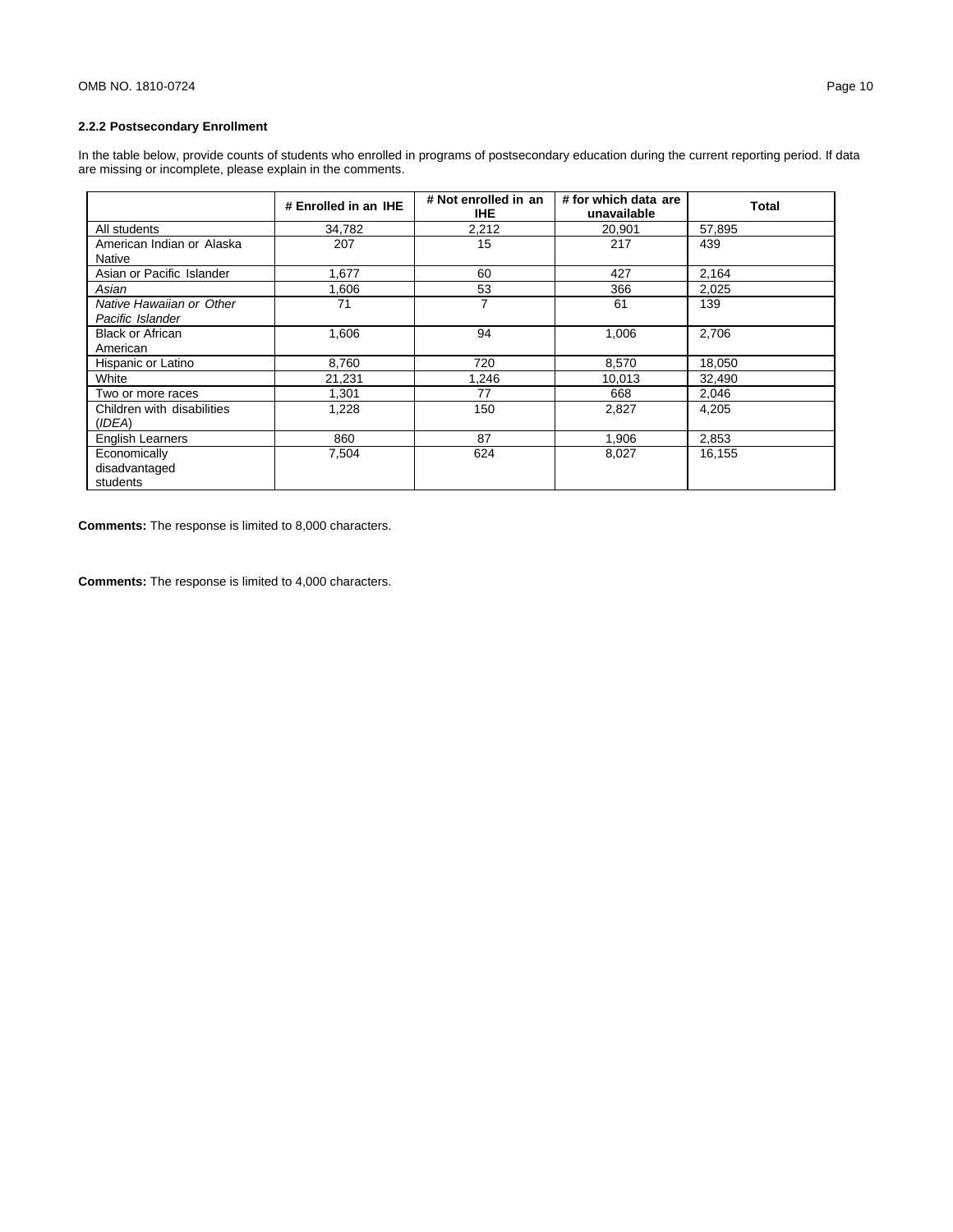## **2.3 TITLE I, PART A PROGRAM PARTICIPATION**

The following sections collect data on students participating in Title I, Part A by various student characteristics.

### **2.3.1 Student Participation in Public Title I, Part A by Special Services or Programs**

In the table below, provide the number of public school students served by either Public Title I Schoolwide Programs (SWPs) or Targeted Assistance programs (TAS) at any time during the regular school year for each category listed. Count each student only once in each category even if the student participated during more than one term or in more than one school or district in the State. Count each student in as many of the categories that are applicable to the student. Include pre-kindergarten through grade 12. Do not include the following individuals: (1) adult participants of adult literacy programs funded by Title I, (2) private school students participating in Title I programs operated by local educational agencies, or (3) students served in Part A local neglected programs.

| <b>Special Services or Programs</b> | # Students Served |
|-------------------------------------|-------------------|
| Children with disabilities (IDEA)   | 37.676            |
| English learners                    | 65.823            |
| Homeless students                   | 9.069             |
| Migrant students                    | 2.045             |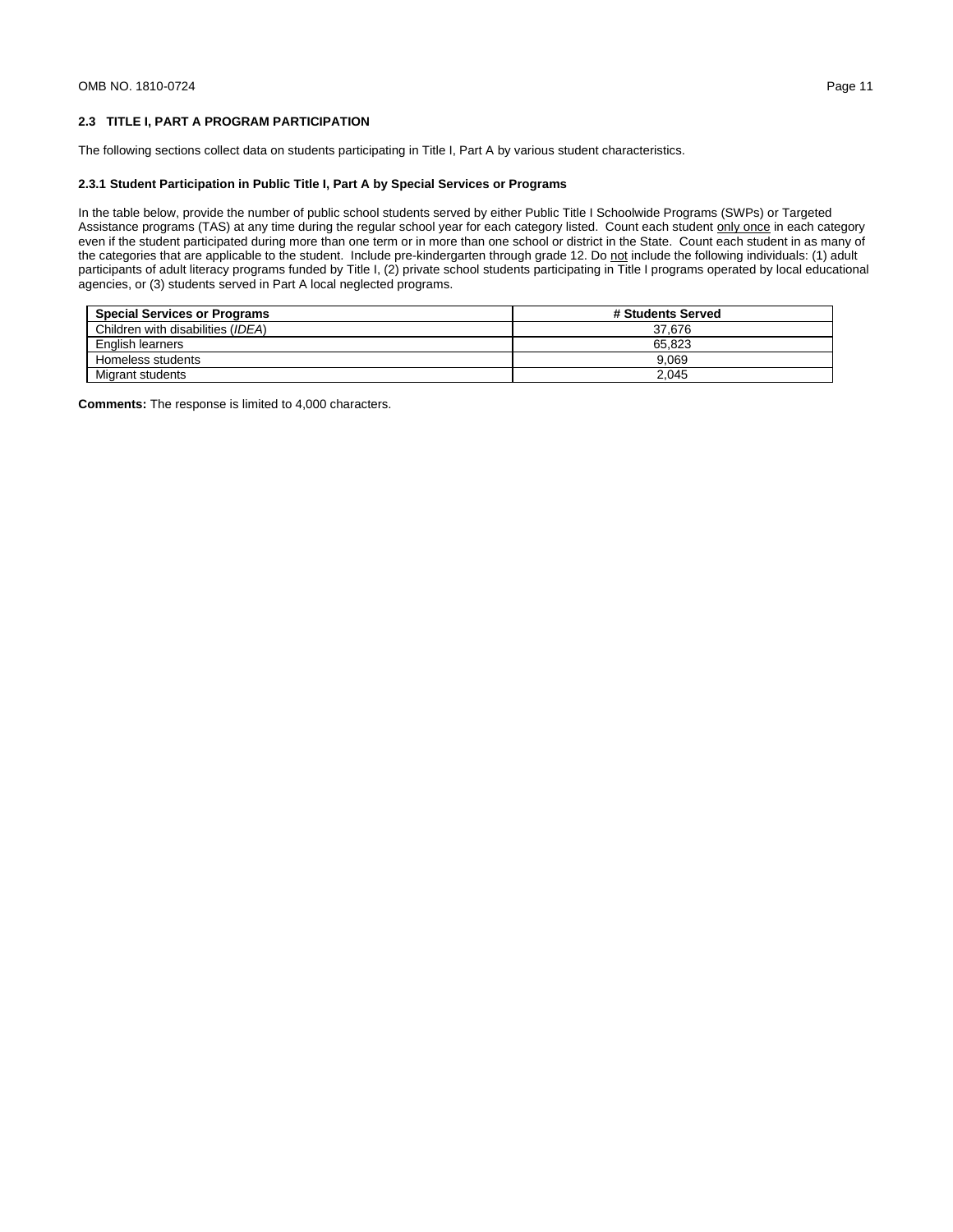# **2.3.2 Student Participation in Public Title I, Part A by Racial/Ethnic Group**

In the table below, provide the *unduplicated* number of public school students served by either Title I SWP or TAS at any time during the regular school year. Each student should be reported in only one racial/ethnic category. Include pre-kindergarten through grade 12. The total number of students served will be calculated automatically.

Do not include: (1) adult participants of adult literacy programs funded by Title I, (2) private school students participating in Title I programs operated by local educational agencies, or (3) students served in Part A local neglected programs.

| <b>Race/Ethnicity</b>                     | # Students Served |
|-------------------------------------------|-------------------|
| American Indian or Alaska Native          | 2,683             |
| Asian                                     | 5.451             |
| <b>Black or African American</b>          | 19.400            |
| Hispanic or Latino                        | 143.311           |
| Native Hawaiian or other Pacific Islander | 1.035             |
| White                                     | 74.409            |
| Two or more races                         | 9.228             |
| Total                                     | 255.517           |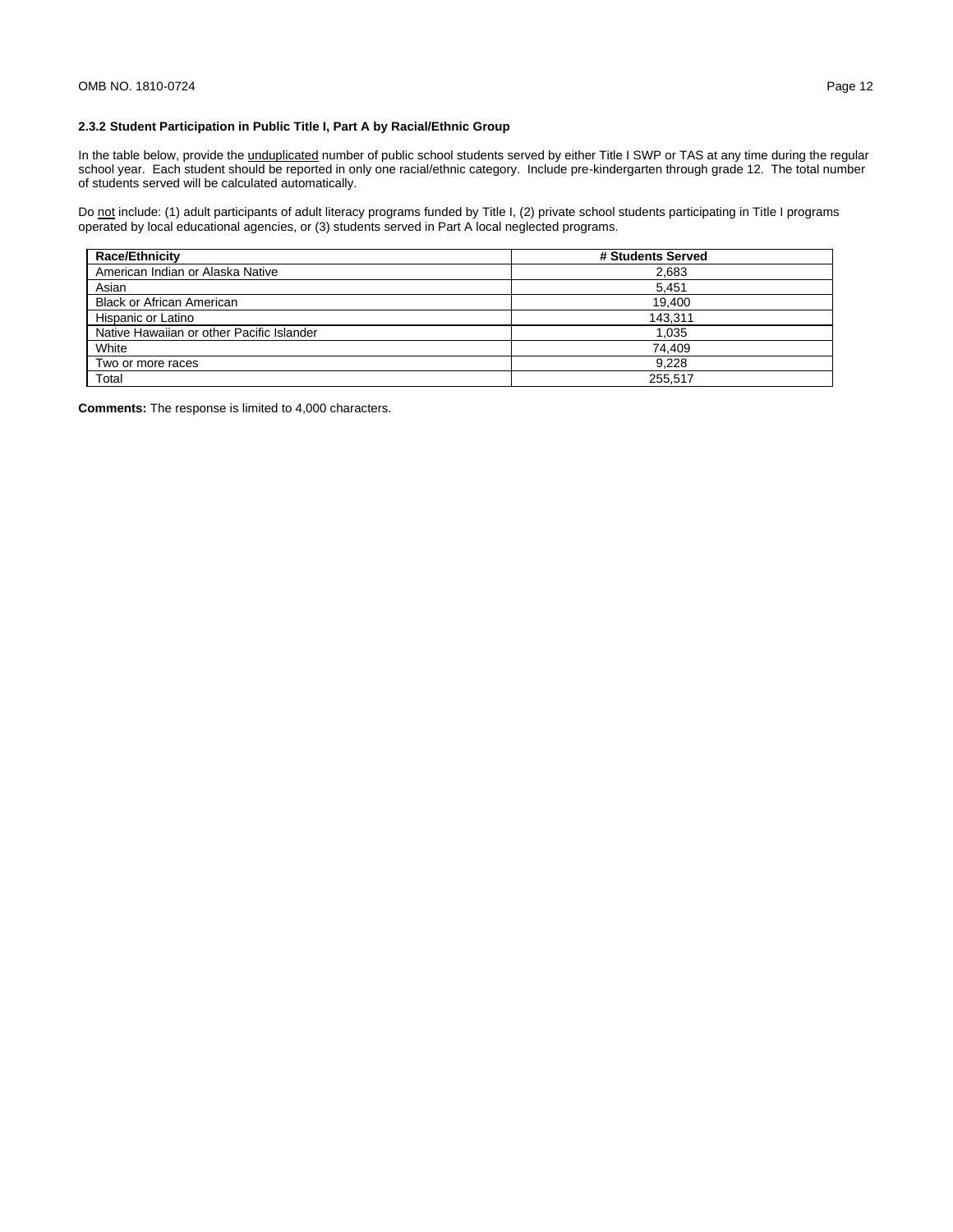# **2.3.3 Student Participation in Title I, Part A by Grade Level**

In the table below, provide the *unduplicated* number of students participating in Title I, Part A programs by grade level and by type of program: Title I public TAS, Title I SWP, private school students participating in Title I programs (private), and Part A local neglected programs (local neglected). The totals column by type of program will be automatically calculated.

| Age /Grade                            | <b>Public TAS</b> | <b>Public SWP</b> | <b>Private</b> | <b>Local Neglected</b> | <b>Total</b> |
|---------------------------------------|-------------------|-------------------|----------------|------------------------|--------------|
| Age Birth through 2                   | 0                 | 0                 | 0              | 0                      | 0            |
| Age 3 through 5 (not<br>Kindergarten) | 93                | 1,613             | 22             | $\mathbf 0$            | 1,728        |
| κ                                     | 1,027             | 27,068            | 139            | $\mathbf 0$            | 28,234       |
|                                       | 1,242             | 27,476            | 139            | 7                      | 28,864       |
| 2                                     | 1,230             | 27,267            | 130            | 21                     | 28,648       |
| 3                                     | 1,196             | 27,888            | 144            | 21                     | 29,249       |
| 4                                     | 1,084             | 28,722            | 131            | 25                     | 29,962       |
| 5                                     | 1,005             | 28,851            | 108            | 46                     | 30,010       |
| 6                                     | 165               | 17,337            | 63             | 65                     | 17,630       |
| 7                                     | 92                | 15,218            | 52             | 100                    | 15,462       |
| 8                                     | 83                | 15,186            | 35             | 128                    | 15,432       |
| 9                                     | 52                | 8,587             | 48             | 163                    | 8,850        |
| 10                                    | 44                | 7,549             | 57             | 151                    | 7,801        |
| 11                                    | 52                | 6,864             | 27             | 104                    | 7,047        |
| 12                                    | 46                | 8,480             | 29             | 67                     | 8,622        |
| Ungraded                              | $\Omega$          | 0                 | $\mathbf 0$    | $\Omega$               | $\Omega$     |
| <b>TOTALS</b>                         | 7,411             | 248,106           | 1,124          | 898                    | 257,539      |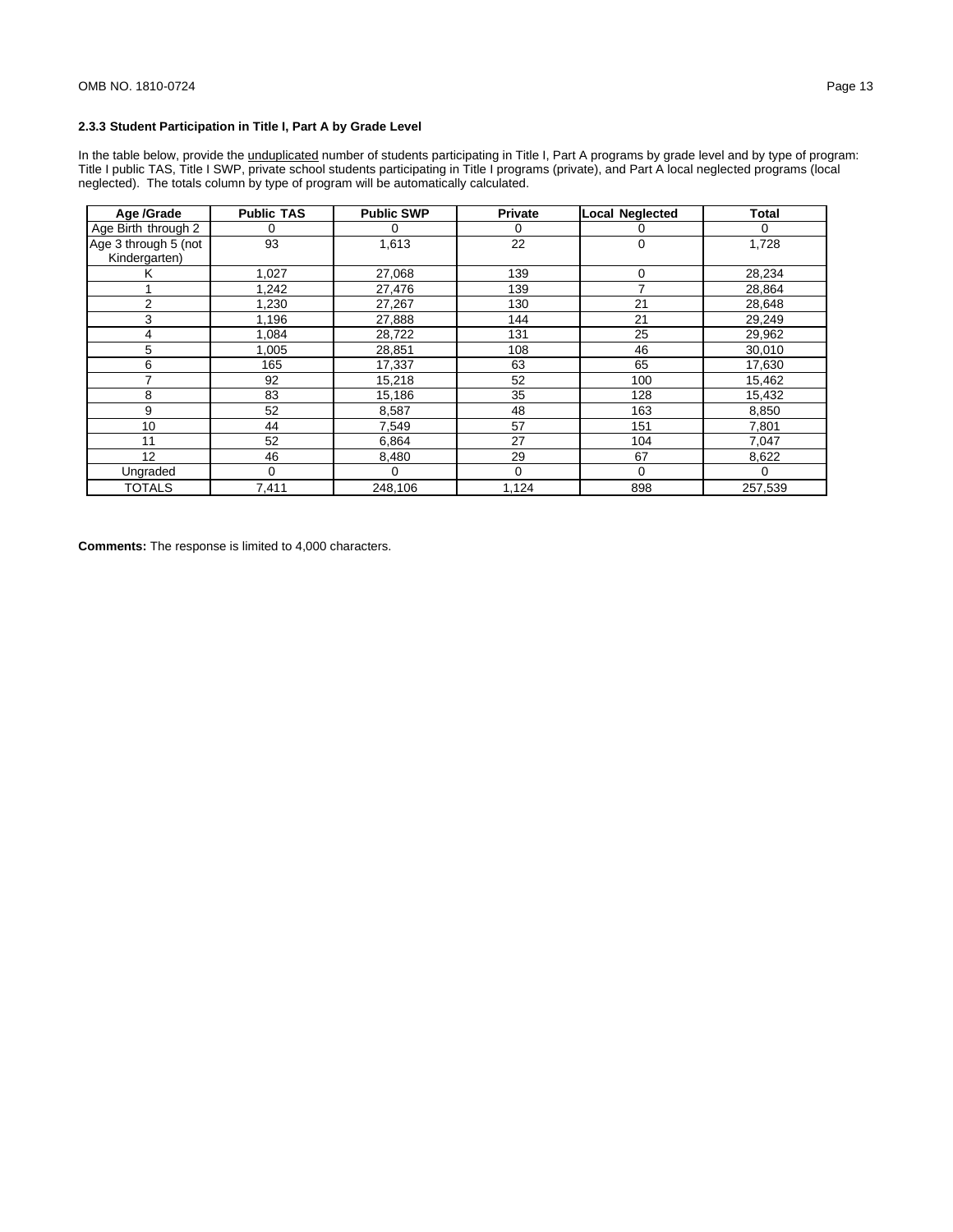# **2.4 EDUCATION OF MIGRATORY CHILDREN**

This section collects data on the Migrant Education Program (MEP) (Title I, Part C) for the performance period of September 1, 2018 through August 31, 2019. This section is composed of the following subsections:

- Population data of eligible migratory children
- Academic data of eligible migratory students
- Data of migratory children served during the performance period
- School data
- Project data
- Personnel data

Report a child in the age/grade category in which the child spent the *majority of their time* while residing in the State during the performance period.

There are two exceptions to this rule:

- 1. A child who turns 3 during the performance period is reported as "Age 3 through 5 (not Kindergarten)," *only if the child's residency in the state was verified after the child turned 3*.
- 2. A child who turns 22 years of age during the performance is reported at the appropriate age/grade category for the performance period.

### **2.4.1 Migratory Child Counts**

This section collects the Title I, Part C, MEP child counts which States are required to provide and may be used to determine the annual State allocations under Title I, Part C. The child counts should reflect the performance period of September 1, 2018 through August 31, 2019. This section also collects a report on the procedures used by States to produce true, reliable, and valid child counts.

To provide the child counts, each State Education Agency (SEA) should have implemented sufficient procedures and internal controls to ensure that it is counting only those children who are eligible for the MEP. Such procedures are important to protecting the integrity of the State's MEP because they permit the early discovery and correction of eligibility problems and thus help to ensure that only eligible migratory children are counted for funding purposes and are served. If an SEA has reservations about the accuracy of its child counts, it must disclose known data limitations to the Department, and explain how and when it will resolve data quality issues through corrective actions in the box below, which precedes Section 2.4.1.1 *Category 1 Child Count*.

**Note**: In submitting this information, the Authorizing State Official must certify that, to the best of his/her knowledge, the State has taken action to ensure that the child counts and information contained in the report are true, reliable, and valid and that any false Statement provided is subject to fine or imprisonment pursuant to 18 U.S.C. §1001.

#### **FAQs on Child Count:**

*a. How is "out-of-school" defined?* Out-of-school means children up through age 21 who are entitled to a free public education in the State but are not currently enrolled in a K-12 institution. This term could include students who have dropped out of school, youth who are working on a high school equivalency diploma (HSED) outside of a K-12 institution, and youth who are "here-to-work" only.It would not include children in preschool, nor does it include temporary absences (e.g., summer/intersession, suspension or illness). Enrollment in school is not a condition affecting eligibility for the MEP. Therefore, out- of-school youth who meet the definition of a "migratory child" are eligible for the MEP.

*b. How is "ungraded" defined?* Ungraded means the children are served in an educational unit that has no separate grades. For example, some schools have primary grade groupings that are not traditionally graded or ungraded groupings for children with learning disabilities (IDEA). In some cases, ungraded students may also include special education children (IDEA), transitional bilingual students, students working on a HSED through a K-12 institution, or those in a correctional setting. (Do not count students working on a HSED outside of a K-12 institution as ungraded; these students are counted as out-of-school youth.) *c. How is reporting a child "in the age/grade category in which s/he spent the majority of his/her time while residing in the State" defined?* A State must report a child in **only one** age/grade category in which the child spent the majority of his/her time **while residing in the State**. For example, a migratory child resided in State A for three months and in State B for nine months in SY2018- 19. While in State A, the child enrolled in ninth grade for two months and in tenth grade for one month. Therefore, State A will report the child in the age/grade category of ninth grade, because the child spent the majority of his/her time in ninth grade in State A. In State B, the child enrolled in eighth grade for one month and in ninth grade for eight months. Therefore, State B will report the child in the age/grade category of ninth grade, because the child spent the majority of his/her time in ninth grade in State B.

In the space below, discuss any concerns about the accuracy of the reported child counts or the underlying eligibility determinations on which the counts are based and how and when these concerns will be resolved.

#### **Comments:** The response is limited to 8,000 characters.

Colorado does not have concerns regarding the accuracy of the reported 2018-19 child counts or underlying eligibility determinations on which the counts are based.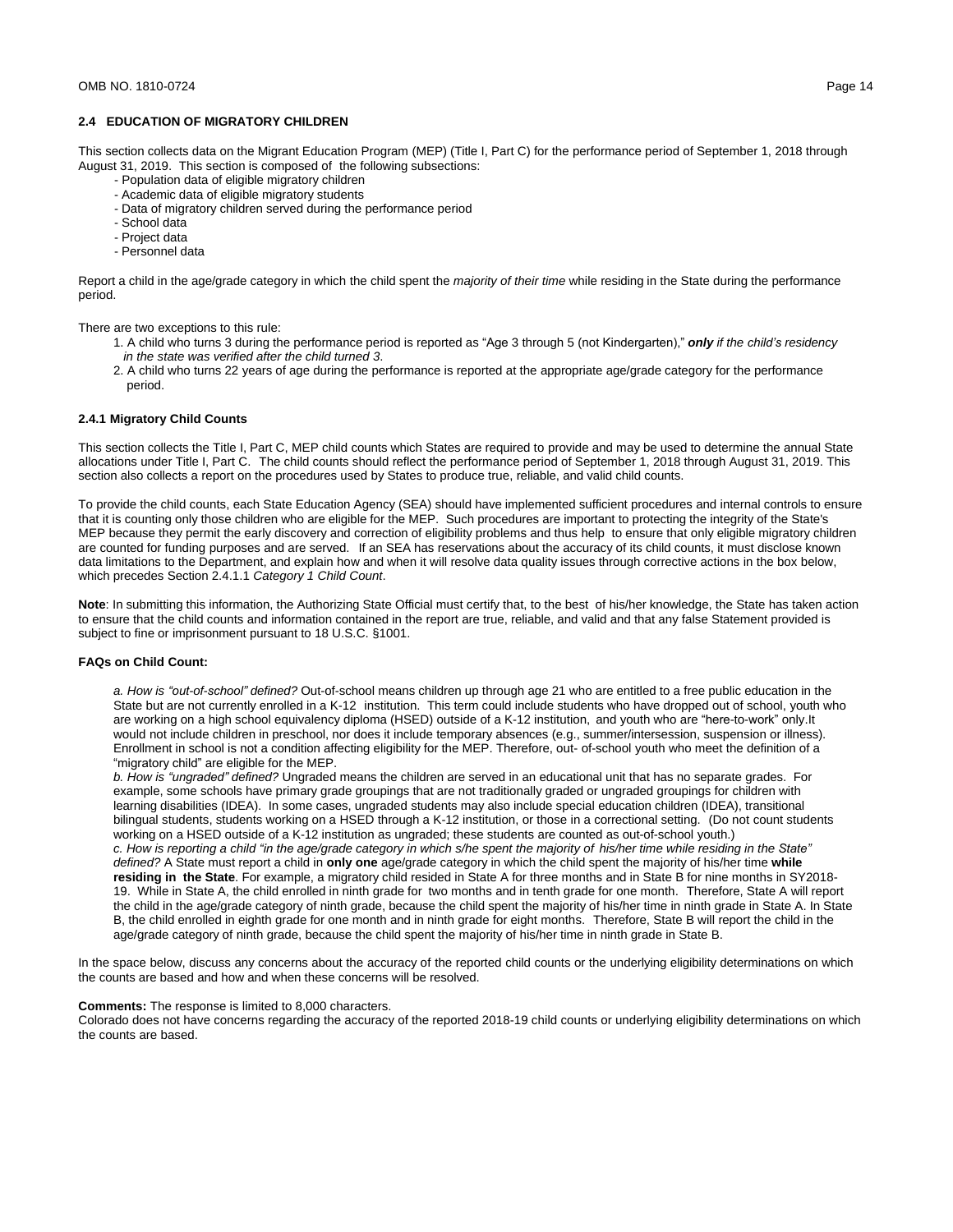# **2.4.1.1 Category 1 Child Count (Eligible Migratory Children)**

In the table below, enter the unduplicated statewide number by age/grade of **eligible** migratory children age 3 through 21 who, within 3 years of making a qualifying move, resided in your State for one or more days during the performance period of September 1, 2018 through August 31, 2019. This figure includes all eligible migratory children who may or may not have received MEP services. Count a child who moved from one age/grade level to another during the performance period only once in the age/grade category in which s/he spent the majority of his/her time while residing in the State, during the performance period. The unduplicated statewide total count is calculated automatically.

Do not include children age birth through 2 years.

| Age/Grade                          | <b>Eligible Migratory Children</b> |
|------------------------------------|------------------------------------|
| Age 3 through 5 (not Kindergarten) | 700                                |
| κ                                  | 318                                |
|                                    | 290                                |
| 2                                  | 332                                |
| 3                                  | 322                                |
| 4                                  | 336                                |
| 5                                  | 312                                |
| 6                                  | 326                                |
|                                    | 268                                |
| 8                                  | 271                                |
| 9                                  | 323                                |
| 10                                 | 295                                |
| 11                                 | 226                                |
| 12                                 | 226                                |
| Ungraded                           | 0                                  |
| Out-of-school                      | 404                                |
| Total                              | 4,949                              |

**Comments:** The response is limited to 4,000 characters.

There are several reasons for the slight decrease from last year in the number of students reported for Category 1. Agriculture processing plants closed their facilities, migrant housing was not available, H2A workers arrived without children and workers were over the age of 21 years old.

At the same time, however, there has been an increase of workers and their families moving to our State to work in Hemp. in order to address this decrease regional MEP programs will adjust their recruitment strategies (i.e. focusing on teamwork and communication) which will help find and enroll additional migrant children, thereby increasing the child count.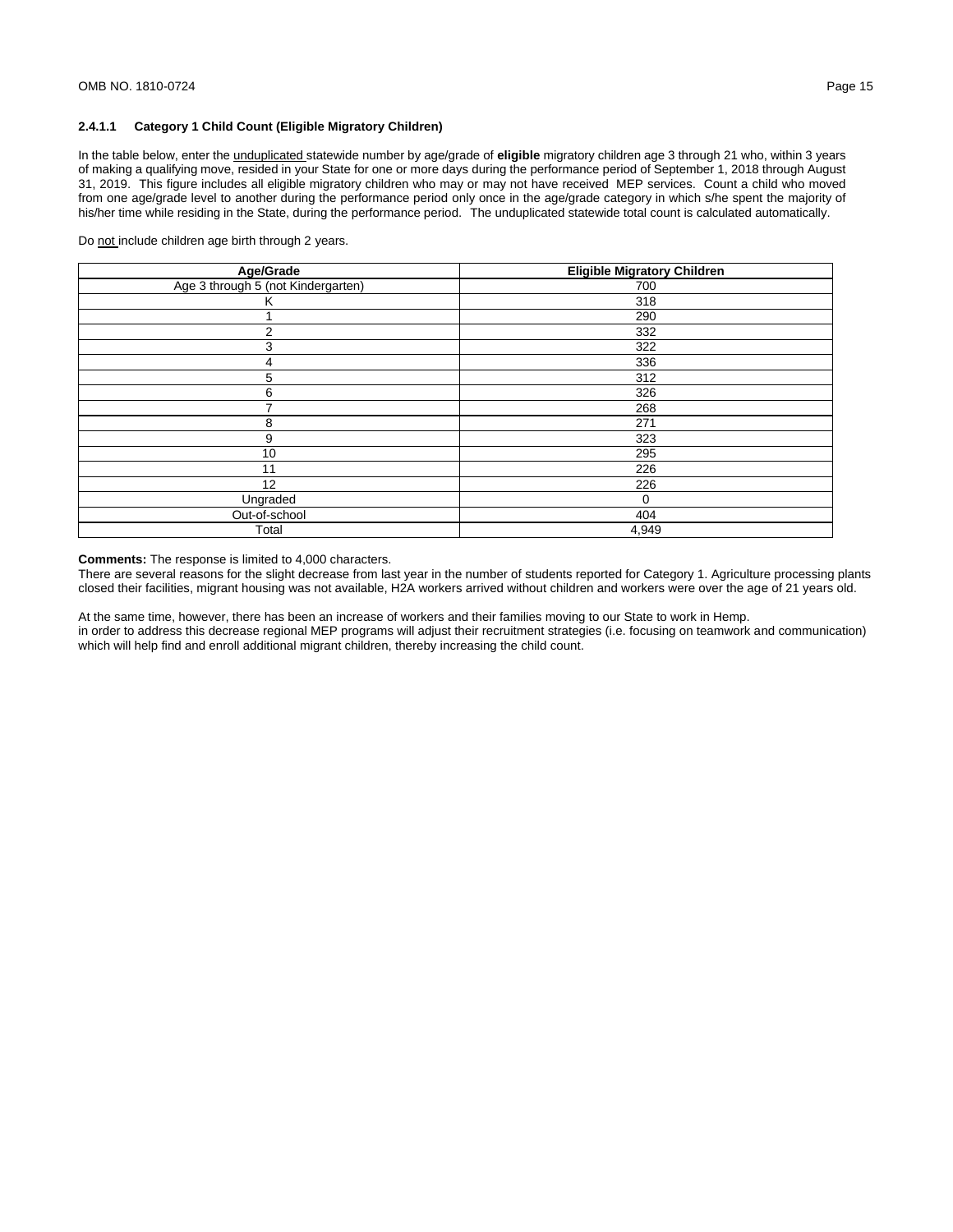# **2.4.1.2 Category 1 Child Count Increases/Decreases**

In the space below, explain any increases or decreases from last year in the number of students reported for Category 1 greater than 10 percent.

### **Comments:** The response is limited to 8,000 characters.

There are several reasons for the slight decrease from last year in the number of students reported for Category 1. Agriculture processing plants closed their facilities, migrant housing was not available, H2A workers arrived without children and workers were over the age of 21 years old.

At the same time, however, there has been an increase of workers and their families moving to our State to work in Hemp. in order to address this decrease regional MEP programs will adjust their recruitment strategies (i.e. focusing on teamwork and communication) which will help find and enroll additional migrant children, thereby increasing the child count.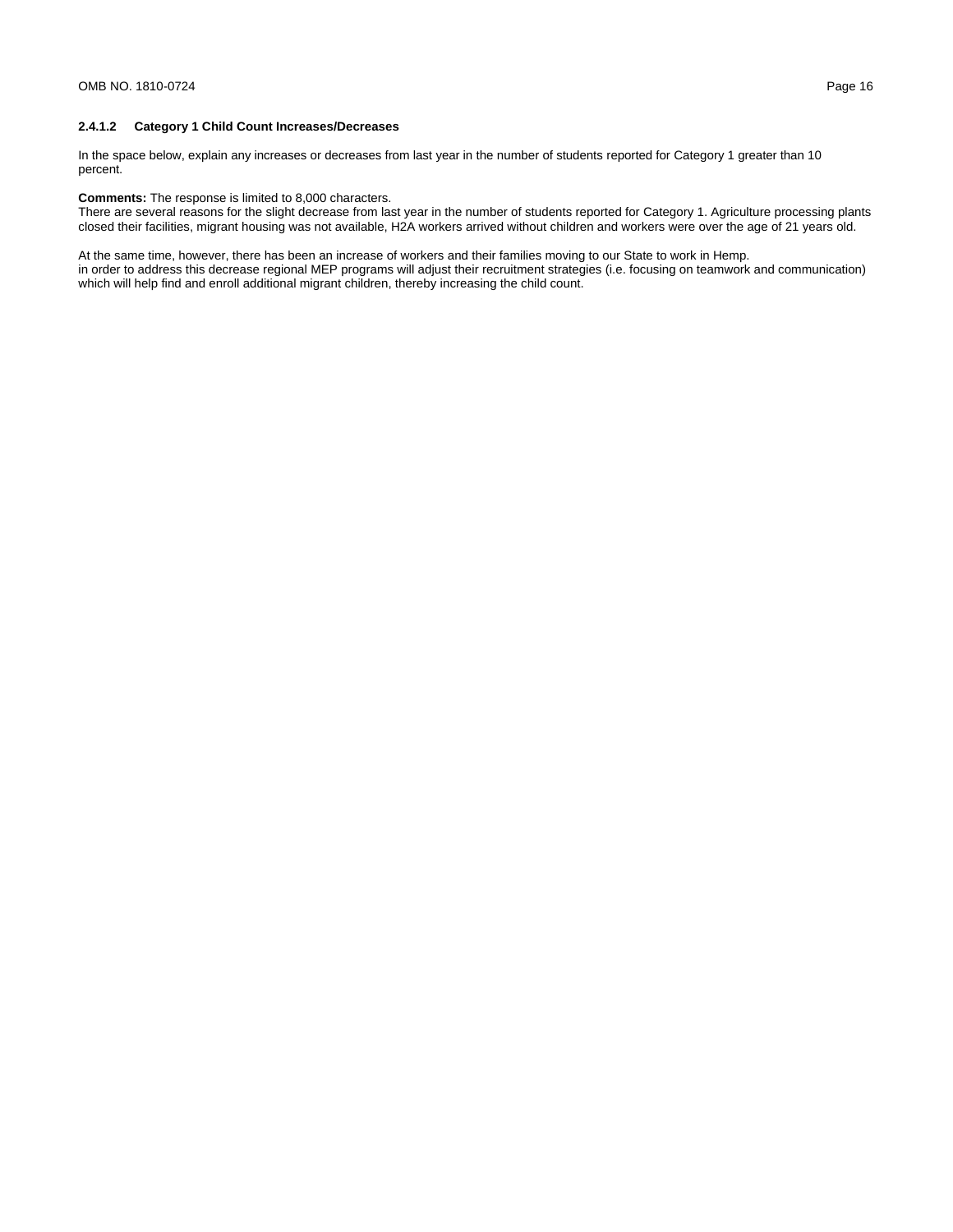In the table below, enter the unduplicated statewide number of eligible migratory children from birth through age 2 who, within 3 years of making a qualifying move, resided in your State for one or more days during the performance period of September 1, 2018 through August 31, 2019.

| r<br>эгаос<br>שר             | $- \cdot$<br>---<br><br>Children<br>∠liqible -<br>Migratory<br>$\sim$ |
|------------------------------|-----------------------------------------------------------------------|
| Aae<br>through<br>Birth<br>. | 39 <sub>C</sub>                                                       |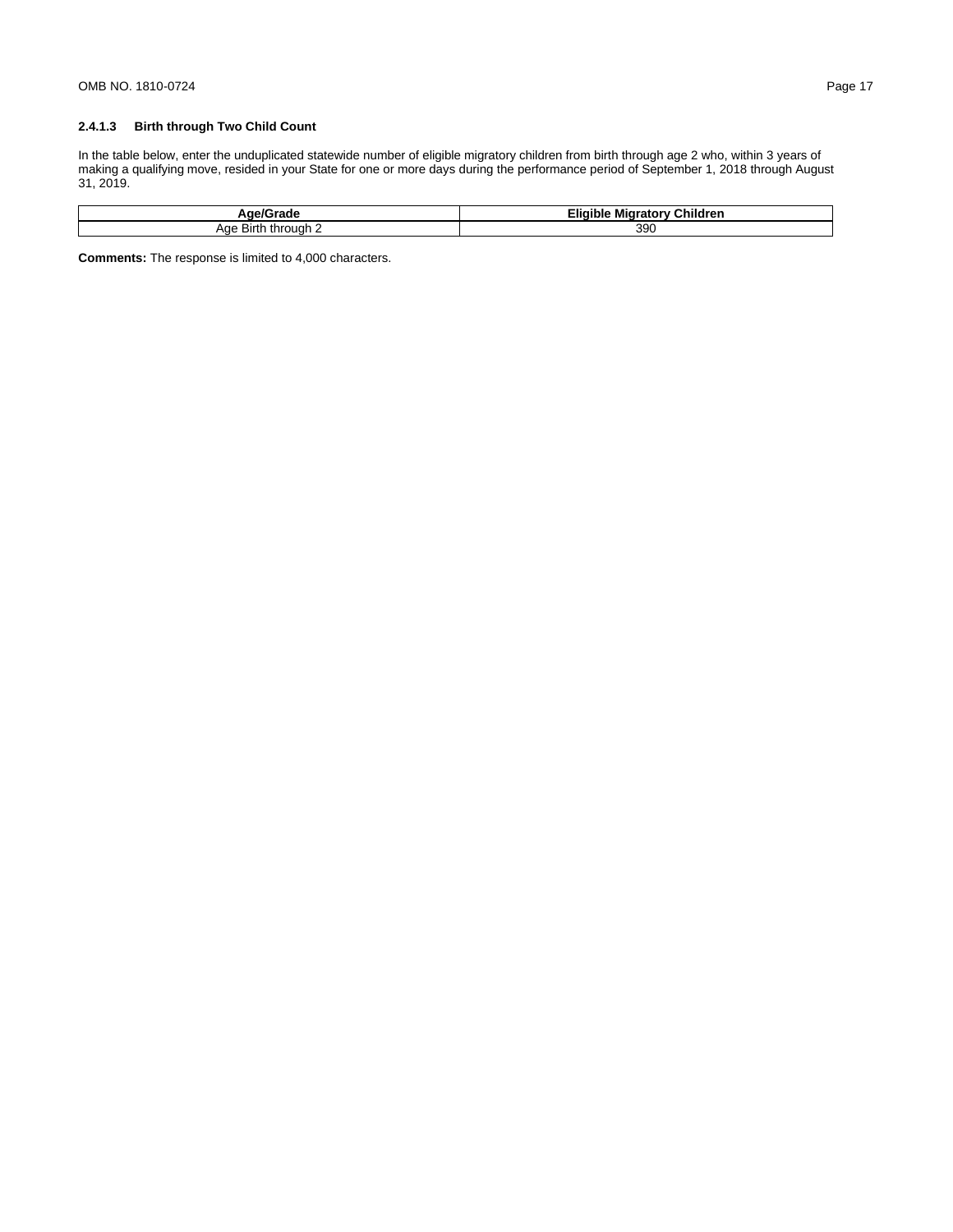# **2.4.2 Category 2 Child Count (Eligible Migratory Children Served by the MEP During the Summer/ Intersession Term)**

In the table below, enter by age/grade the unduplicated statewide number of **eligible** migratory children age 3 through 21 who, within 3 years of making a qualifying move, were **served** for one or more days in a MEP-funded project conducted during either the summer term or during intersession periods that occurred within the performance period of September 1, 2018 through August 31, 2019. Count a child who moved from one age/grade level to another during the performance period only once in the age/grade category in which s/he spent the majority of his/her time while residing in the State, during the performance period. Count a child who moved to different schools within the State and who was served in both traditional summer and year-round school intersession programs only once. The unduplicated statewide total count is calculated automatically.

#### Do not include:

- Children age birth through 2 years
- Children who received only referred services (non-MEP funded).

| Age/Grade                          | Eligible Migratory Children Served by the MEP During<br>the Summer/Intersession Term |
|------------------------------------|--------------------------------------------------------------------------------------|
| Age 3 through 5 (not Kindergarten) | 582                                                                                  |
| ĸ                                  | 241                                                                                  |
|                                    | 218                                                                                  |
| 2                                  | 249                                                                                  |
| 3                                  | 247                                                                                  |
| 4                                  | 254                                                                                  |
| 5                                  | 243                                                                                  |
| 6                                  | 260                                                                                  |
| ⇁                                  | 205                                                                                  |
| 8                                  | 198                                                                                  |
| 9                                  | 249                                                                                  |
| 10                                 | 217                                                                                  |
| 11                                 | 148                                                                                  |
| 12                                 | 44                                                                                   |
| Ungraded                           |                                                                                      |
| Out-of-school                      | 303                                                                                  |
| Total                              | 3,658                                                                                |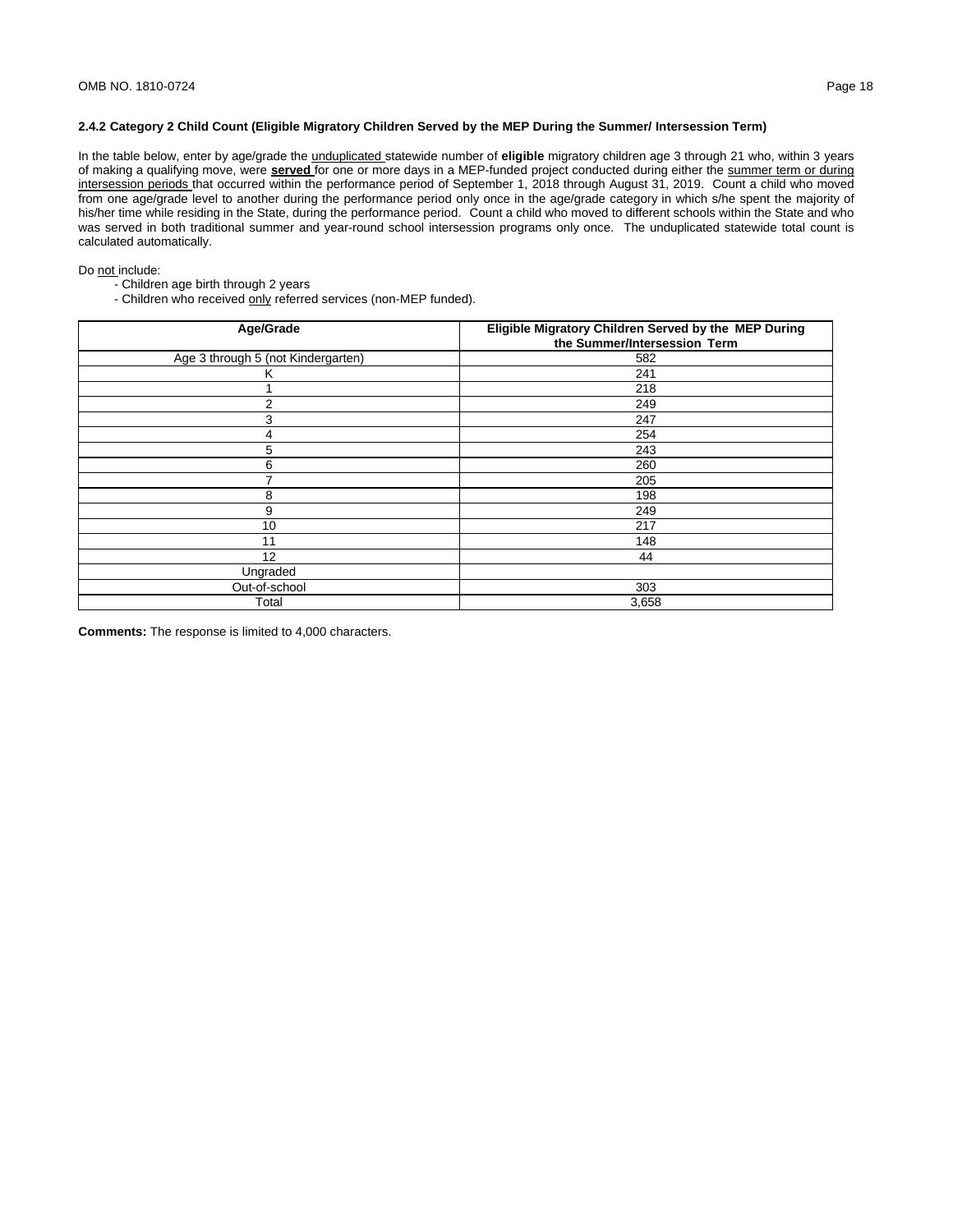# **2.4.2.1 Category 2 Child Count Increases/Decreases**

In the space below, explain any increases or decreases from last year in the number of students reported for Category 2 greater than 10 percent.

# **Comments:** The response is limited to 8,000 characters.

The decrease in Category 2 is due to regional staff confusion about entering services correctly in the new state data system, which reported lower numbers than Colorado's actual numbers. Also, some families are afraid to open the door for home visits. The SEA has responded by conducting regional and state training on entering services in the state data system and by requiring Module 3 State and local services training for all new recruiters and advocates to ensure there is not a re-occurrence of incorrect service entries. The number of students reported where the grade level for ungraded (UG) during the summer term is "zero".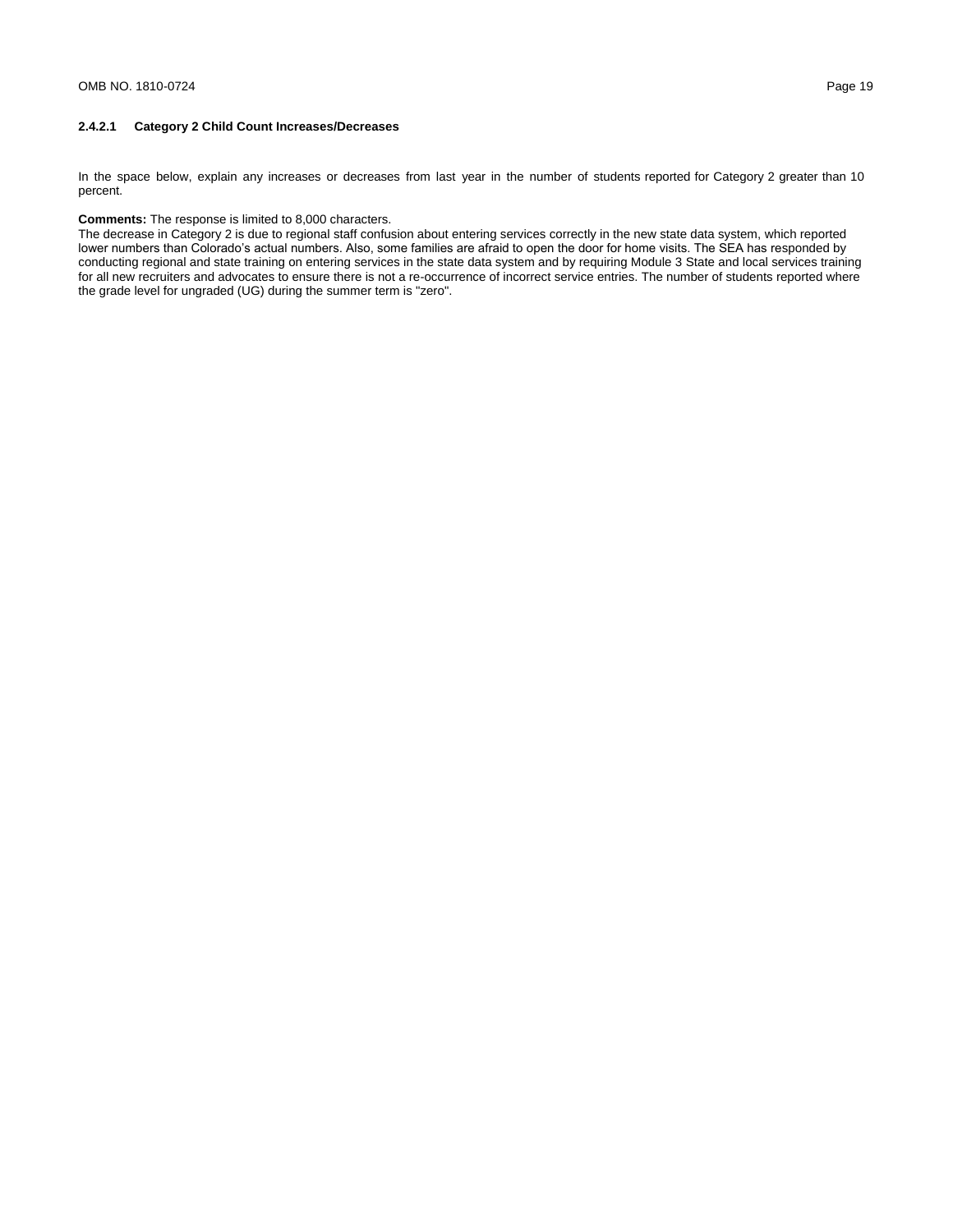## **2.4.2.2 Birth through Two Eligible Migratory Children Served by the MEP During the Summer/Intersession Term**

In the table below, enter the unduplicated statewide number of eligible migratory children from age birth through 2 who, within 3 years of making a qualifying move, were served for one or more days in a MEP-funded project conducted during either the summer term or during intersession periods that occurred within the performance period of September 1, 2018 through August 31, 2019. Count a child who moved to different schools within the State and who was served in both traditional summer and year-round school intersession programs only once.

#### Do not include:

- Children who received only referred services (non-MEP funded).

| Age/Grade           | Eligible Migratory Children Served by the MEP During the<br><b>Summer/Intersession Term</b> |
|---------------------|---------------------------------------------------------------------------------------------|
| Age Birth through 2 |                                                                                             |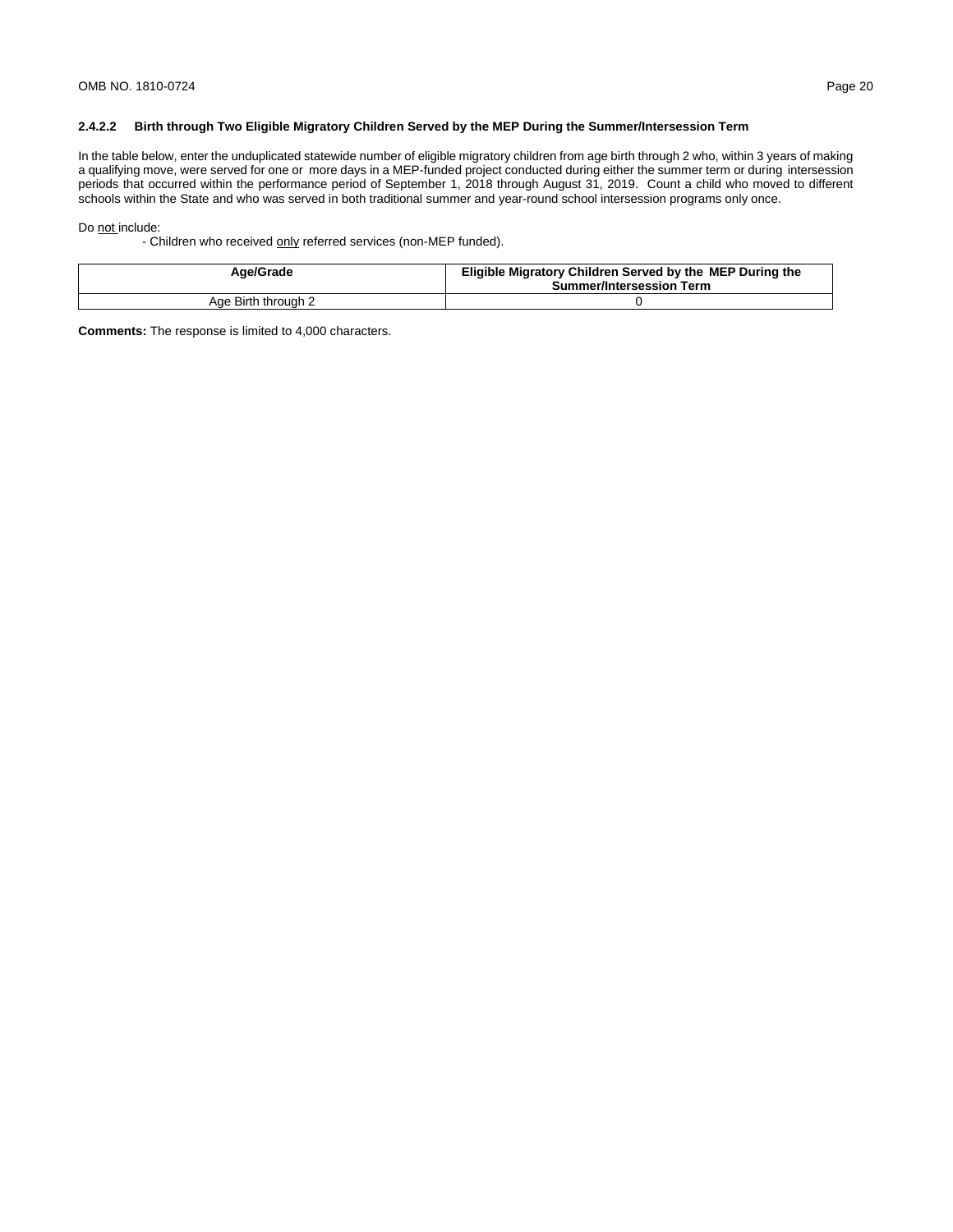#### **2.4.3 Child Count Calculation and Validation Procedures**

The following questions request information on the State's MEP child count calculation and validation procedures.

#### **2.4.3.1 Methods Used to Count Children**

In the space below, please describe the procedures and processes at the State level used to ensure all eligible children, ages 3-21 are reported. In particular, describe how the State includes and counts only:

- The unduplicated count of eligible migratory children, ages 3-21. Only include children two years of age whose residency in the state has been verified after turning three.

- Children who met the program eligibility criteria (e.g., were within 3 years of a qualifying move, engaged or had parents engage in migratory agricultural or fishing work, and were entitled to a free public education through grade 12 in the State, or preschool children below the age and grade level at which the agency provides free public education). Children who were resident in your State for at least 1 day during the performance period (September 1 through August 31).

- Children who graduated from high school or attained a High School Equivalency Diploma (HSED) *during the performance period* and ensures that these children are not counted in the subsequent performance period's child count.

- Children who—in the case of Category 2—were served for one or more days in a MEP- funded project conducted during either the summer term or during intersession periods.

- Children once per age/grade level for each child count category.
- Children who had an SEA approved Certificate of Eligibility (COE) and were entered in the State's migratory student database.

#### **Comments:** The response is limited to 8,000 characters.

The SEA ensures the data system used to transmit migrant data to the Department, Students Migrating on the Right Track (SMART), accurately accounts for all migrant children reported to the Office of Migrant Education.

Data is captured seamlessly in our Student Information System called Students Migrating Academically on the Right Track (SMART) and populates all required state and federal forms. Electronic signatures are supported, approval workflows are automated, and notifications are sent to everyone involved. A Validation Tool can instantly indicate on-screen which data fields in a student record requires further information to complete the certification process.

Because data specialists and manager roles have immediate access to records, they can identify why a field recruiter data entry is not leading to faster eligibility review and certificate approval. Management users have become experts at using SMART's filtering tools to find unfinished record certifications for re-submission back to field offices. This kind of management level oversight is especially critical for State MEP departments to ensure each COE is processed in a timely manner.

The ease and accuracy of SMART Migrant Student Tracking Software guarantees greater accuracy and resulting improvement of State's affirmation of eligibilities. Authenticated student data and staff approval help support a state's eligibility certification to count children who were 36 months of the QAD and who had a SEA approved Certificate of Eligibility (COE) entered in the States SMART Migrant Student Tracking System. SMART software can force the accuracy of data entry during the eligibility collection phase thereby guaranteeing greater record acceptance at the State level. SMART workflows focus on what data fields are necessary for eligibility, to ensure the student record is quickly processed through to final certification. SMART's end-to-end certification enables regional data specialists to immediately begin the record verification process after field recruiters have completed data entry. The electronic record is moved paperlessly through the SMART system from the regional office on to the State's MEP managers for final certification. If after review at each workflow if there is missing or invalid information the COE is rejected, and the COE processing workflow is reassigned to the recruiter for accurate certification.

Only children who have a SEA approved Certificate of Eligibility (COE) documenting their eligibility for the State of Colorado Migrant Education Program have been entered in SMART. The SMART software interface includes eligible children ages three through 21 that have a Qualifying Arrival Date (QAD) within 36 months if the child's eligibility expiration date does not occur prior to the start of summer/intercession term. Colorado MEP conducts several Category 2 validation processes to ensures only unduplicated eligible migratory children who were served during the summer/intercession term are included in its child counts. The data validation process ensures all required data has undergone data cleansing to warrant the data quality is, valid, reliable, and accurate. SMARTs reporting functionality uses validation rules and constraints to check for accuracy, completeness, and validity. Data that does not conform are not included in its Category 2 child count.

Colorado also cross-references its validation checks against other systems like MSIX using the Child Count Reconciliation Report to identify and resolve data quality issues that may cause our State child count and the MSIX child count to differ. This same validation process is utilized for both Category 1 and 2 child counts.

The SMART Validation Tool detects duplicate student records by running validation checks to determine if the student already exists in the system. Student records are also run against other Department Systems like the, Records Integration Tracking System (RITS) which assigns State IDs to students called (SASIDs). When MEP Field Recruiters complete a student search the system retrieves search results from both SMART and RITS. The validation tool identifies if two or more records represent the same student by checking for potential duplicate SMART IDs or SASIDs. If duplicate records are identified the records are merged and communication of the consolidation is sent to MEP field recruiters, regional data specialists and state-level managers in real-time. This ensures accurate counts of migratory children within SMART for Category 1 and 2.

Similarly, a Duplicate Report can be run from SMART to identify potential duplicate student records. The systems algorithm checks for potential matches within SMART IDs, State IDs, student name, DOB within (3, 6, 9, 12 months) and finally alike parent names. If duplicate records are identified the records are merged and communication of the consolidation is sent to MEP field recruiters, regional data specialists and state-level managers in real-time. This ensures accurate counts of migratory children within SMART for Category 1 and 2. Potential duplicate records in MSIX or in its States system are resolved immediately. A deletion flag is transmitted to MSIX to remove the duplicate record. Therefore, only one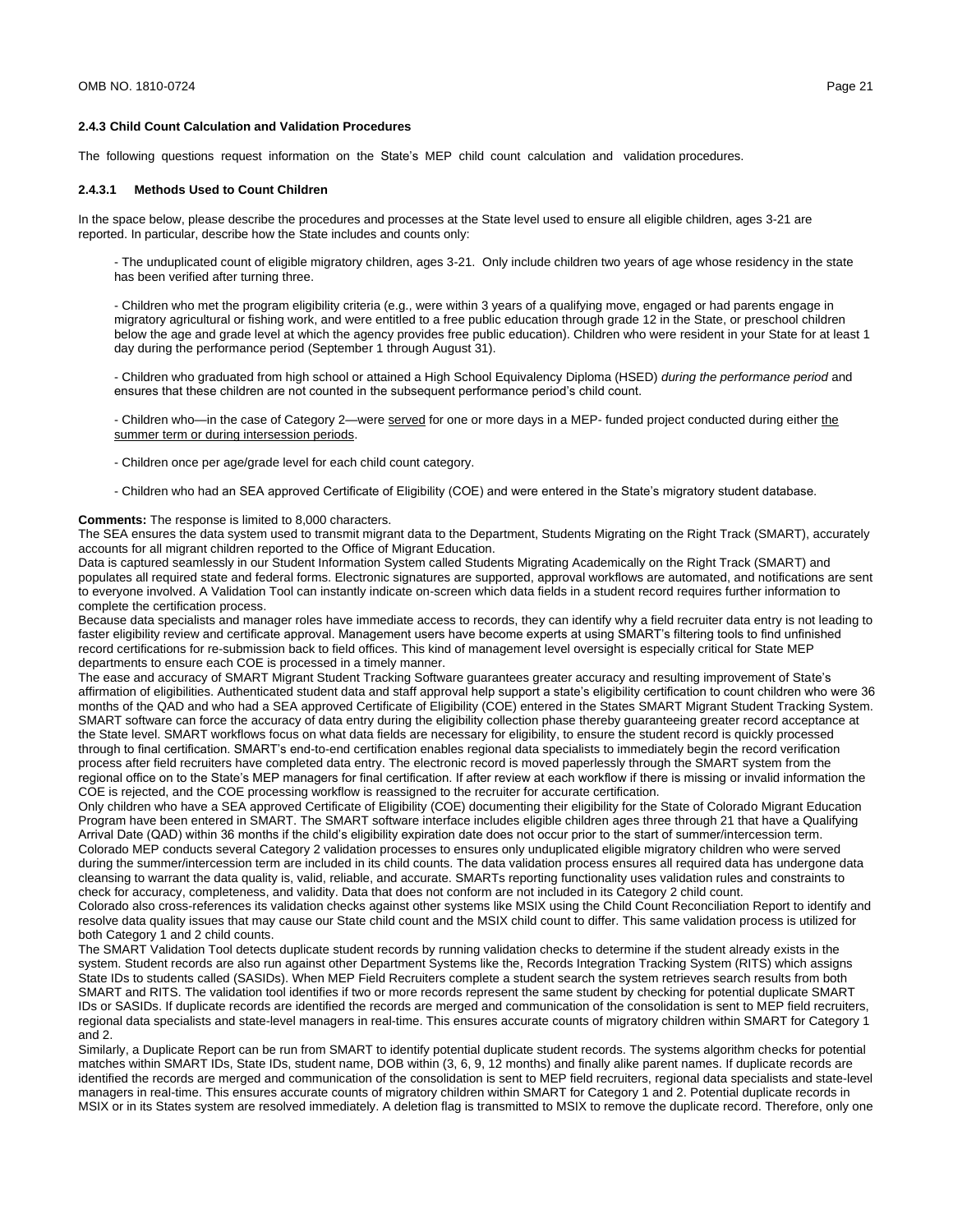## OMB NO. 1810-0724 Page 22

### record per student is included in the State's child count.

Students who have attained their HSED or who have graduated are reported by the school districts and verified as completers in End of Year Reporting. A student who attained HSED/Graduated is flagged in SMART, including documentation of the HSED/Graduation attainment date. Students who attained their HSED/Graduation during the 2019-20 performance period. The SMART Validation Tool ensures students who have attained their HSED/Graduated are not included in subsequent child counts.

Finally, the state data system or SMART has an automated process for Residency Verifications. The Regional Data Specialist will assign a residency verification notification for all non-attending students including age verifications for children two turning three to the appropriate regional recruiter. The regional recruiter will then contact the parent/worker and verify the residency of the specific student. Once residency is verified by the parent/worker the recruiter will "sign-off" by capturing their electronic signature. The regional data specialist receives a notification that the residency verification has been submitted and the data specialist will then review and approve the residency verification. The recruiter who completed the residency verification will then receive a notification that the residency verification is complete. The multiple steps ensure the validation is accurate and that data quality is maintained. MEP eligibility is determined at the time of the interview and is based on the worker's stated intention at the time of the move. For example: If the State is reporting for SY 2019-20, a child with a qualifying arrival date as early as Sep 2, 2016 could be included in the child count due to the child's 36-month period of eligibility. If the State is qualifying on a previous move, the child's eligibility period will be for the remainder of the 36 months.

Does the State ensure that the system that transmits migrant data to the Department accurately accounts for all the migratory children in every ED*Facts* data file? See the Office of Migrant Education's CSPR Rating Instrument for the criteria needed to address this question. Please respond in the table below.

| Yes/No     |
|------------|
| YES        |
|            |
| Yes/No     |
| <b>YES</b> |
|            |

If MSIX is utilized, please explain how.

#### **Comments:** The response is limited to 8,000 characters.

Each MEP funded staff member is required to utilize MSIX to conduct mobility searches for state-to-state moves. A move notification is completed and sent to the sending state indicating the student now resides in Colorado. Subsequently, an email to retrieve qualifying information is sent to validate mobility and continuation of services.

Similarly, when the SEA receives a move notification, a search is completed in the State's Record Information Tracking System (RITS) to validate mobility for students attending school. Additionally, for students who are not attending school, a home visit is completed to determine eligibility.

Finally, when Colorado receives a move notification from another state informing that a student has moved and now resides in the other State, the student is withdrawn from Colorado's State Student Information System and the school district is notified of the move. Upon request, qualifying information is shared with the receiving State. The MEP protects the privacy of those whose data is collected, used, and shared. Thus, the MEP enforces additional guidelines and strict processes to ensure the security, confidentiality and privacy of every student. The State Data and User Administrator runs random MSIX data quality reports in order to ensure that the data submitted is valid, accurate and reliable, and to report leading practices regarding data collection and reporting. Modifications are made in the State system to address any data validity or logic discrepancies. Similarly, the MSIX Child Count Report is run periodically to identify child counts for funding purposes and to reconcile MSIX student counts with state data systems.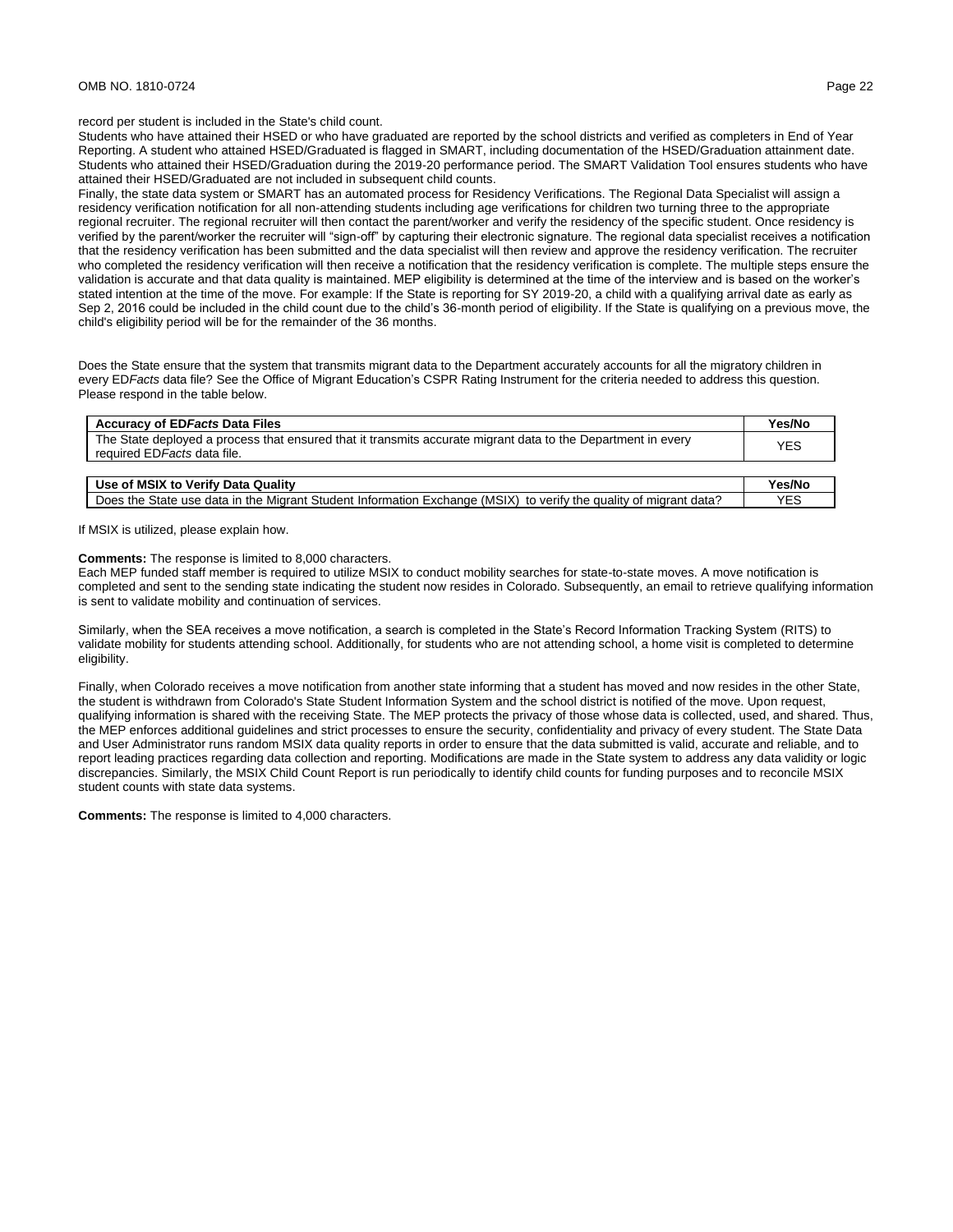#### **2.4.3.2 Quality Control Processes**

In the space below, describe the results of any re-interview processes used by the SEA during the performance period to test the accuracy of the State's MEP eligibility determinations.

| <b>Results</b>                                                                                                                                                                                                                                                                                                                                                                                                                                                                                      | #         |
|-----------------------------------------------------------------------------------------------------------------------------------------------------------------------------------------------------------------------------------------------------------------------------------------------------------------------------------------------------------------------------------------------------------------------------------------------------------------------------------------------------|-----------|
| The number of eligibility determinations sampled.                                                                                                                                                                                                                                                                                                                                                                                                                                                   | 50        |
| The number of eligibility determinations sampled for which a re-interview was completed.                                                                                                                                                                                                                                                                                                                                                                                                            | 16        |
| The number of eligibility determinations sampled for which a re-interview was completed<br>and the child was found eligible.                                                                                                                                                                                                                                                                                                                                                                        | 16        |
|                                                                                                                                                                                                                                                                                                                                                                                                                                                                                                     |           |
| <b>Procedures</b>                                                                                                                                                                                                                                                                                                                                                                                                                                                                                   | SΥ        |
| What was the most recent year that the MEP conducted independent prospective re-interviews (i.e.,<br>interviewers were neither SEA or LEA staff members responsible for administering or operating the<br>MEP, nor any other persons who worked on the initial eligibility determinations being tested)? If<br>independent prospective re-interviews were not administered in any of the three performance<br>periods, please provide an explanation in the "Comment" row at the end of this table. | 2017-2018 |

**Comments:** The response is limited to 8,000 characters.

NA

#### **FAQ on independent prospective re-interviews:**

*What are independent prospective re-interviews?* Independent prospective re-interviews allow confirmation of your State's eligibility determinations and the accuracy of the numbers of migratory children in your State reports. Independent prospective interviews should be conducted at least once every three years by an independent interviewer, performed on the current year's identified migratory children.

| <b>Obtaining Data from Families</b>          | <b>Re-interview Method</b> |
|----------------------------------------------|----------------------------|
| Select how the re-interviews were conducted: |                            |
| Face-to-face re-interviews                   | <b>Both</b>                |
| <b>Phone Interviews</b>                      |                            |
| <b>Both</b>                                  |                            |

| <b>Obtaining Data from Families</b>                                                                       | Yes/No |
|-----------------------------------------------------------------------------------------------------------|--------|
| Was there a protocol for verifying all information used in making the original eligibility determination? |        |
| Were re-interviewers independent from the original interviewers?                                          | VE     |

If you did conduct independent re-interviews in this reporting period, describe how you ensured that the process was independent. Only enter a response if your State completed independent re-interviews in SY 2018-19.

**Comments:** The response is limited to 8,000 characters.

#### NA

In the space below, refer to the results of *any* re-interview processes used by the SEA, and if any of the migratory children were found ineligible, describe those corrective actions or improvements that will be made by the SEA to improve the accuracy of its MEP eligibility determinations.

## **Comments:** The response is limited to 8,000 characters.

The list of children with COE approval dates from 09/01/18 to 08/31/19 was opened in SMART (Colorado State data system). The random sample of 50 students was checked for appropriate qualifying arrival date (QAD) from a sample of 2,092 students. Of the 2,092 students, an algorithm was created based on the total number of eligible students within each of the 5 MEP regions. Region 1 was assigned 46% with a total of 23 randomly selected students from 964; Region 2 was assigned 18% with a total of 9 randomly selected students from 370; Region 3 was assigned 8% with a total of 4 randomly selected students from 160; Region 4 was assigned 10% with a total of 5 randomly selected students from 205; and Region 5 was assigned 18% with a total of 9 randomly selected students from 385.

Of the 50 re-interviews sampled, 16 were successfully completed face-to-face and all 16 re-interviews were determined eligible. Eighteen families were verified by a re-interviewer to have moved out of the area. The remaining 16 families could not be located. Subsequently, the SEA determined that the execution of the random sampling as one large sample (pulling the 50 random samples all at once near the end of the Performance Period) was not conducive to locating families in a timely manner.

In order to improve our quality control processes for the 2019 - 2020 Performance Period, the Colorado MEP will pull three random samples through the 2019 -2020 Performance Period. This should increase the probability of successfully completing a face to face interview with highly mobile migratory families. The random samples will include: Sample 1: 16 total students; Sample 2: 17 total students; and Sample 3: 17.

In the space below, please respond to the following question:

|                                                                                                                                                                            | Yes/No            |
|----------------------------------------------------------------------------------------------------------------------------------------------------------------------------|-------------------|
| $\cdots$<br>all<br>Certificate r<br>National<br>and<br>the<br>∵the<br>elements<br>the<br>collect<br>' data<br>. sections<br>on<br>data<br>∘ot<br>state<br>reauirea<br>Does | $\sqrt{r}$<br>- - |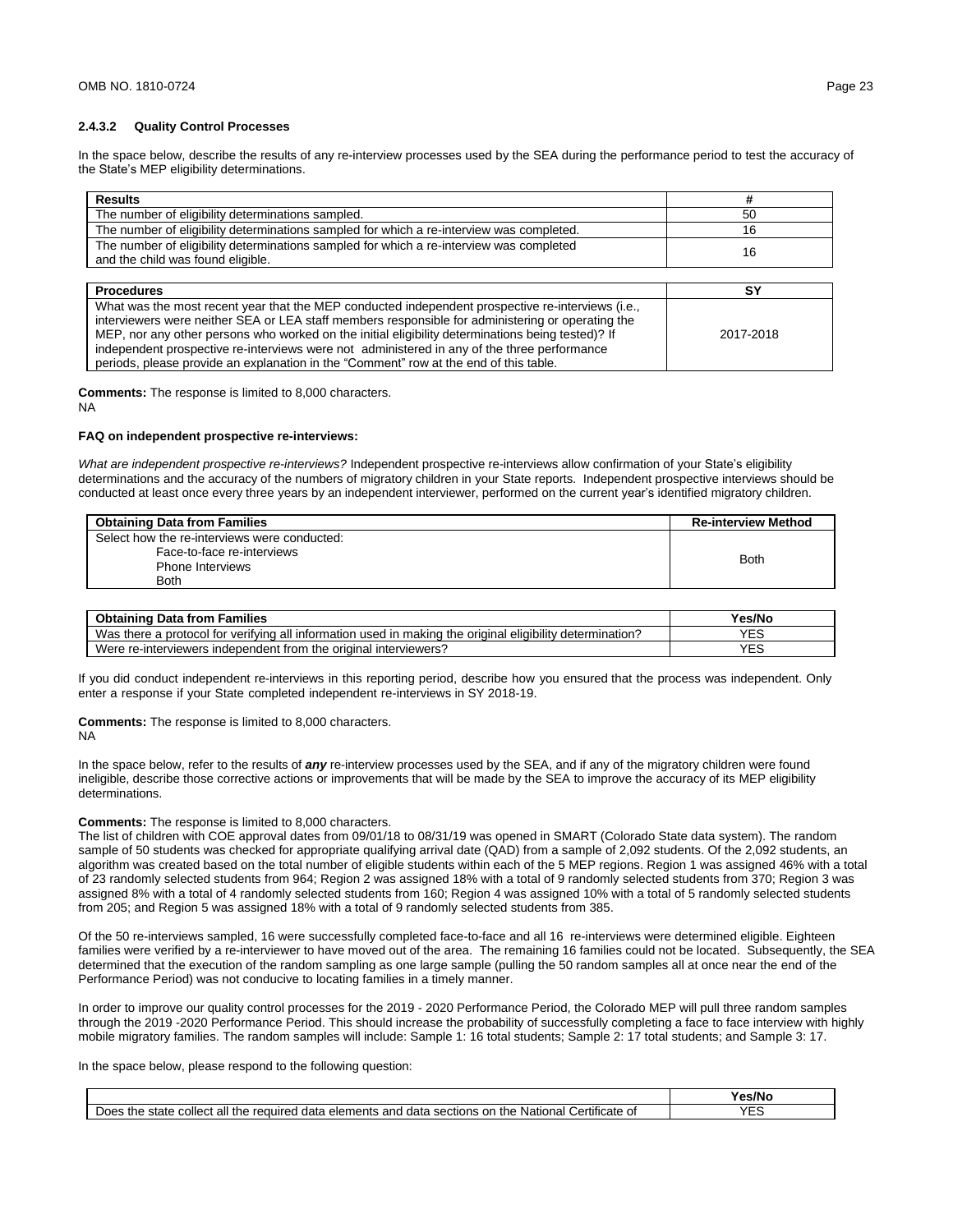|                                  | Yes/No |
|----------------------------------|--------|
| Eligibility (COE)?<br>$-$<br>. . |        |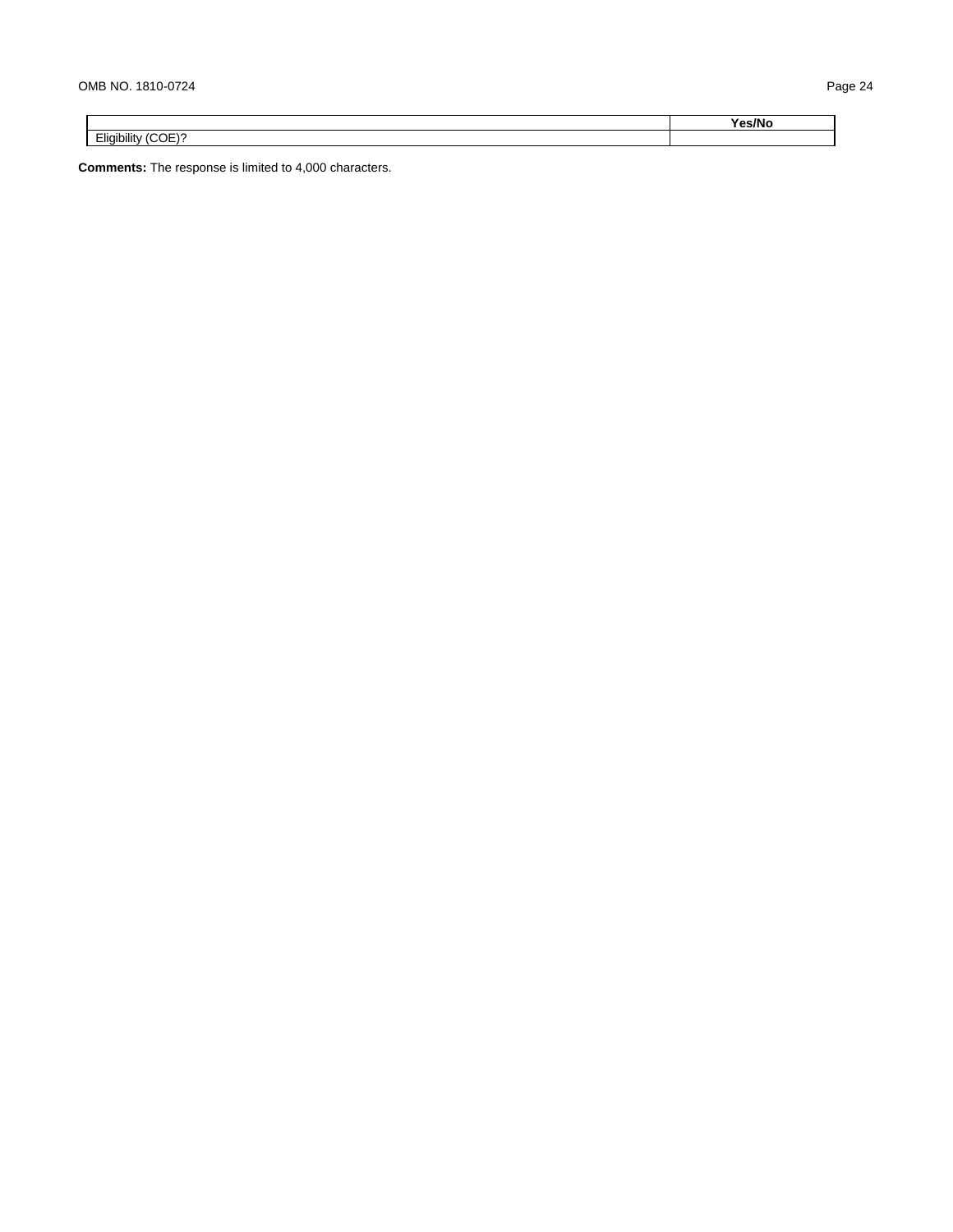# **2.4.4 Eligible Migratory Children**

# **2.4.4.1 Priority for Services**

In the table below, provide the unduplicated number of **eligible** migratory children who have been classified as having "Priority for Services." The total is calculated automatically.

| Age/Grade                          | <b>Priority for Services During the Performance Period</b> |
|------------------------------------|------------------------------------------------------------|
| Age 3 through 5 (not Kindergarten) | 161                                                        |
| K                                  | 85                                                         |
|                                    | 61                                                         |
| $\overline{2}$                     | 74                                                         |
| 3                                  | 76                                                         |
| 4                                  | 75                                                         |
| 5                                  | 68                                                         |
| 6                                  | 70                                                         |
|                                    | 53                                                         |
| 8                                  | 69                                                         |
| 9                                  | 73                                                         |
| 10                                 | 65                                                         |
| 11                                 | 35                                                         |
| 12                                 | 32                                                         |
| Ungraded                           |                                                            |
| Out-of-school                      | 231                                                        |
| Total                              | 1,228                                                      |

**Comments:** The response is limited to 4,000 characters.

# **FAQ on priority for services:**

*Who is classified as having "priority for service?"* Migratory children who have made a qualifying move within the previous 1-year period and who1) are failing, or most at risk of failing to meet challenging State academic standards, or 2) have dropped out of school.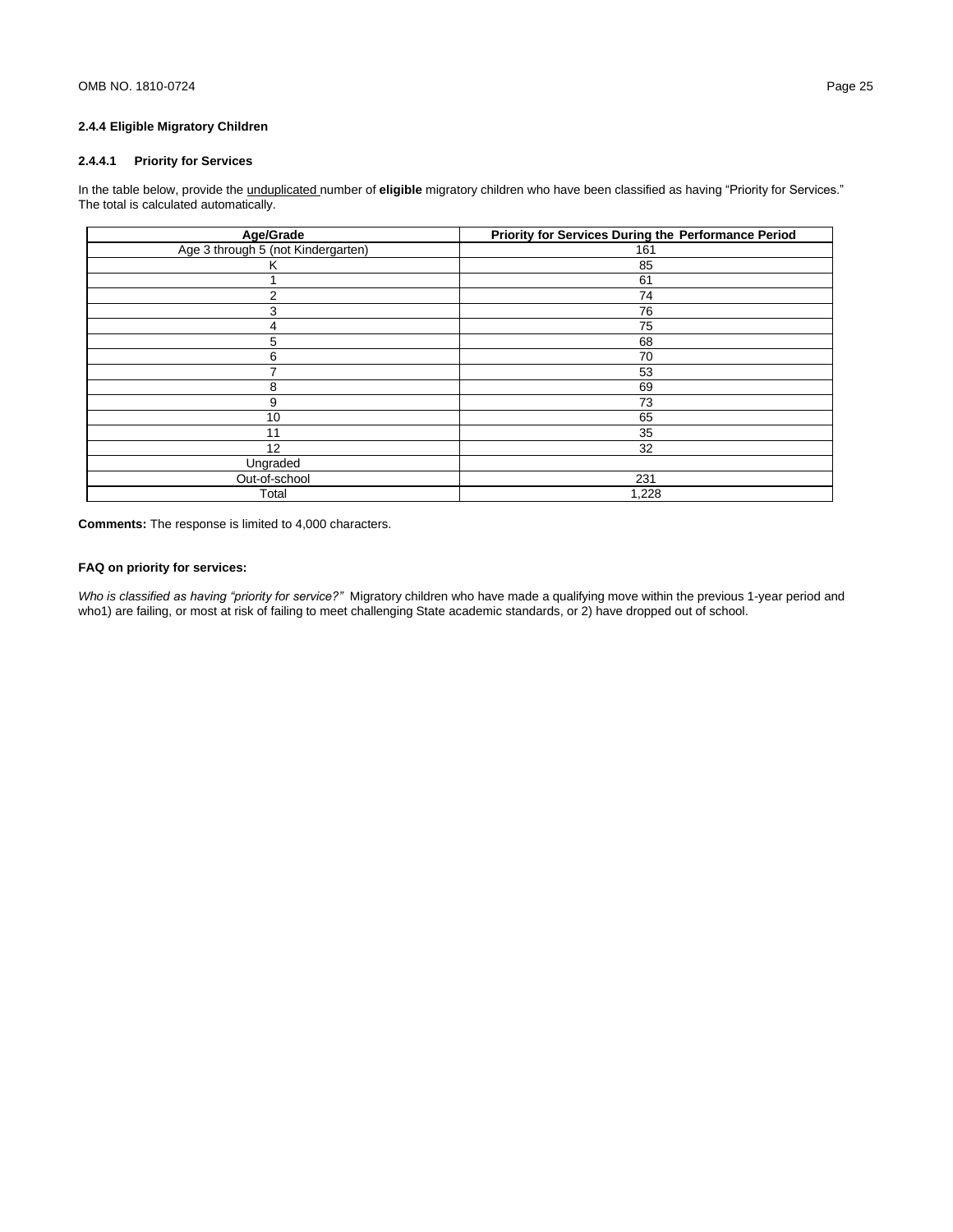# **2.4.4.2 English Learners (ELs)**

In the table below, provide the unduplicated number of **eligible** migratory children who are also ELs. The total is calculated automatically.

| Age/Grade                          | <b>ELs During the Performance Period</b> |
|------------------------------------|------------------------------------------|
| Age 3 through 5 (not Kindergarten) | 8                                        |
| Κ                                  | 168                                      |
|                                    | 211                                      |
| $\overline{2}$                     | 220                                      |
| 3                                  | 212                                      |
| 4                                  | 202                                      |
| 5                                  | 172                                      |
| 6                                  | 168                                      |
|                                    | 129                                      |
| 8                                  | 149                                      |
| 9                                  | 171                                      |
| 10                                 | 149                                      |
| 11                                 | 112                                      |
| 12                                 | 87                                       |
| Ungraded                           |                                          |
| Out-of-school                      | 14                                       |
| Total                              | 2,172                                    |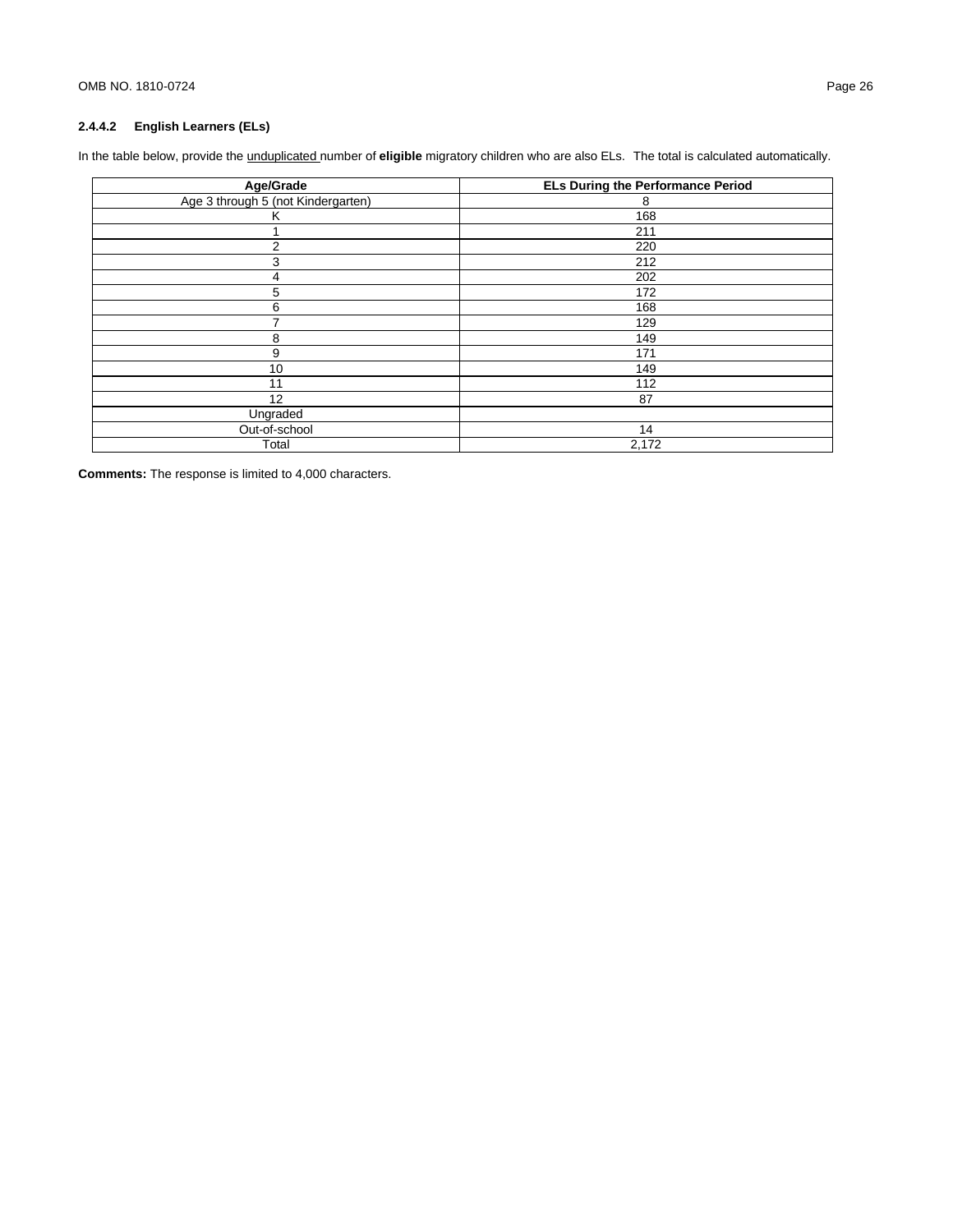# **2.4.4.3 Children with Disabilities (IDEA)**

In the table below, provide the unduplicated number of **eligible** migratory children who are also children with disabilities (*IDEA*) under Part B or Part C of the *IDEA*. The total is calculated automatically.

| Age/Grade                          | Children with Disabilities (IDEA) During the Performance<br>Period |
|------------------------------------|--------------------------------------------------------------------|
| Age Birth through 2                |                                                                    |
| Age 3 through 5 (not Kindergarten) | 20                                                                 |
| K                                  | 33                                                                 |
|                                    | 23                                                                 |
| 2                                  | 30                                                                 |
| 3                                  | 37                                                                 |
| 4                                  | 41                                                                 |
| 5                                  | 35                                                                 |
| 6                                  | 29                                                                 |
| 7                                  | 30                                                                 |
| 8                                  | 23                                                                 |
| 9                                  | 18                                                                 |
| 10                                 | 22                                                                 |
| 11                                 | 13                                                                 |
| 12                                 | 19                                                                 |
| Ungraded                           |                                                                    |
| Out-of-school                      |                                                                    |
| Total                              | 373                                                                |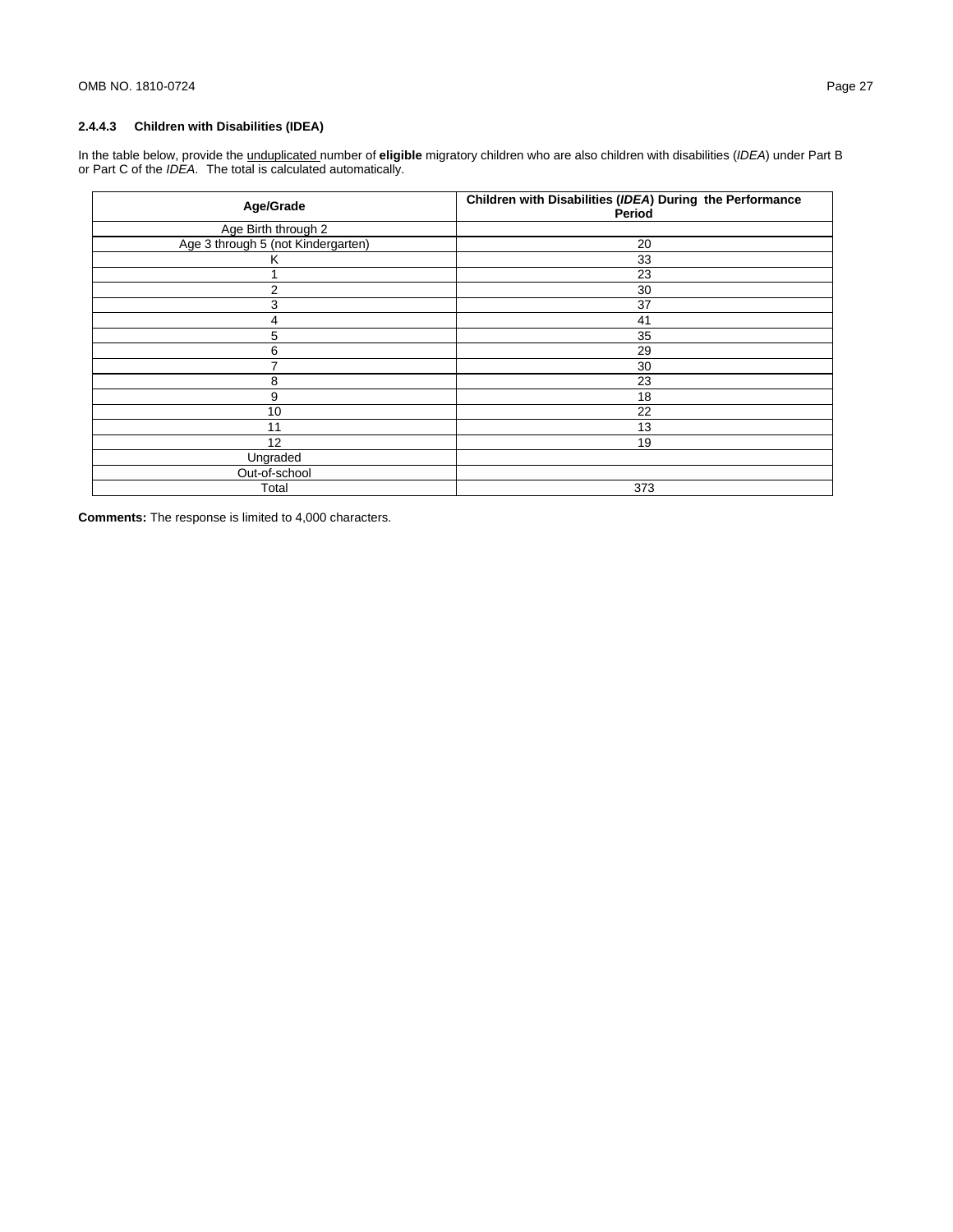# **2.4.4.4 Qualifying Arrival Date (QAD)**

In the table below, provide the unduplicated number of **eligible** migratory children whose QAD occurred within 12 months from the last day of the performance period, August 31, 2019 (i.e., QAD during the performance period). The total is calculated automatically.

| Age/Grade                          | <b>QAD During the Performance Period</b> |
|------------------------------------|------------------------------------------|
| Age Birth through 2                | 183                                      |
| Age 3 through 5 (not Kindergarten) | 190                                      |
| κ                                  | 91                                       |
|                                    | 65                                       |
| $\overline{2}$                     | 84                                       |
| 3                                  | 70                                       |
| 4                                  | 81                                       |
| 5                                  | 74                                       |
| 6                                  | 72                                       |
| 7                                  | 54                                       |
| 8                                  | 64                                       |
| 9                                  | 63                                       |
| 10                                 | 61                                       |
| 11                                 | 35                                       |
| 12                                 | 29                                       |
| Ungraded                           |                                          |
| Out-of-school                      | 217                                      |
| Total                              | 1,433                                    |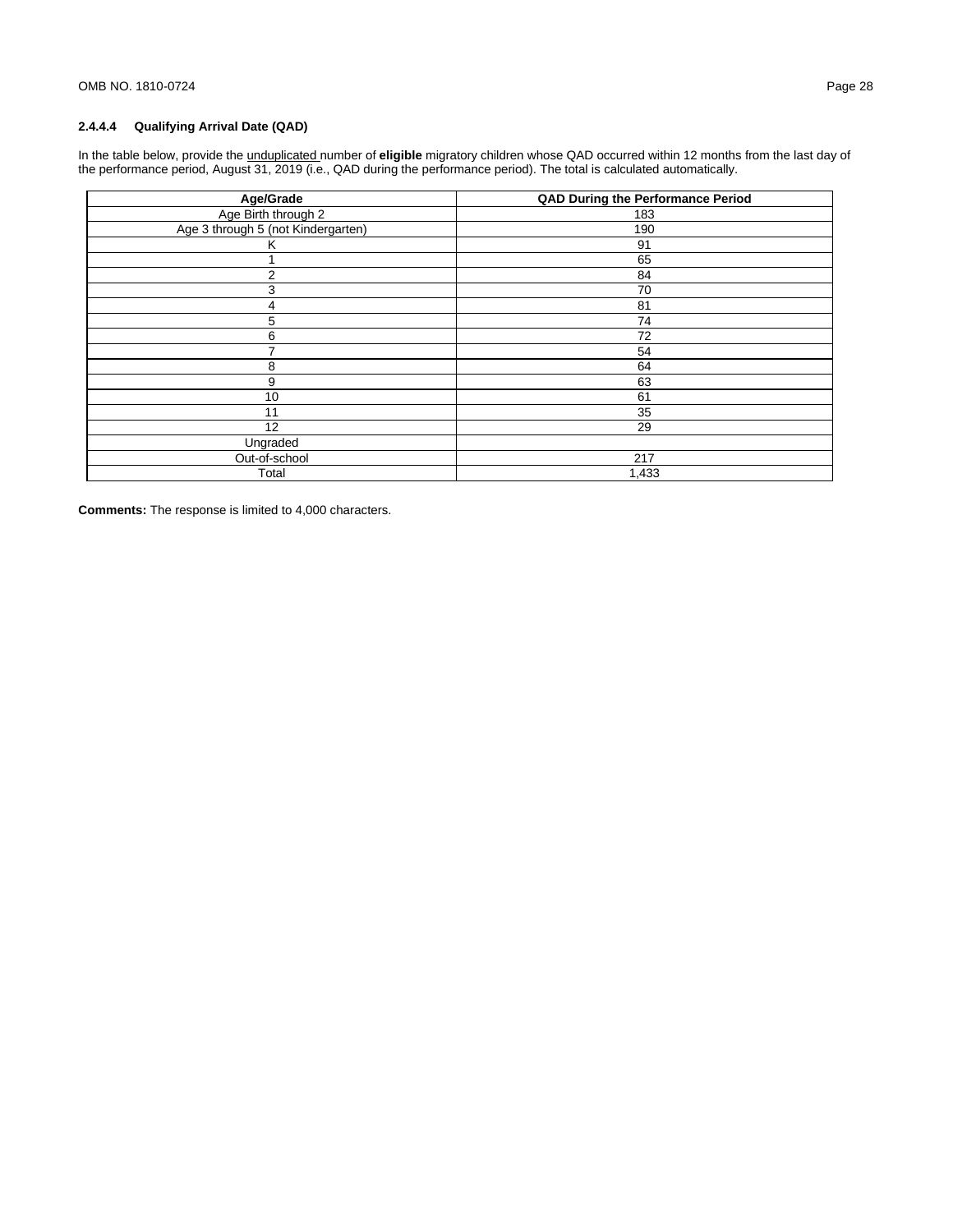## **2.4.5 Academic Status**

The following questions collect data about the academic status of **eligible** migratory students.

## **2.4.5.1 Dropouts**

In the table below, provide the unduplicated number of **eligible** migratory students who dropped out of school. The total is calculated automatically.

| Grade    | <b>Dropouts During the Performance Period</b> |
|----------|-----------------------------------------------|
|          |                                               |
|          |                                               |
|          | 10                                            |
|          |                                               |
|          |                                               |
|          |                                               |
| Ungraded |                                               |
| Total    |                                               |

**Comments:** The response is limited to 4,000 characters.

## **FAQ on Dropouts:**

*How is "dropouts" defined?* The term used for students, who, (1) were enrolled in a school for at least one day during the 2018-19 performance period, (2) were not enrolled at the beginning of the current (2018-19) performance period, (3) who have not graduated from high school or completed a State- or district-approved educational program, and (4) who do not meet any of the following exclusionary conditions: (a) transfer to another school district, private school or State- or district-approved educational program (including correctional or health facility programs), (b) temporary absence due to suspension or school-excused illness or (c) death. Students who dropped out-of-school prior to the 2018-19 performance period should not be reported in this item.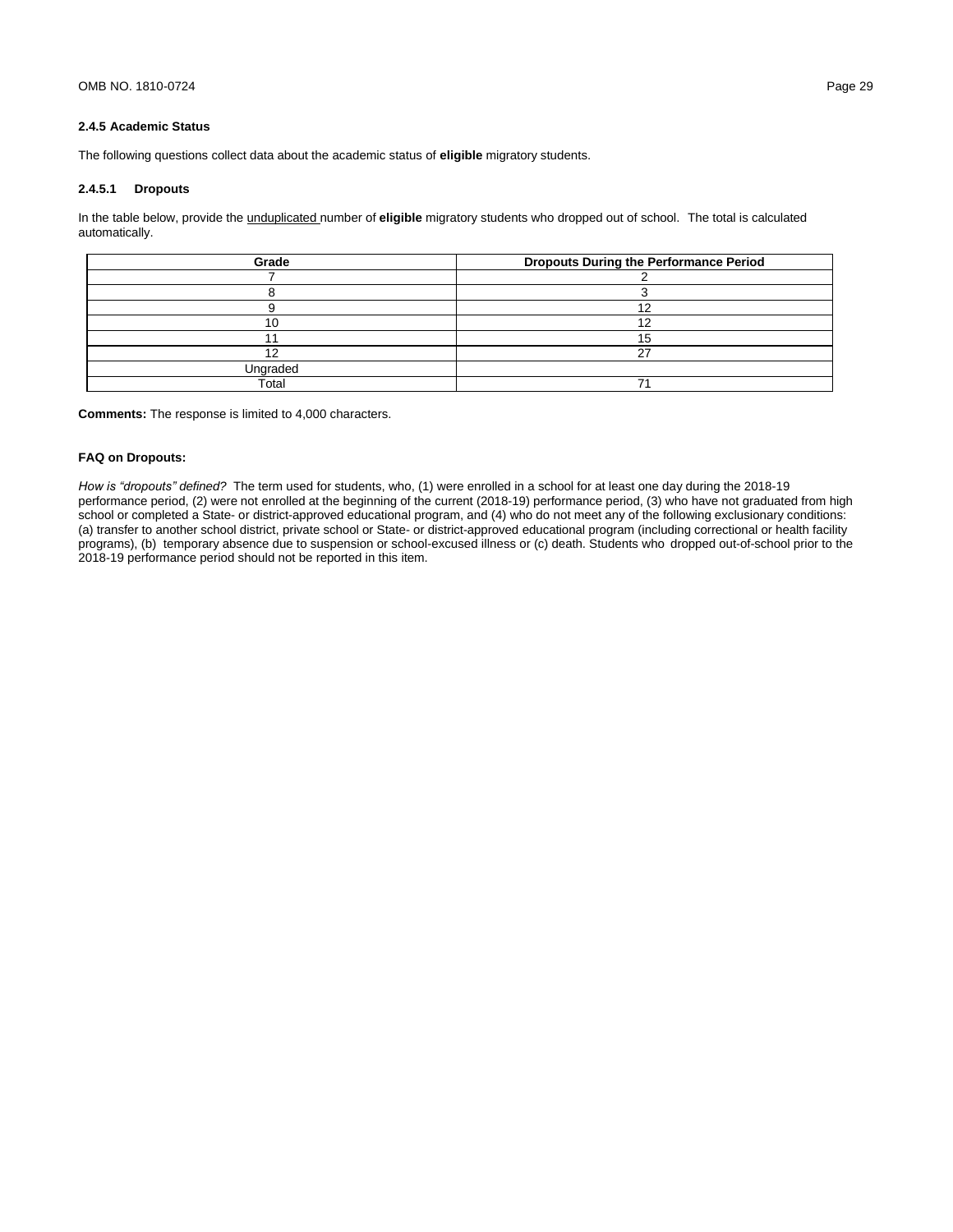# **2.4.5.2 HSED (High School Equivalency Diploma)**

In the table below, provide the total unduplicated number of **eligible** migratory students who obtained a High School Equivalency Diploma (HSED) by passing a high school equivalency test that your state accepts (e.g. GED, HiSET, TASC).

| 1.0000<br>пэсь                                                                                          |  |
|---------------------------------------------------------------------------------------------------------|--|
| 10F<br>State During<br>Period<br>the<br>tormance,<br><b>Jotained</b><br>vour<br>Perforn.<br>חו י<br>שאר |  |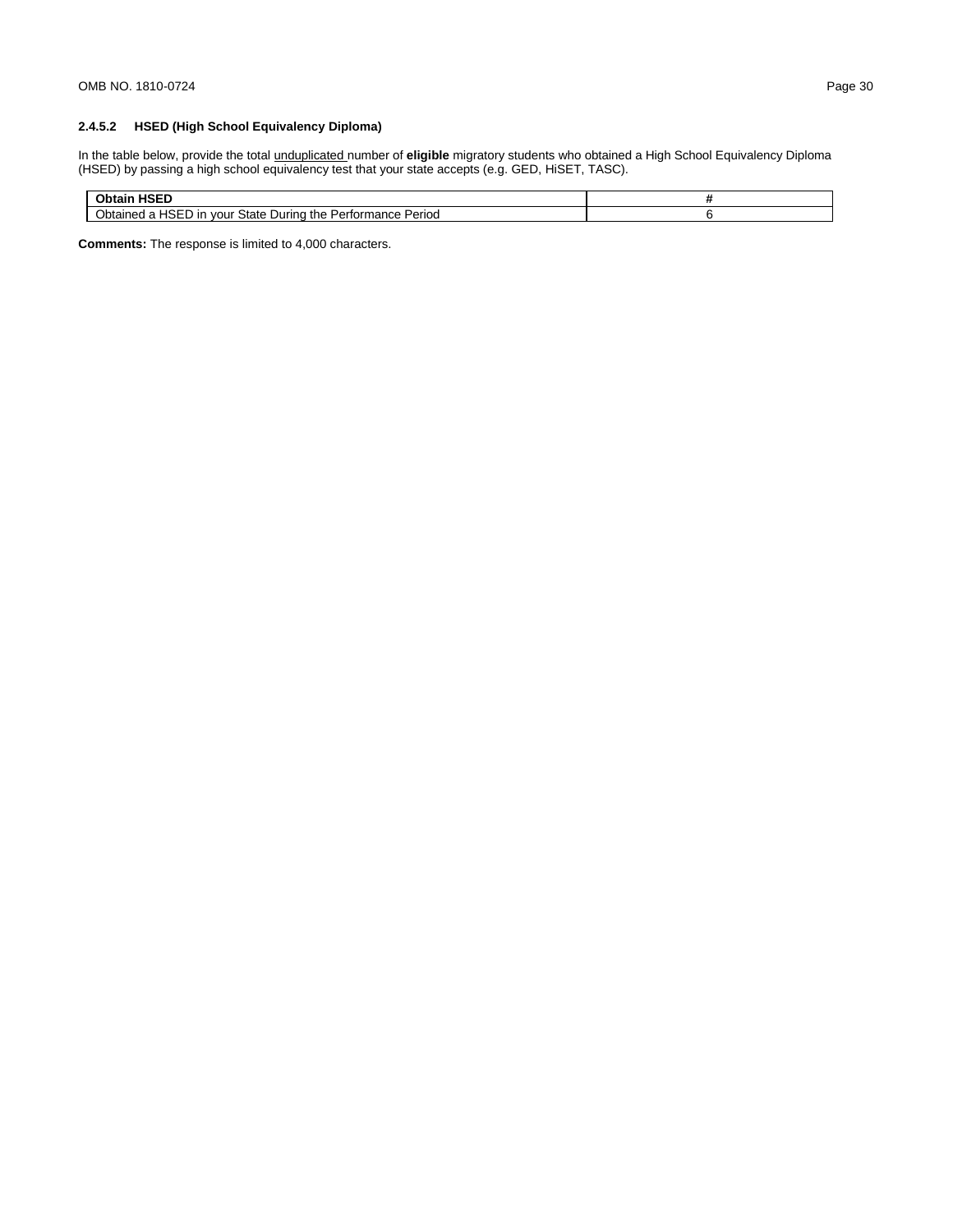The following questions collect data about MEP services provided to migratory children during the performance period.

### **FAQ on Services:**

*What are services?* Services are a subset of all allowable activities that the MEP can provide through its programs and projects. "Services" are those educational or educationally related activities that: (1) directly benefit a migratory child; (2) address a need of a migratory child consistent with the SEA's comprehensive needs assessment and service delivery plan; (3) are grounded in scientifically based research or, in the case of support services, are a generally accepted practice; and (4) are designed to enable the program to meet its measurable outcomes and contribute to the achievement of the State's performance targets/annual measurable objectives. Activities related to identification and recruitment activities, parental involvement, program evaluation, professional development, or administration of the program are examples of allowable activities that are not considered services. Other examples of an allowable activity that would not be considered a service would be the one-time act of providing instructional packets to a child or family, and handing out leaflets to migratory families on available reading programs as part of an effort to increase the reading skills of migratory children. Although these are allowable activities, they are not services because they do not meet all of the criteria above.

In the table below, provide the unduplicated number of **eligible** migratory children who received MEP-funded instructional or support services at any time during the performance period. Do not count the number of times an individual child received a service intervention. The total number of students served is calculated automatically.

| Age/Grade                          | <b>Served During the Performance Period</b> |
|------------------------------------|---------------------------------------------|
| Age Birth through 2                | 379                                         |
| Age 3 through 5 (not Kindergarten) | 690                                         |
| Κ                                  | 314                                         |
|                                    | 284                                         |
| $\overline{2}$                     | 322                                         |
| 3                                  | 318                                         |
| 4                                  | 334                                         |
| 5                                  | 308                                         |
| 6                                  | 322                                         |
|                                    | 265                                         |
| 8                                  | 264                                         |
| 9                                  | 316                                         |
| 10                                 | 291                                         |
| 11                                 | 221                                         |
| 12                                 | 211                                         |
| Ungraded                           | $\Omega$                                    |
| Out-of-school                      | 381                                         |
| Total                              | 5,220                                       |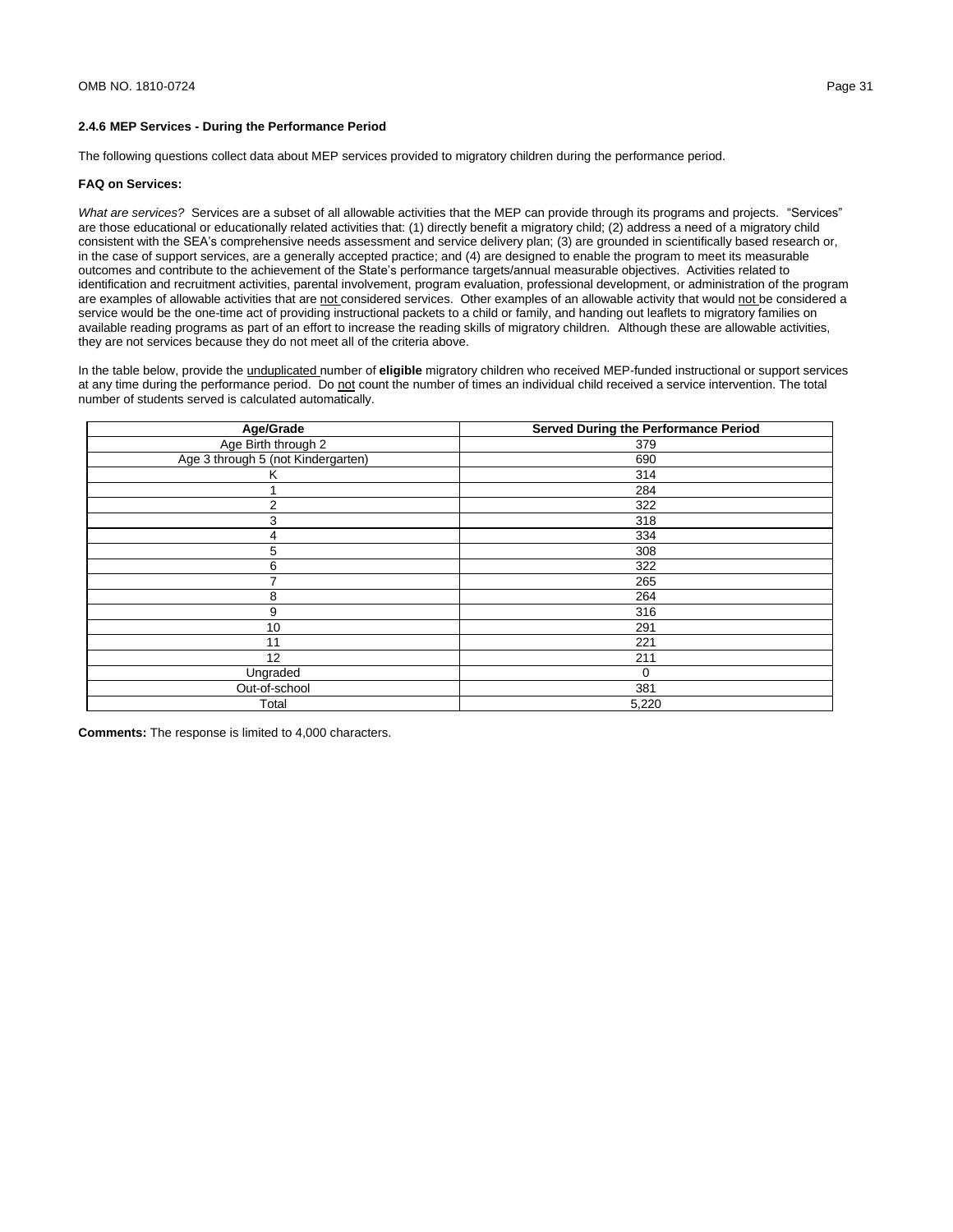# **2.4.6.1 Priority for Services – During the Performance Period**

In the table below, provide the unduplicated number of **eligible** migratory children who have been classified as having "priority for services" and who received MEP-funded instructional or support services during the performance period. The total is calculated automatically.

| Age/Grade                          | Priority for Services During the Performance Period |
|------------------------------------|-----------------------------------------------------|
| Age 3 through 5 (not Kindergarten) | 161                                                 |
| κ                                  | 80                                                  |
|                                    | 59                                                  |
| 2                                  | 70                                                  |
| 3                                  | 73                                                  |
| 4                                  | 72                                                  |
| 5                                  | 64                                                  |
| 6                                  | 67                                                  |
|                                    | 52                                                  |
| 8                                  | 66                                                  |
| 9                                  | 72                                                  |
| 10                                 | 65                                                  |
| 11                                 | 33                                                  |
| 12                                 | 31                                                  |
| Ungraded                           | 0                                                   |
| Out-of-school                      | 227                                                 |
| Total                              | 1,192                                               |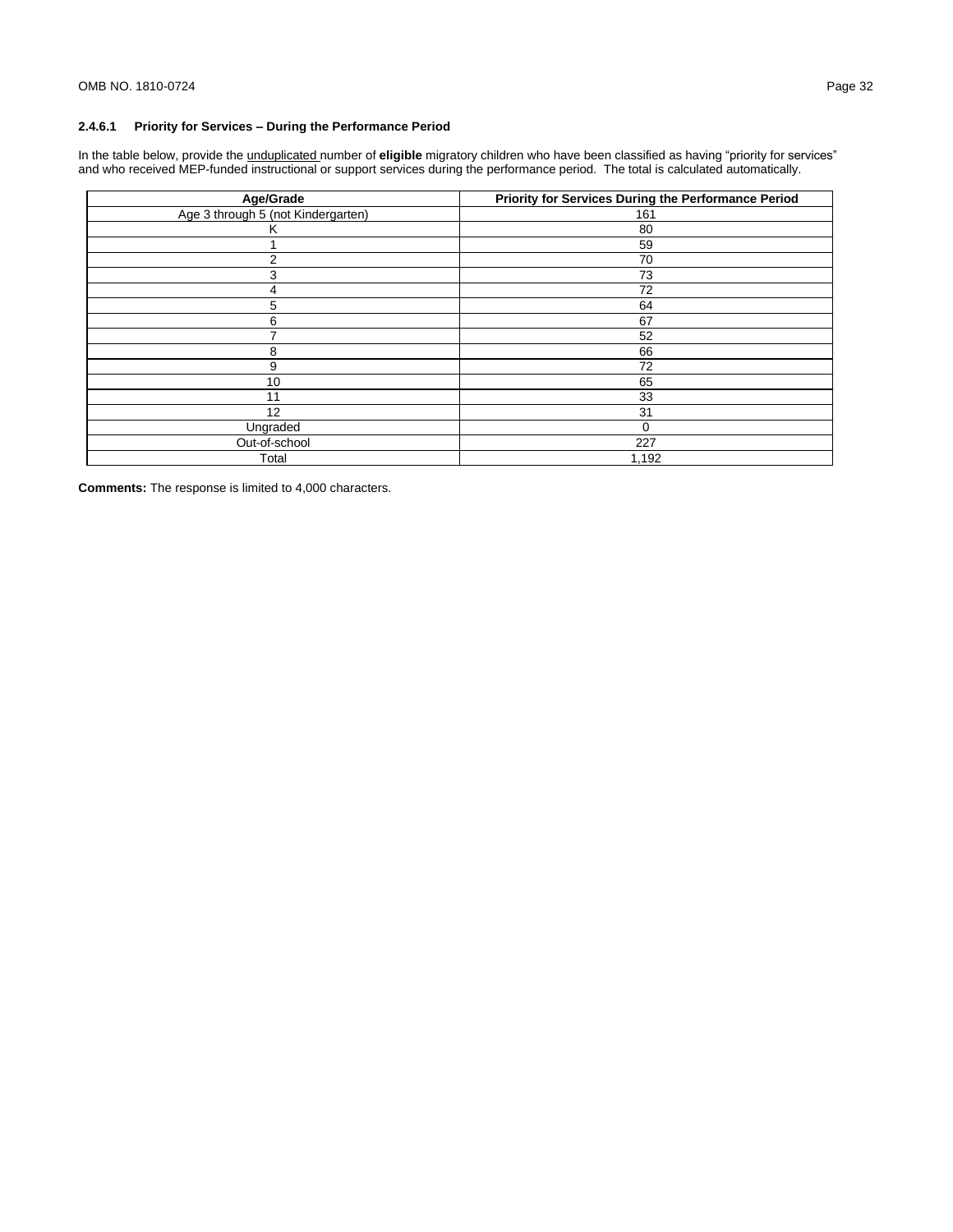In the table below, provide the *unduplicated* number of migratory children who received MEP-funded instructional or support services during the performance period under the continuation of services authority Section 1304(e)(2–3). Do **not** include children served under Section 1304(e)(1), which are children whose eligibility expired during the school term. The total is calculated automatically.

| Age/Grade                          | <b>Continuation of Services During the Performance Period</b> |  |  |
|------------------------------------|---------------------------------------------------------------|--|--|
| Age 3 through 5 (not Kindergarten) | $\lceil$                                                      |  |  |
| ĸ                                  | $\Omega$                                                      |  |  |
|                                    | ∩                                                             |  |  |
|                                    | ۲                                                             |  |  |
|                                    | $\Omega$                                                      |  |  |
|                                    | 0                                                             |  |  |
| 5.                                 | 0                                                             |  |  |
| 6                                  | $\Omega$                                                      |  |  |
|                                    | $\Omega$                                                      |  |  |
| 8                                  | っ                                                             |  |  |
| 9                                  |                                                               |  |  |
| 10                                 |                                                               |  |  |
| 11                                 |                                                               |  |  |
| 12                                 |                                                               |  |  |
| Ungraded                           | C                                                             |  |  |
| Out-of-school                      | 0                                                             |  |  |
| Total                              | 8                                                             |  |  |

**Comments:** The response is limited to 4,000 characters.

#### **FAQ on Continuation of Services:**

*What is Continuation of Services?* The "continuation of services" provision found in Section 1304(e) of the *ESEA* provides that: (1) a child who ceases to be a migratory child during a school term shall be eligible for services until the end of such term; (2) a child who is no longer a migratory child may continue to receive services for one additional school year, but only if comparable services are not available through other programs; and (3) secondary school students who were eligible for services in secondary school may continue to be served through credit accrual programs until graduation.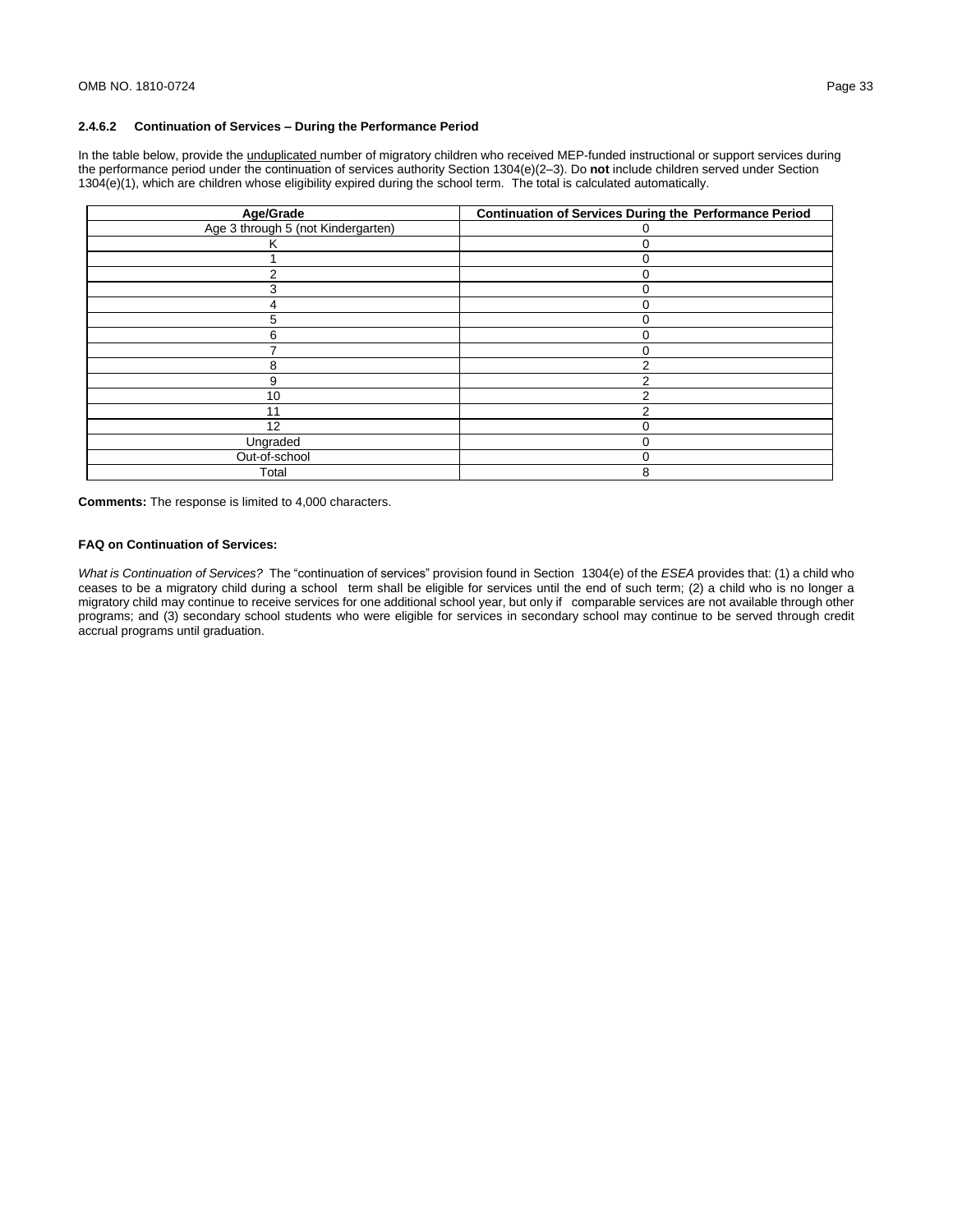## **2.4.6.3 Instructional Service – During the Performance Period**

In the table below, provide the unduplicated number of **eligible** migratory children who received any type of MEP-funded instructional service during the performance period. Include children who received instructional services provided by either a teacher or a paraprofessional. Children should be reported only once regardless of the frequency with which they received a service intervention. The total is calculated automatically.

| Age/Grade                          | <b>Instructional Service During the Performance Period</b> |
|------------------------------------|------------------------------------------------------------|
| Age Birth through 2                | 182                                                        |
| Age 3 through 5 (not Kindergarten) | 571                                                        |
| κ                                  | 223                                                        |
|                                    | 221                                                        |
| 2                                  | 237                                                        |
| 3                                  | 239                                                        |
| 4                                  | 254                                                        |
| 5                                  | 219                                                        |
| 6                                  | 243                                                        |
|                                    | 194                                                        |
| 8                                  | 197                                                        |
| 9                                  | 261                                                        |
| 10                                 | 226                                                        |
| 11                                 | 182                                                        |
| 12                                 | 168                                                        |
| Ungraded                           |                                                            |
| Out-of-school                      | 144                                                        |
| Total                              | 3,761                                                      |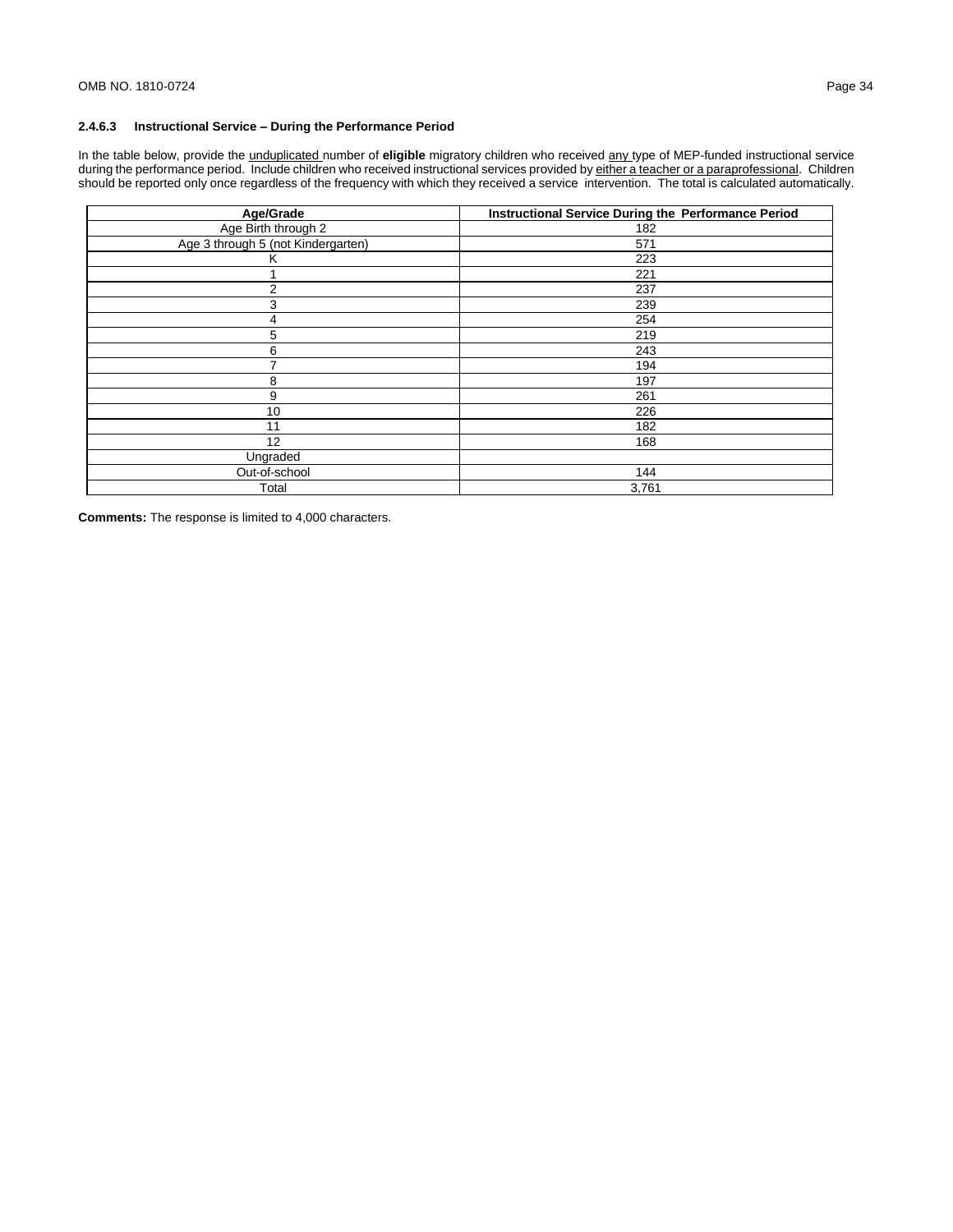# **2.4.6.4 Type of Instructional Service – During the Performance Period**

In the table below, provide the number of **eligible** migratory children reported in the table above who received MEP-funded reading instruction, mathematics instruction, or high school credit accrual during the performance period. Include children who received such instructional services provided by a teacher only. Children may be reported as having received more than one type of instructional service in the table. However, children should be reported only once within each type of instructional service that they received regardless of the frequency with which they received the instructional service. The totals are calculated automatically.

| Age/Grade                             | <b>Reading Instruction</b><br>During the Performance<br>Period | <b>Mathematics Instruction</b><br><b>During the Performance</b><br><b>Period</b> | <b>High School Credit</b><br><b>Accrual During the</b><br><b>Performance Period</b> |
|---------------------------------------|----------------------------------------------------------------|----------------------------------------------------------------------------------|-------------------------------------------------------------------------------------|
| Age Birth through 2                   |                                                                |                                                                                  |                                                                                     |
| Age 3 through 5 (not<br>Kindergarten) | 7                                                              | 6                                                                                |                                                                                     |
| ĸ                                     | 9                                                              |                                                                                  |                                                                                     |
|                                       | 12                                                             |                                                                                  |                                                                                     |
| 2                                     | 8                                                              |                                                                                  |                                                                                     |
| 3                                     | 11                                                             | 2                                                                                |                                                                                     |
|                                       | 14                                                             |                                                                                  |                                                                                     |
| 5                                     | 14                                                             |                                                                                  |                                                                                     |
| 6                                     | 6                                                              |                                                                                  |                                                                                     |
|                                       | 5                                                              |                                                                                  |                                                                                     |
| 8                                     | 10                                                             | 8                                                                                | 79                                                                                  |
| 9                                     | 14                                                             | 6                                                                                | 112                                                                                 |
| 10                                    | 12                                                             | 2                                                                                | 112                                                                                 |
| 11                                    | 8                                                              | 6                                                                                | 75                                                                                  |
| 12                                    |                                                                |                                                                                  | 62                                                                                  |
| Ungraded                              |                                                                |                                                                                  |                                                                                     |
| Out-of-school                         | 2                                                              | 2                                                                                | 99                                                                                  |
| Total                                 | 133                                                            | 38                                                                               | 539                                                                                 |

**Comments:** The response is limited to 4,000 characters.

#### **FAQ on Types of Instructional Services:**

*What is "high school credit accrual"?* MEP-funded instruction, funded in whole or in part by MEP funds, in courses that accrue credits needed for high school graduation provided by a teacher for students on a regular or systematic basis, usually for a predetermined period of time. High school credit accrual includes correspondence courses taken by a student under the supervision of a teacher. High school credit accrual may include the age/grade categories of Grade 8 through Grade 12. NOTE: Children receiving a MEP-funded high school credit accrual service should be reported only once, regardless of frequency.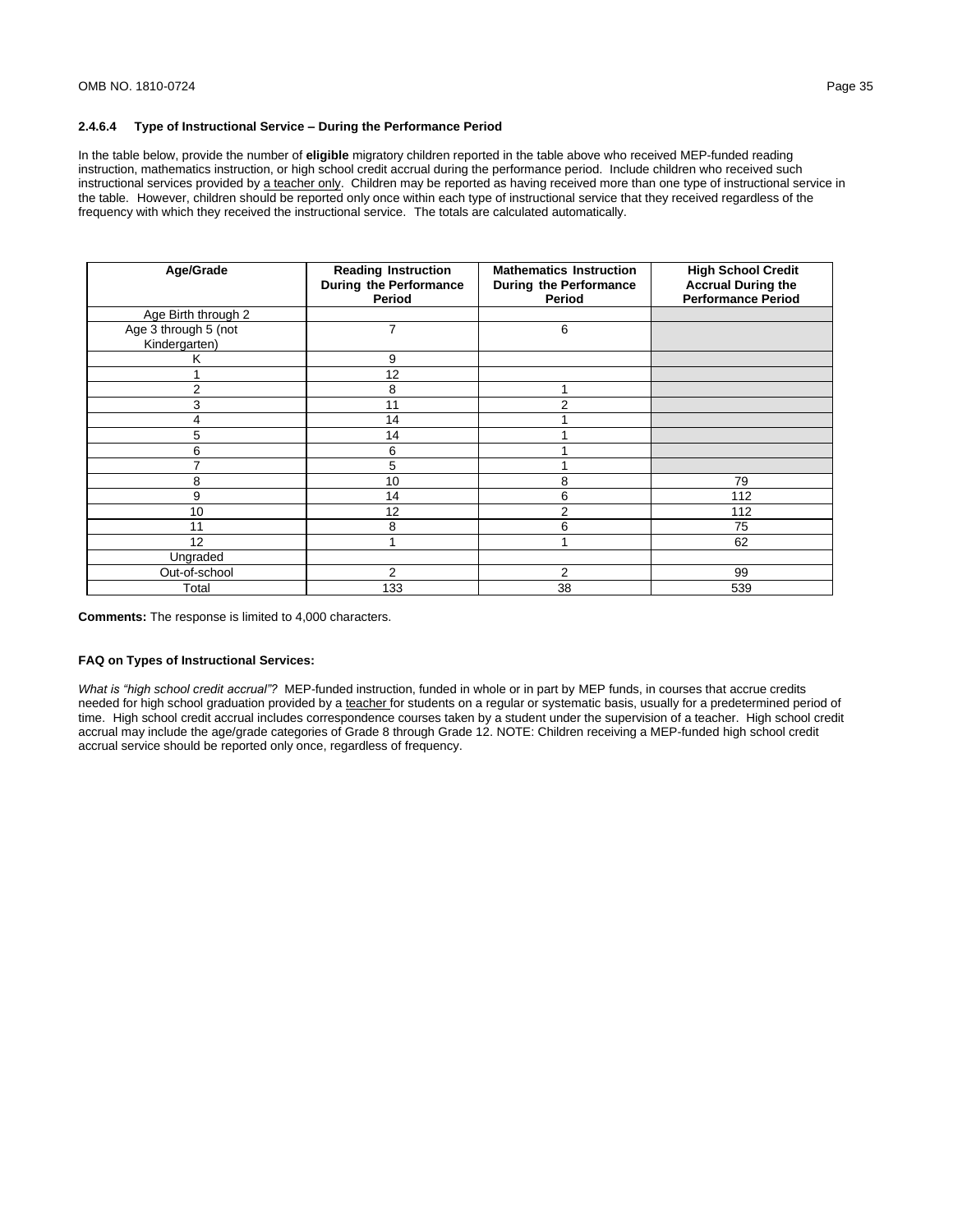#### **2.4.6.5 Support Services with Breakout for Counseling Services – During the Performance Period**

In the table below, in the column titled **Support Services**, provide the unduplicated number of **eligible** migratory children who received any MEP-funded support service during the performance period. In the column titled **Breakout of Counseling Services During the Performance Period**, provide the unduplicated number of **eligible** migratory children who received a counseling service during the performance period. Children should be reported only once in each column regardless of the frequency with which they received a support service intervention. The totals are calculated automatically.

| Age/Grade                          | <b>Support Services During the</b><br><b>Performance Period</b> | <b>Breakout of Counseling Services During</b><br>the Performance Period |
|------------------------------------|-----------------------------------------------------------------|-------------------------------------------------------------------------|
| Age Birth through 2                | 306                                                             | 118                                                                     |
| Age 3 through 5 (not Kindergarten) | 646                                                             | 67                                                                      |
| κ                                  | 305                                                             | 34                                                                      |
|                                    | 276                                                             | 22                                                                      |
| $\overline{2}$                     | 313                                                             | 20                                                                      |
| 3                                  | 310                                                             | 26                                                                      |
| 4                                  | 331                                                             | 30                                                                      |
| 5                                  | 300                                                             | 24                                                                      |
| 6                                  | 311                                                             | 57                                                                      |
|                                    | 260                                                             | 49                                                                      |
| 8                                  | 259                                                             | 72                                                                      |
| 9                                  | 301                                                             | 107                                                                     |
| 10                                 | 282                                                             | 105                                                                     |
| 11                                 | 215                                                             | 77                                                                      |
| 12                                 | 199                                                             | 67                                                                      |
| Ungraded                           |                                                                 |                                                                         |
| Out-of-school                      | 324                                                             | 180                                                                     |
| Total                              | 4,938                                                           | 1,055                                                                   |

**Comments:** The response is limited to 4,000 characters.

#### **FAQs on Support Services:**

*a. What are support services?* These MEP-funded educationally-related services are provided to students. These services include, but are not limited to, health, nutrition, counseling, and social services for migratory children; necessary educational supplies, and transportation. Activities related to identification and recruitment, parental involvement, professional development, program evaluation, and the one-time act of providing instructional or informational packets to a child or family does not constitute a support service.

*b. What are counseling services*? Services to help a student to better identify and enhance his or her educational, personal, or occupational potential; relate his or her abilities, emotions, and aptitudes to educational and career opportunities; utilize his or her abilities in formulating realistic plans; and achieve satisfying personal and social development. These activities take place between one or more counselors and one or more students as counselees, or between students and students in MEP peer-topeer counseling activities, or between students and MEP-funded staff members. The services can also help the child address life problems or personal crisis that result from the culture of migrancy. NOTE: Children who receive a MEP-funded counseling service should be reported only once, regardless of frequency.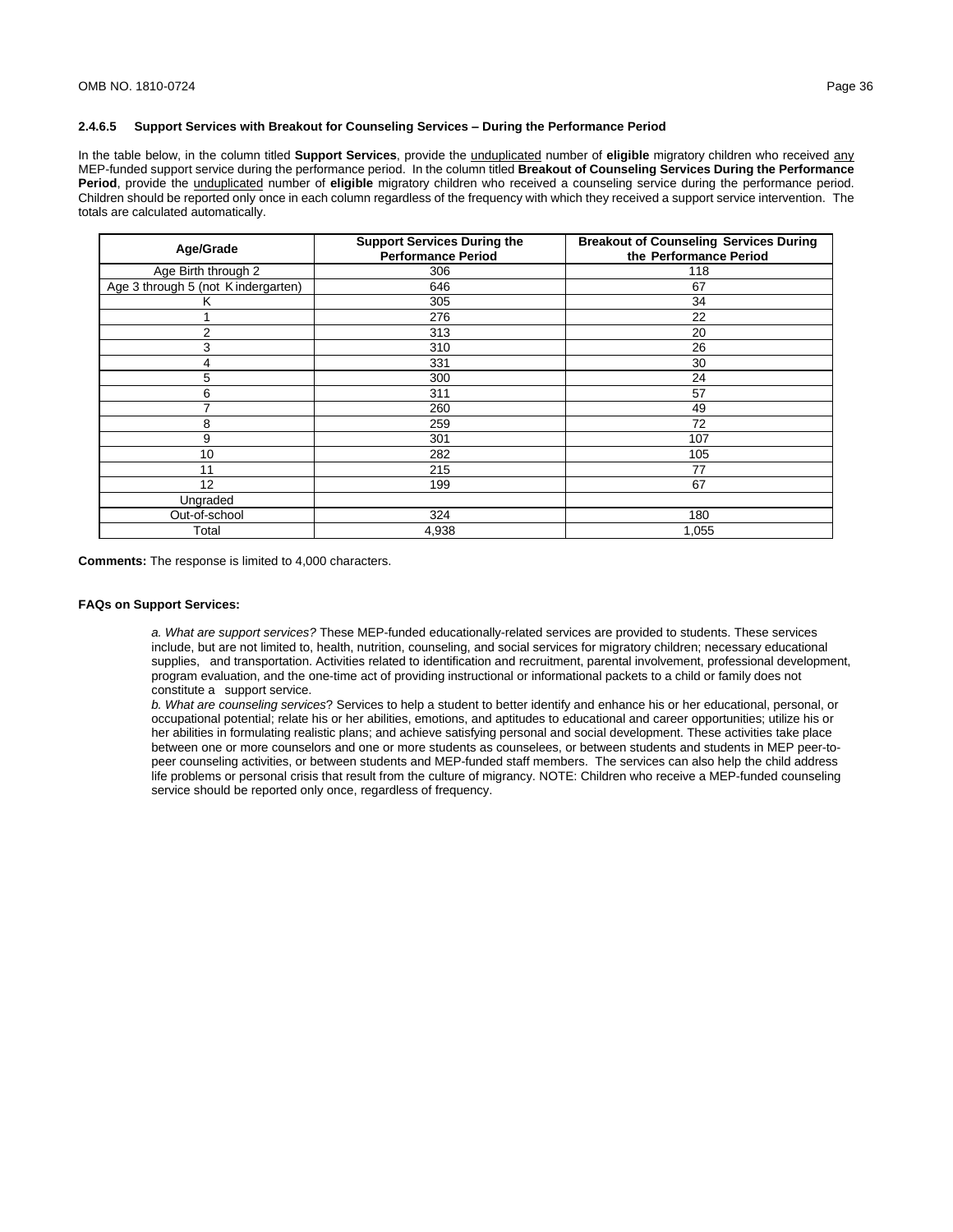The following questions are about the enrollment of eligible migratory children in schools during the regular school year.

### **2.4.7.1 Schools and Enrollment – During the Regular School Year**

In the table below, provide the number of public schools that enrolled **eligible** migratory children at any time during the regular school year. Schools include public schools that serve school age (e.g., grades K through 12) children. Also, provide the number of **eligible** migratory children who were enrolled in those schools. Since more than one school in a State may enroll the same migratory child at some time during the regular school year, the number of children may include duplicates.

| Schools                                                                             |       |
|-------------------------------------------------------------------------------------|-------|
| <br>enrolled<br>children<br>that<br>schools<br>eligible migratory<br>umber<br>Ωt    | 516   |
| enrolled<br>schools<br>those<br>eligible migratory<br>umber<br>children<br>Οt<br>Nı | 2,806 |

#### **Comments:** The response is limited to 4,000 characters.

The increase by 25% between the total number of migratory children reported in FS165 Migratory School Data from SY 2017-18 to SY 2018-19 was due to the implementation of Colorado Student Information System, Students Migrating Academically on the Right Track (SMART). SMART utilizes web services to pull in school information from the Colorado Department of Education School Directory which yearly collects school information directly from districts. This type of communication and interface has provided efficient technology transmission and increase in quality and quantity to better track public schools and the migrant students attending those schools. Automated updates in real-time have enhanced the way we collect and report migratory school data.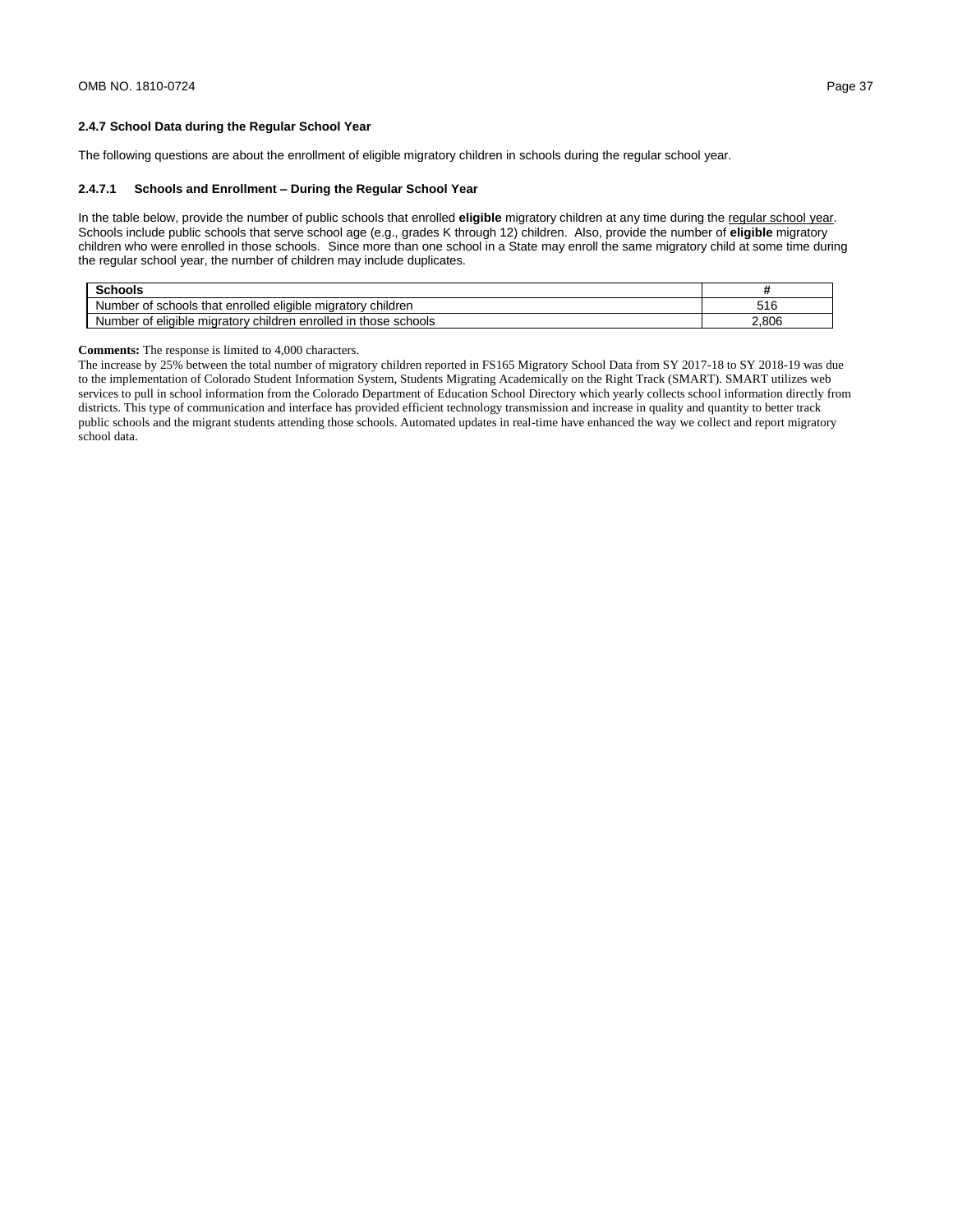## **2.4.7.2 Schools Where MEP Funds Were Consolidated in SWPs – During the Regular School Year**

In the table below, provide the number of schools where MEP funds were consolidated in an SWP. Also, provide the number of **eligible**  migratory children who were enrolled in those schools at any time during the regular school year. Since more than one school in a State may enroll the same migratory child at some time during the regular school year, the number of children may include duplicates.

| Schools                                                                            |  |
|------------------------------------------------------------------------------------|--|
| Number of schools where MEP funds were consolidated in a schoolwide program        |  |
| i enrolled in<br>eligible migratory children<br>Number<br>: schools<br>those<br>0t |  |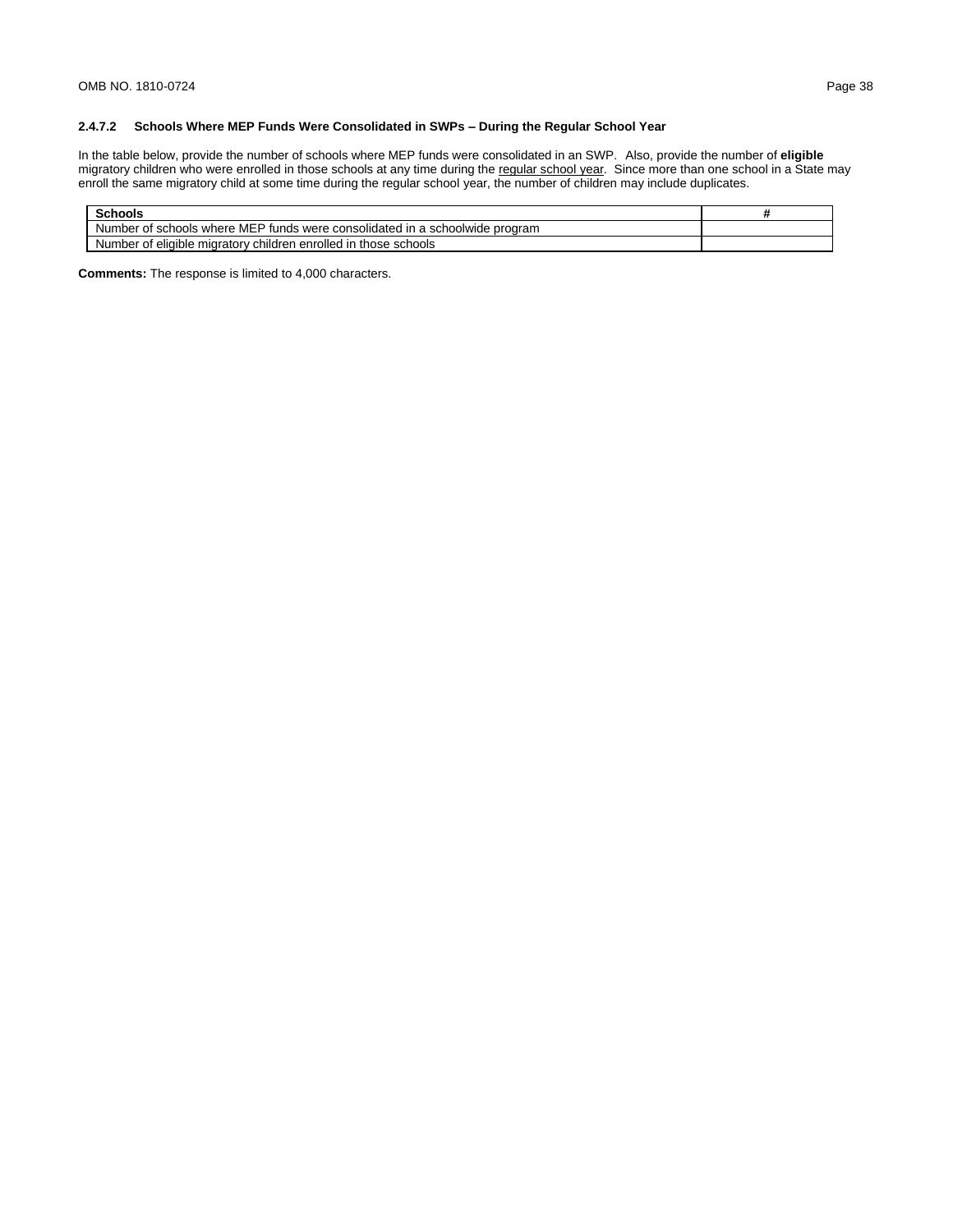# **2.5 PREVENTION AND INTERVENTION PROGRAMS FOR CHILDREN AND YOUTH WHO ARE NEGLECTED, DELINQUENT, OR AT RISK**

This section collects data on programs and facilities that serve students who are neglected, delinquent, or at risk under Title I, Part D, and characteristics about and services provided to these students.

Throughout this section:

- Report data for the program year of July 1, 2018 through June 30, 2019.
- Count programs/facilities based on how the program was classified to ED for funding purposes.
- Do not include programs funded solely through Title I, Part A.
- Use the definitions listed below:

**- Adult Corrections:** An adult correctional institution is a facility in which persons, including persons 21 or under, are confined as a result of conviction for a criminal offense.

**- At-Risk Programs:** Programs operated (through LEAs) that target students who are at risk of academic failure, dependency adjudication, or delinquency adjudication, have a drug or alcohol problem, are pregnant or parenting, have been in contact with the juvenile justice or child welfare system in the past, are at least 1 year behind the expected age/grade level, are English learners, are gang members, have dropped out of school in the past, or have a high absenteeism rate at school. **- Juvenile Corrections:** An institution for delinquent children and youth that is a public or private residential facility other than a foster home that is operated for the care of children and youth who have been adjudicated delinquent or in need of

supervision. Include any programs serving adjudicated youth (including non- secure facilities and group homes) in this category.

**- Juvenile Detention Facilities:** Detention facilities are shorter-term institutions that provide care to children who require secure custody pending court adjudication, court disposition, or execution of a court order, or care to children after commitment.

**- Neglected Programs:** An institution for neglected children and youth is a public or private residential facility, other than a foster home, that is operated primarily for the care of children who have been committed to the institution or voluntarily placed under applicable State law due to abandonment, neglect, or death of their parents or guardians.

**- Other:** Any other programs, not defined above, that receive Title I, Part D funds and serve non-adjudicated children and youth.

#### **2.5.1State Agency Title I, Part D Programs and Facilities – Subpart 1**

The following questions collect data on Title I, Part D, Subpart 1 programs and facilities.

#### **2.5.1.1 Programs and Facilities - Subpart 1**

In the table below, provide the number of State agency Title I, Part D, Subpart 1 programs and facilities that serve neglected and delinquent students and the average length of stay by program/facility type, for these students. Report only programs and facilities that received Title I, Part D, Subpart 1 funding during the reporting year. Count a facility once if it offers only one type of program. If a facility offers more than one type of program (i.e., it is a multipurpose facility), then count each of the separate programs. The total number of programs/facilities will be automatically calculated. Below the table is a FAQ about the data collected in this table.

| <b>State Program/Facility Type</b> | # Programs/Facilities | Average Length of Stay in Days |
|------------------------------------|-----------------------|--------------------------------|
| Neglected programs                 |                       |                                |
| Juvenile detention                 |                       |                                |
| Juvenile corrections               |                       | 108                            |
| Adult corrections                  |                       |                                |
| Other                              |                       |                                |
| Total                              |                       |                                |

**Comments:** The response is limited to 4,000 characters.

### **FAQ on Programs and Facilities - Subpart I:**

*How is average length of stay calculated?* The average length of stay should be weighted by number of students and should include the number of days, per visit, for each student enrolled during the reporting year, regardless of entry or exit date. Multiple visits for students who entered more than once during the reporting year can be included. The average length of stay in days should not exceed 365.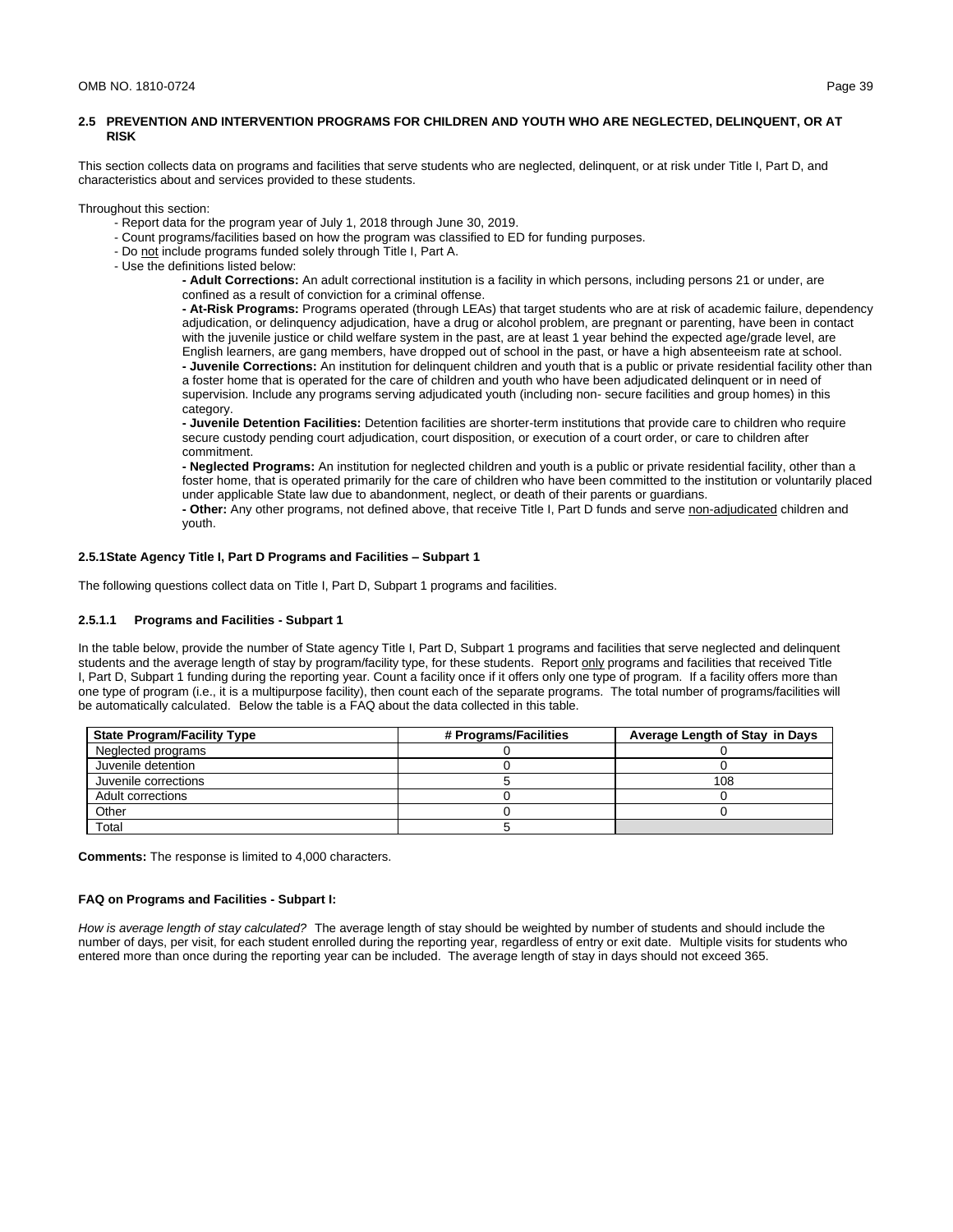# **2.5.1.2 Programs and Facilities That Reported - Subpart 1**

In the table below, provide the number of State agency Title I, Part D, Subpart 1 programs/facilities that reported data on neglected and delinquent students.

The total row will be automatically calculated.

| <b>State Program/Facility Type</b> | # Reporting Data |
|------------------------------------|------------------|
| Neglected programs                 |                  |
| Juvenile detention                 |                  |
| Juvenile corrections               |                  |
| Adult corrections                  |                  |
| Other                              |                  |
| Total                              |                  |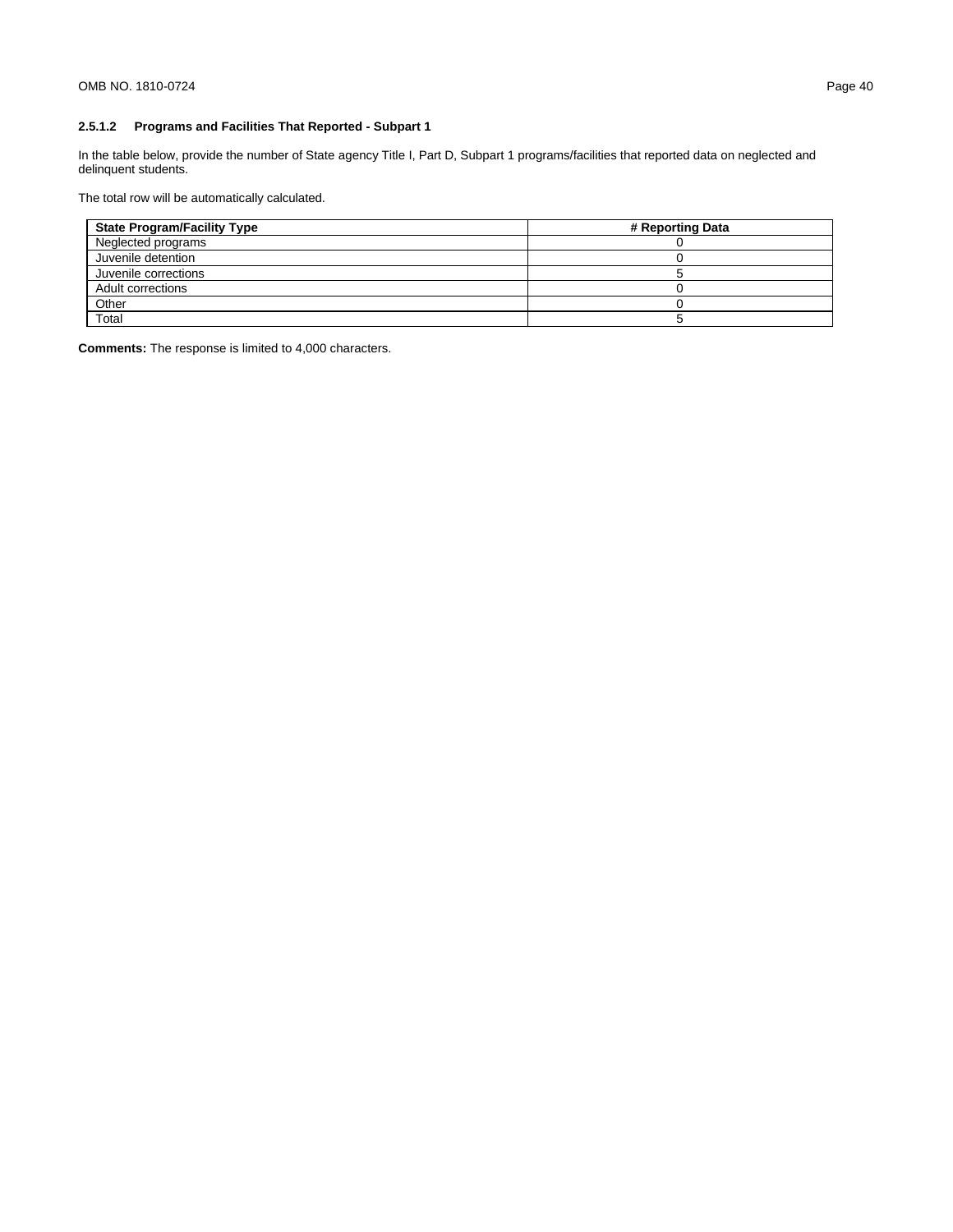## **2.5.1.3 Students Served – Subpart 1**

In the tables below, provide the number of neglected and delinquent students served in State agency Title I, Part D, Subpart 1 programs and facilities. Report only students who received Title I, Part D, Subpart 1 services during the reporting year. In the first table, provide in row 1 the unduplicated number of students served by each program, and in row 2, the total number of students in row 1 who are long-term. In the subsequent tables provide the number of students served by disability (*IDEA*) and EL status, by race/ethnicity, by sex, and by age. The total number of students by race/ethnicity, by sex and by age will be automatically calculated.

| # of Students Served                                | <b>Neglected</b><br><b>Programs</b> | <b>Juvenile</b><br><b>Detention</b> | Juvenile<br><b>Corrections</b> | Adult<br><b>Corrections</b> | Other<br><b>Programs</b> |
|-----------------------------------------------------|-------------------------------------|-------------------------------------|--------------------------------|-----------------------------|--------------------------|
| <b>Total Unduplicated</b><br><b>Students Served</b> |                                     |                                     | .084                           |                             |                          |
| <b>Total Long Term</b><br><b>Students Served</b>    |                                     |                                     | 534                            |                             |                          |

Provide the number of students served by special populations

| <b>Student Subgroups</b>             | <b>Neglected</b><br><b>Programs</b> | Juvenile<br><b>Detention</b> | Juvenile<br><b>Corrections</b> | Adult<br><b>Corrections</b> | Other<br><b>Programs</b> |
|--------------------------------------|-------------------------------------|------------------------------|--------------------------------|-----------------------------|--------------------------|
| Children with disabilities<br>(IDEA) |                                     |                              | 261                            |                             |                          |
| <b>English Learners</b><br>(ELs)     |                                     |                              | 18                             |                             |                          |

Provide the number of students served by race/ethnicity.

| <b>Race/Ethnicity</b>     | <b>Neglected</b><br><b>Programs</b> | <b>Juvenile</b><br><b>Detention</b> | <b>Juvenile</b><br><b>Corrections</b> | Adult<br><b>Corrections</b> | Other<br><b>Programs</b> |
|---------------------------|-------------------------------------|-------------------------------------|---------------------------------------|-----------------------------|--------------------------|
| American Indian or Alaska |                                     |                                     | 6                                     |                             |                          |
| Native                    |                                     |                                     |                                       |                             |                          |
| Asian                     |                                     |                                     | 5                                     |                             |                          |
| <b>Black or African</b>   |                                     |                                     | 239                                   |                             |                          |
| American                  |                                     |                                     |                                       |                             |                          |
| Hispanic or Latino        |                                     |                                     | 447                                   |                             |                          |
| Native Hawaiian or other  |                                     |                                     | 4                                     |                             |                          |
| Pacific Islander          |                                     |                                     |                                       |                             |                          |
| White                     |                                     |                                     | 383                                   |                             |                          |
| Two or more races         |                                     |                                     | $\Omega$                              |                             |                          |
| Total                     |                                     |                                     | 1.084                                 |                             |                          |

Provide the number of students served by gender.

| <b>Sex</b> | <b>Neglected</b> | Juvenile         | <b>Juvenile</b>    | Adult              | Other           |
|------------|------------------|------------------|--------------------|--------------------|-----------------|
|            | <b>Programs</b>  | <b>Detention</b> | <b>Corrections</b> | <b>Corrections</b> | <b>Programs</b> |
| Male       |                  |                  | 935                |                    |                 |
| Female     |                  |                  | 149                |                    |                 |
| Total      |                  |                  | .084               |                    |                 |

Provide the number of students served by age.

| Age            | <b>Neglected</b><br>Programs | Juvenile<br><b>Detention</b> | Juvenile<br><b>Corrections</b> | Adult<br><b>Corrections</b> | Other<br>Programs |
|----------------|------------------------------|------------------------------|--------------------------------|-----------------------------|-------------------|
| 3 through 5    |                              |                              | $\Omega$                       |                             |                   |
| 6              |                              |                              | $\Omega$                       |                             |                   |
| $\overline{ }$ |                              |                              | $\Omega$                       |                             |                   |
| 8              |                              |                              | O                              |                             |                   |
| 9              |                              |                              | $\Omega$                       |                             |                   |
| 10             |                              |                              | $\Omega$                       |                             |                   |
| 11             |                              |                              | $\Omega$                       |                             |                   |
| 12             |                              |                              | $\Omega$                       |                             |                   |
| 13             |                              |                              | $\Omega$                       |                             |                   |
| 14             |                              |                              | 24                             |                             |                   |
| 15             |                              |                              | 72                             |                             |                   |
| 16             |                              |                              | 158                            |                             |                   |
| 17             |                              |                              | 274                            |                             |                   |
| 18             |                              |                              | 330                            |                             |                   |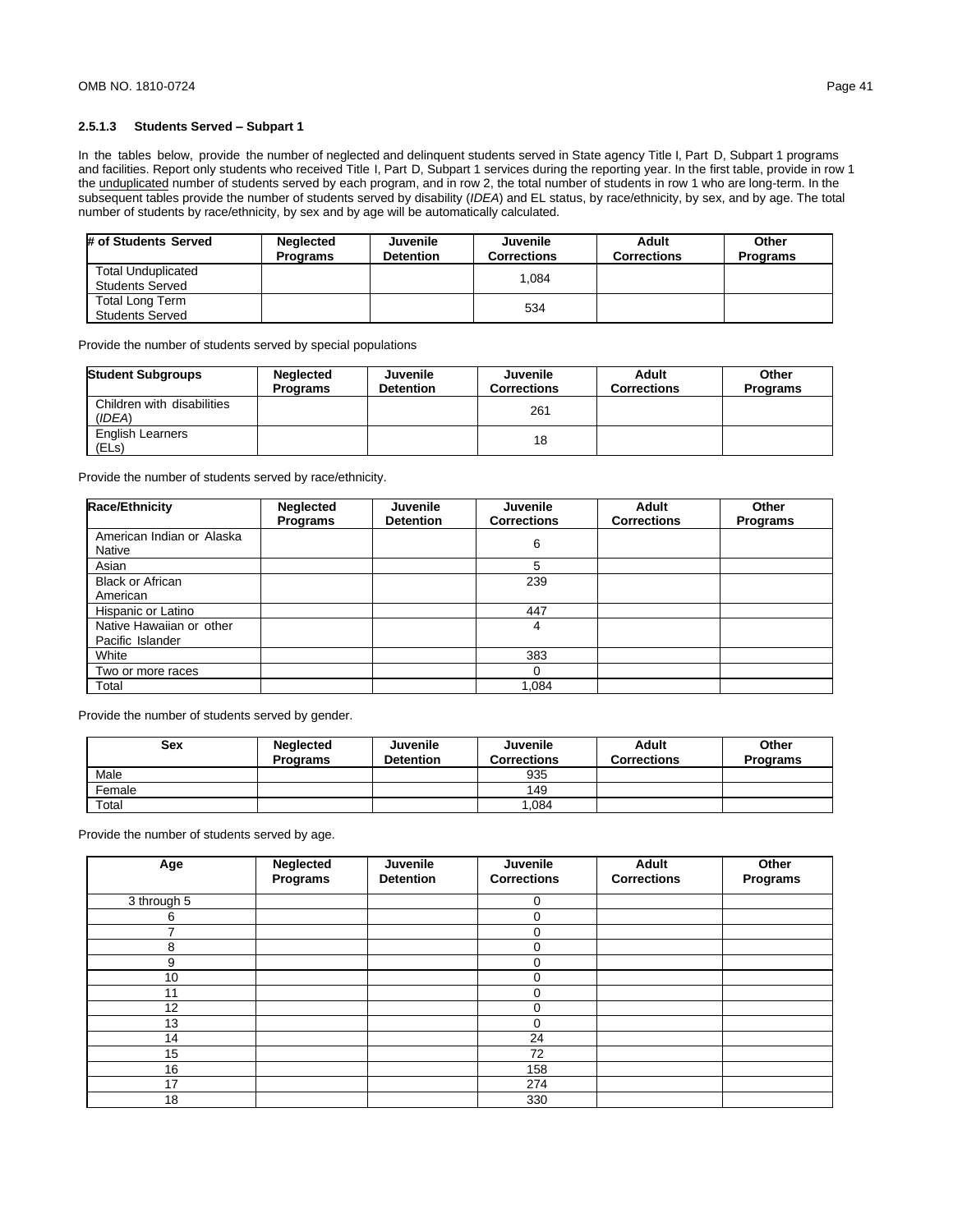### OMB NO. 1810-0724 Page 42

| Age   | Neglected<br>Programs | Juvenile<br><b>Detention</b> | Juvenile<br><b>Corrections</b> | Adult<br><b>Corrections</b> | Other<br>Programs |
|-------|-----------------------|------------------------------|--------------------------------|-----------------------------|-------------------|
| 19    |                       |                              | 155                            |                             |                   |
| 20    |                       |                              | 62                             |                             |                   |
| 21    |                       |                              |                                |                             |                   |
| Total |                       |                              | .084                           |                             |                   |

If the total number of students differs by demographics, please explain in comment box below.

**Comments:** The response is limited to 8,000 characters.

**Comments:** The response is limited to 4,000 characters.

# **FAQ on Unduplicated Count:**

*What is an unduplicated count?* An unduplicated count is one that counts students only once, even if they were admitted to a facility or program multiple times within the reporting year.

# **FAQ on long-term:**

*What is long-term?* Long-term refers to students who were enrolled for at least 90 consecutive calendar days from July 1, 2018 through June 30, 2018.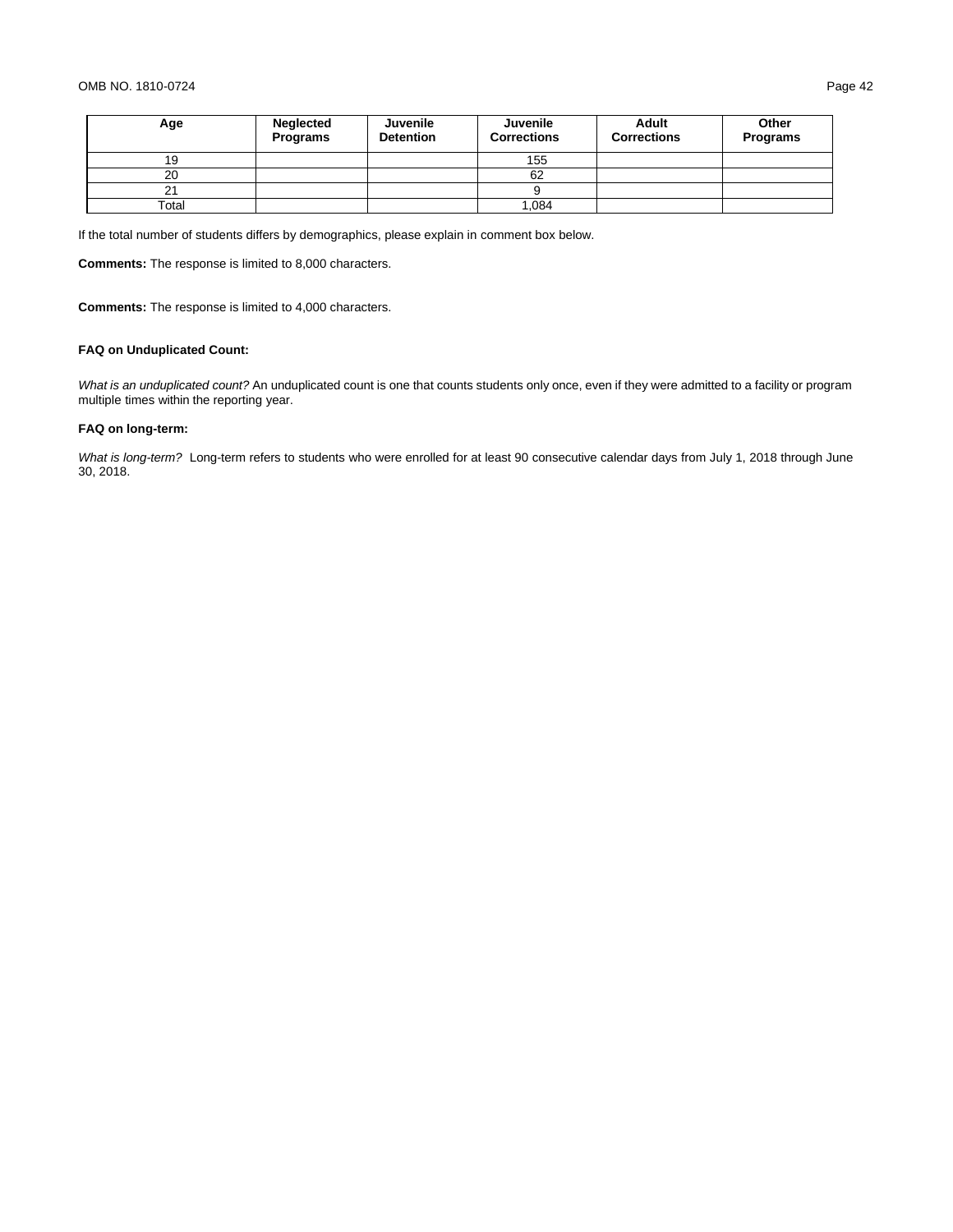#### **2.5.1.4 Academic, Career and Technical Outcomes While in the State Agency Program/Facility or Within 90 Calendar Days after Exit**

In the tables below, for each program type, provide the number of students who attained academic, career, and technical outcomes.

The first table includes outcomes a student is able to achieve only after exit. In this table, provide the unduplicated number of students who enrolled, or planned to enroll, in their local district school within 90 calendar days after exiting. A student may be reported only once, per program type.

The second table includes outcomes a student is able to achieve only one time. In this table, provide the unduplicated number of students who attained the listed outcomes either in the while enrolled in the State agency program/facility column ("in fac.") or in the within 90 calendar days after exiting column. A student may be reported only once across the two time periods, per program type.

The third table includes outcomes a student may achieve more than once. In the "in fac." column, provide the unduplicated number of students who attained academic, career and technical outcomes while enrolled in the State agency program/facility. In the "90 days after exit" column provide the unduplicated number of students who attained academic, career, and technical outcomes within 90 calendar days after exiting. If a student attained an outcome once in the program/facility and once during the 90–day transition period, that student may be reported once in each column.

| Outcomes (once per student,       | <b>Neglected</b> | <b>Juvenile</b>  | Juvenile           | Adult              | Other           |
|-----------------------------------|------------------|------------------|--------------------|--------------------|-----------------|
| only after exit)                  | Programs         | <b>Detention</b> | <b>Corrections</b> | <b>Corrections</b> | <b>Programs</b> |
| # of Students Who Enrolled        |                  |                  |                    |                    |                 |
| in their local district school 90 |                  |                  |                    |                    |                 |
| davs after exit                   |                  |                  |                    |                    |                 |

| Outcomes (once per<br>student) - # of Students<br>Who | w<br>∍<br>S<br>$\Omega$ | co<br>m<br>o. | ≂<br>m | Φ<br>ದ | ဖ<br>ភ<br>ត្ | ດ<br>ഗ | ७ ೧<br>m<br>ត្ | נם<br>œ<br>w | ®<br>œ<br>œ<br>$\equiv$<br>úñ.<br>m |
|-------------------------------------------------------|-------------------------|---------------|--------|--------|--------------|--------|----------------|--------------|-------------------------------------|
| Earned a GED                                          |                         |               |        | 74     |              |        |                |              |                                     |
| Obtained high school<br>diploma                       |                         |               |        | 119    |              |        |                |              |                                     |

| <b>Outcomes</b> (once per<br>student per time period) -<br># of Students Who | Programs<br>Neglected<br>iac<br>₹ | Programs<br>skep<br><b>Neglected</b><br>after<br>exit<br>ဧ | Detention<br>Juvenile<br>iac<br>⋾ | eys<br>Detention<br>Juvenil<br>after<br>ወ<br>exit<br>ိ | Corrections<br>Juvenile<br>5<br>fac. | skep<br>orrections<br>Juvenile<br>after<br>exit<br>ိ | Adult<br>Corrections<br>Б<br>fac. | Adult<br>క<br>days<br>ິດ<br>orrections<br>after<br>exit | Other<br>5<br>Programs<br>fac | Other<br>ఠ<br>skep<br>Programs<br>ys after exi<br>exit |
|------------------------------------------------------------------------------|-----------------------------------|------------------------------------------------------------|-----------------------------------|--------------------------------------------------------|--------------------------------------|------------------------------------------------------|-----------------------------------|---------------------------------------------------------|-------------------------------|--------------------------------------------------------|
| Earned high school course<br>credits                                         |                                   |                                                            |                                   |                                                        | 925                                  |                                                      |                                   |                                                         |                               |                                                        |
| Enrolled in a GED program                                                    |                                   |                                                            |                                   |                                                        | 89                                   |                                                      |                                   |                                                         |                               |                                                        |
| Accepted and/or enrolled into<br>post-secondary education                    |                                   |                                                            |                                   |                                                        | 21                                   |                                                      |                                   |                                                         |                               |                                                        |
| Enrolled in job training<br>courses/programs                                 |                                   |                                                            |                                   |                                                        | 385                                  |                                                      |                                   |                                                         |                               |                                                        |
| Obtained<br>employment                                                       |                                   |                                                            |                                   |                                                        | 11                                   |                                                      |                                   |                                                         |                               |                                                        |

**In the text box below, please account for any missing or incomplete data after exit.**

**Comments:** The response is limited to 8,000 characters.

For the 2018/19 reporting period, Colorado Division of Youth Services (DYS) did not have the ability to track students after being released from their facilities. Moving forward, the expectation is to be able to accurately report these data.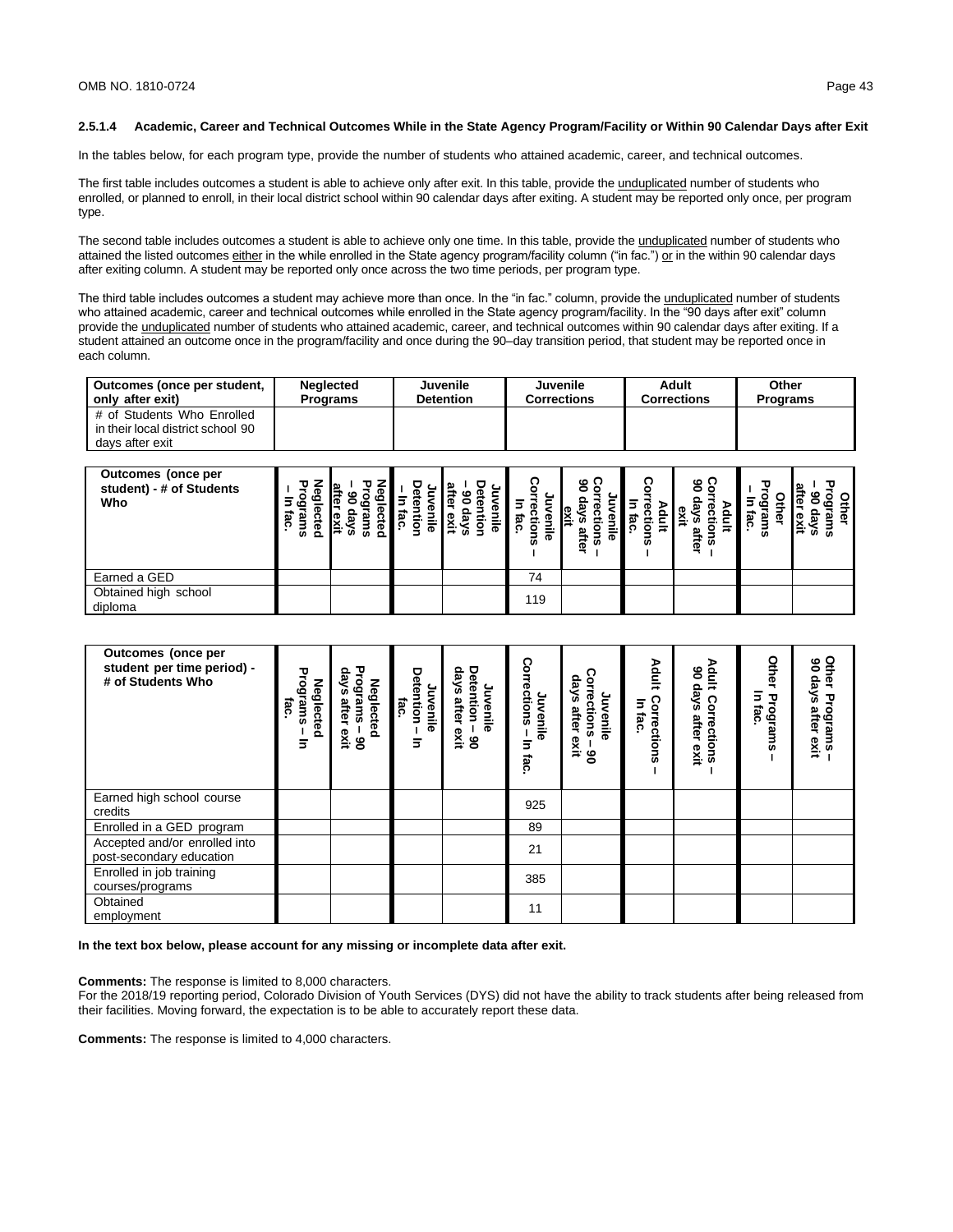### **2.5.2 Academic Performance – Subpart 1**

The following questions collect data on the academic performance of neglected and delinquent long-term students served by Title I, Part D, Subpart 1 in reading and mathematics.

### **2.5.2.1 Academic Performance in Reading – Subpart 1**

In the table below, provide the unduplicated number of long-term students served by Title I, Part D, Subpart 1, who participated in reading pre-and post-testing. Students should be reported in only one of the four change categories.

Report only information on a student's most recent testing data. Students who were pre-tested prior to July 1, 2018, may be included if their post-test was administered during the reporting year. Students who were post-tested after the reporting year ended should be counted in the following year. Below the table is an FAQ about the data collected in this table.

| Performance Data (Based on<br>most recent pre/post-test data)                                                   | <b>Neglected</b><br><b>Programs</b> | Juvenile<br><b>Detention</b> | Juvenile<br><b>Corrections</b> | Adult<br><b>Corrections</b> | Other<br><b>Programs</b> |
|-----------------------------------------------------------------------------------------------------------------|-------------------------------------|------------------------------|--------------------------------|-----------------------------|--------------------------|
| Long-term students with<br>negative grade level change<br>from the pre- to post-test exams                      |                                     |                              | 91                             |                             |                          |
| Long-term students with no<br>change in grade level from the<br>pre- to post-test exams                         |                                     |                              | 30                             |                             |                          |
| Long-term students with<br>improvement up to one full grade<br>level from the pre- to post-test<br>exams        |                                     |                              | 24                             |                             |                          |
| Long-term students with<br>improvement of more than one<br>full grade level from the pre- to<br>post-test exams |                                     |                              | 93                             |                             |                          |
| Total students pre/post- tested                                                                                 |                                     |                              | 238                            |                             |                          |

**Comments:** The response is limited to 4,000 characters.

### **FAQ on long-term students:**

*What is long-term?* Long-term refers to students who were enrolled for at least 90 consecutive calendar days from July 1, 2018 through June 30, 2019.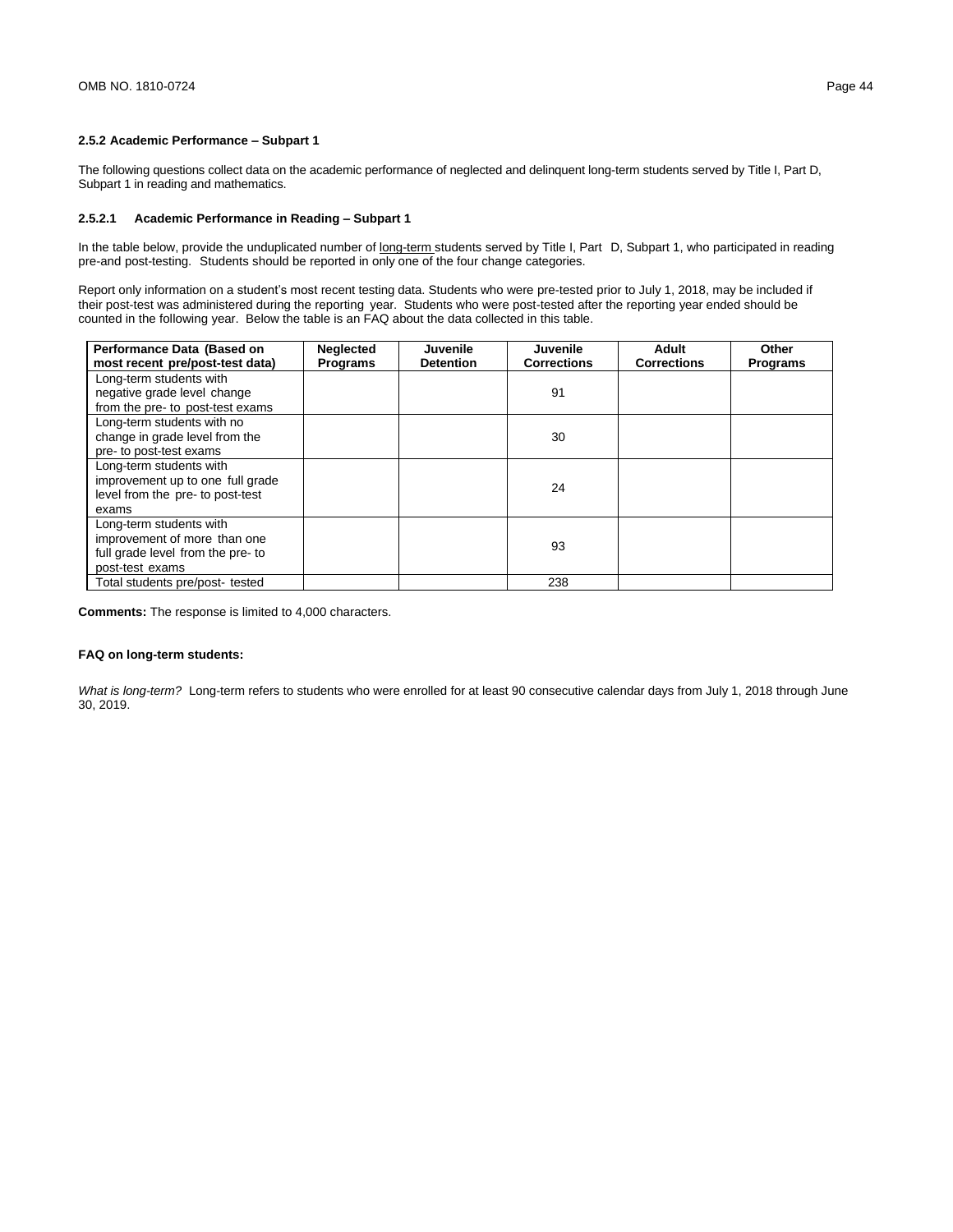# **2.5.2.2 Academic Performance in Mathematics – Subpart 1**

In the table below, provide the unduplicated number of long-term students served by Title I, Part D, Subpart 1, who participated in mathematics pre-and post-testing. Students should be reported in only one of the four change categories.

Report only information on a student's most recent testing data. Students who were pre-tested prior to July 1, 2018, may be included if their post-test was administered during the reporting year. Students who were post-tested after the reporting year ended should be counted in the following year. Below the table is an FAQ about the data collected in this table.

| Performance Data (Based on<br>most recent pre/post-test data)                                                   | <b>Neglected</b><br><b>Programs</b> | Juvenile<br><b>Detention</b> | Juvenile<br><b>Corrections</b> | Adult<br><b>Corrections</b> | Other<br><b>Programs</b> |
|-----------------------------------------------------------------------------------------------------------------|-------------------------------------|------------------------------|--------------------------------|-----------------------------|--------------------------|
| Long-term students with<br>negative grade level change<br>from the pre- to post-test exams                      |                                     |                              | 108                            |                             |                          |
| Long-term students with no<br>change in grade level from the<br>pre- to post-test exams                         |                                     |                              | 26                             |                             |                          |
| Long-term students with<br>improvement up to one full grade<br>level from the pre- to post-test<br>exams        |                                     |                              | 68                             |                             |                          |
| Long-term students with<br>improvement of more than one<br>full grade level from the pre- to<br>post-test exams |                                     |                              | 77                             |                             |                          |
| Total students pre/post- tested                                                                                 |                                     |                              | 279                            |                             |                          |

**Comments:** The response is limited to 4,000 characters.

### **FAQ on long-term students:**

*What is long-term?* Long-term refers to students who were enrolled for at least 90 consecutive calendar days from July 1, 2018 through June 30, 2019.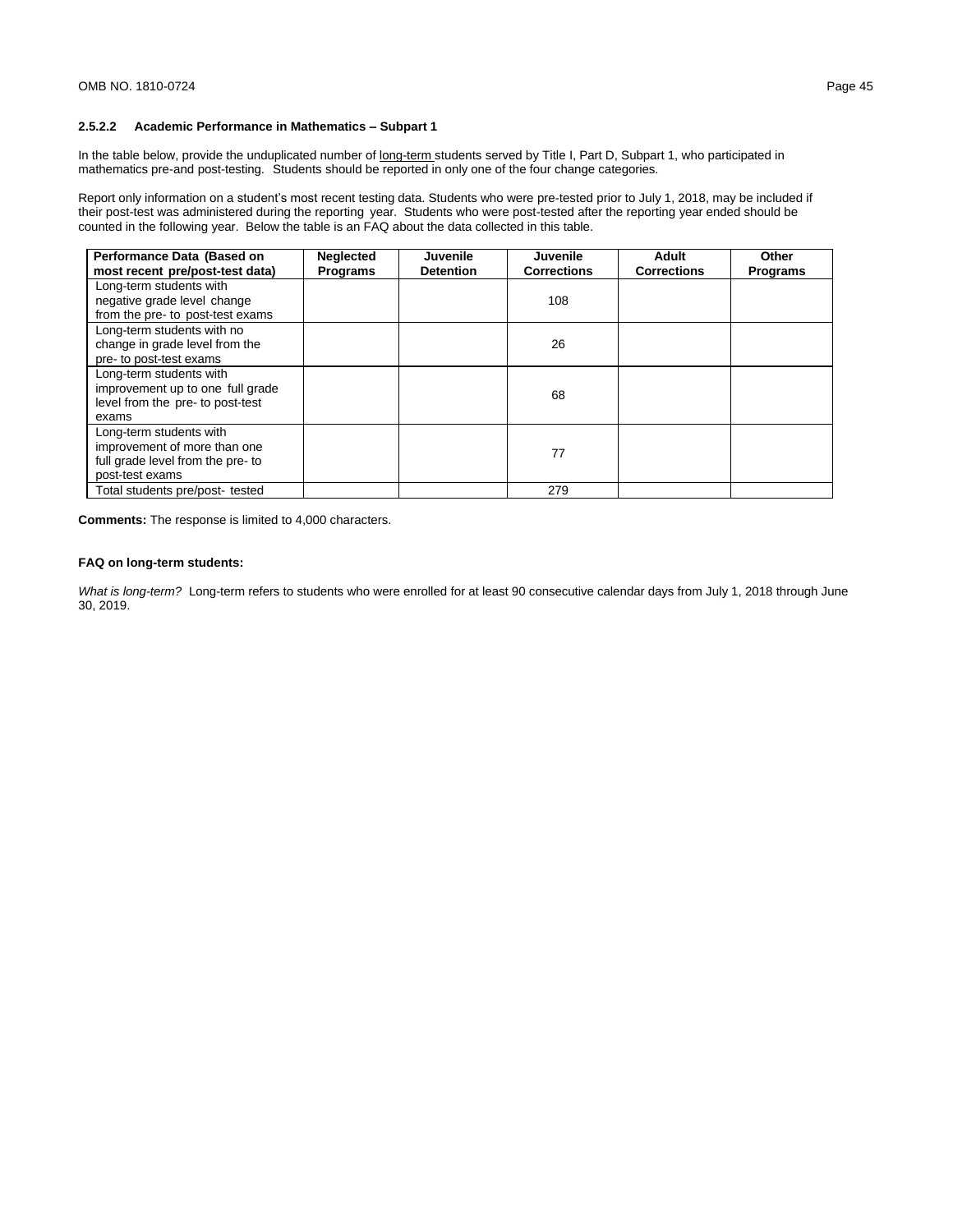# **2.5.3 LEA Title I, Part D Programs and Facilities – Subpart 2**

The following questions collect data on Title I, Part D, Subpart 2 programs and facilities.

## **2.5.3.1 Programs and Facilities – Subpart 2**

In the table below, provide the number of LEA Title I, Part D, Subpart 2 programs and facilities that serve neglected and delinquent students and the yearly average length of stay by program/facility type for these students. Report only the programs and facilities that received Title I, Part D, Subpart 2 funding during the reporting year. Count a facility once if it offers only one type of program. If a facility offers more than one type of program (i.e., it is a multipurpose facility), then count each of the separate programs. The total number of programs/ facilities will be automatically calculated. Below the table is an FAQ about the data collected in this table.

| <b>LEA Program/Facility Type</b> | # Programs/Facilities | Average Length of Stay in Days |
|----------------------------------|-----------------------|--------------------------------|
| At-risk programs                 |                       |                                |
| Neglected programs               |                       |                                |
| Juvenile detention               |                       |                                |
| Juvenile corrections             | 12                    | 84                             |
| Other                            |                       |                                |
| Total                            | 12                    |                                |

**Comments:** The response is limited to 4,000 characters.

### **FAQ on average length of stay:**

*How is average length of stay calculated?* The average length of stay should be weighted by number of students and should include the number of days, per visit, for each student enrolled during the reporting year, regardless of entry or exit date. Multiple visits for students who entered more than once during the reporting year can be included. The average length of stay in days should not exceed 365.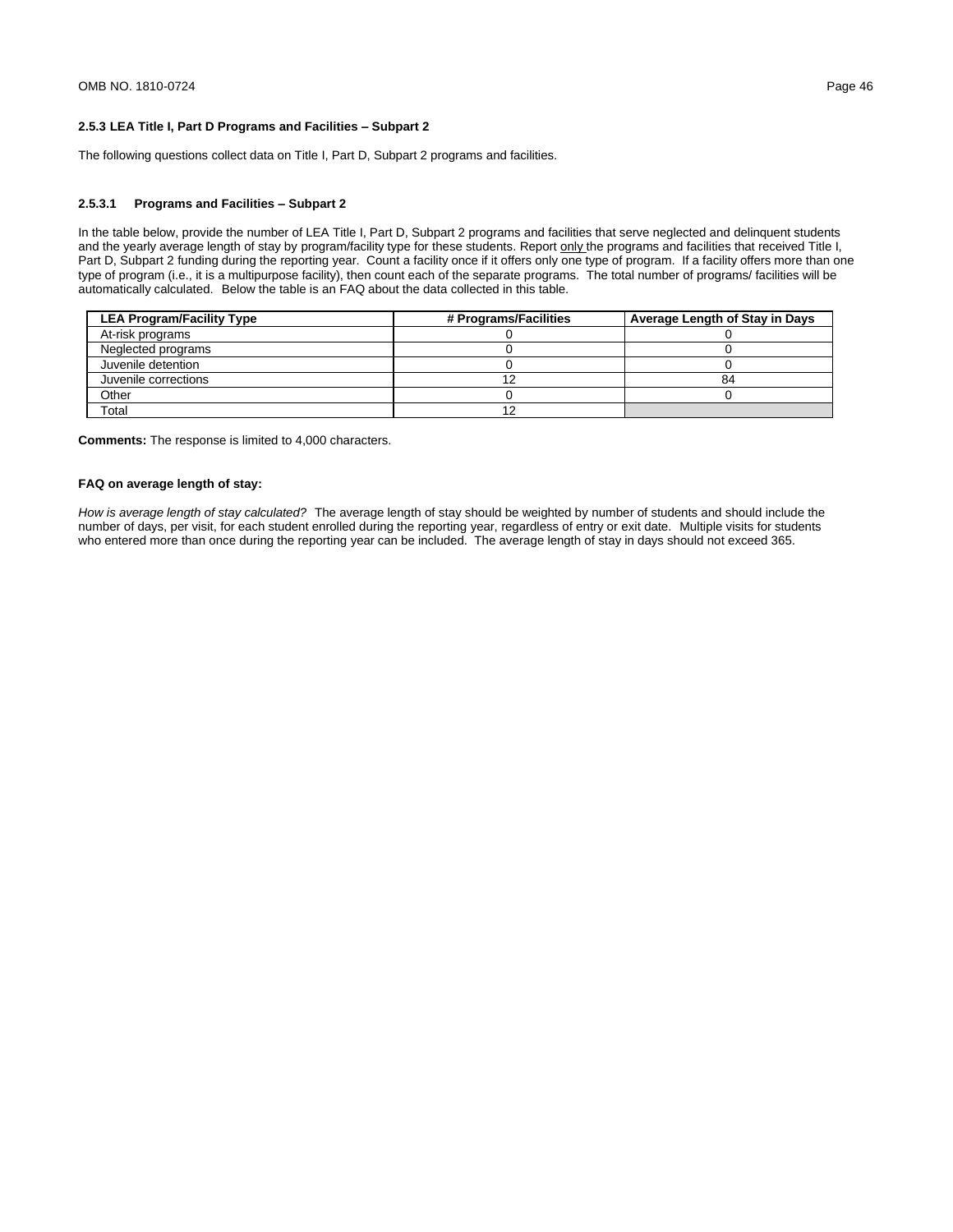# **2.5.3.2 Programs and Facilities That Reported - Subpart 2**

In the table below, provide the number of LEA Title I, Part D, Subpart 2 programs and facilities that reported data on neglected and delinquent students.

The total row will be automatically calculated.

| <b>LEA Program/Facility Type</b> | # Reporting Data |
|----------------------------------|------------------|
| At-risk programs                 |                  |
| Neglected programs               |                  |
| Juvenile detention               |                  |
| Juvenile corrections             |                  |
| Other                            |                  |
| Total                            |                  |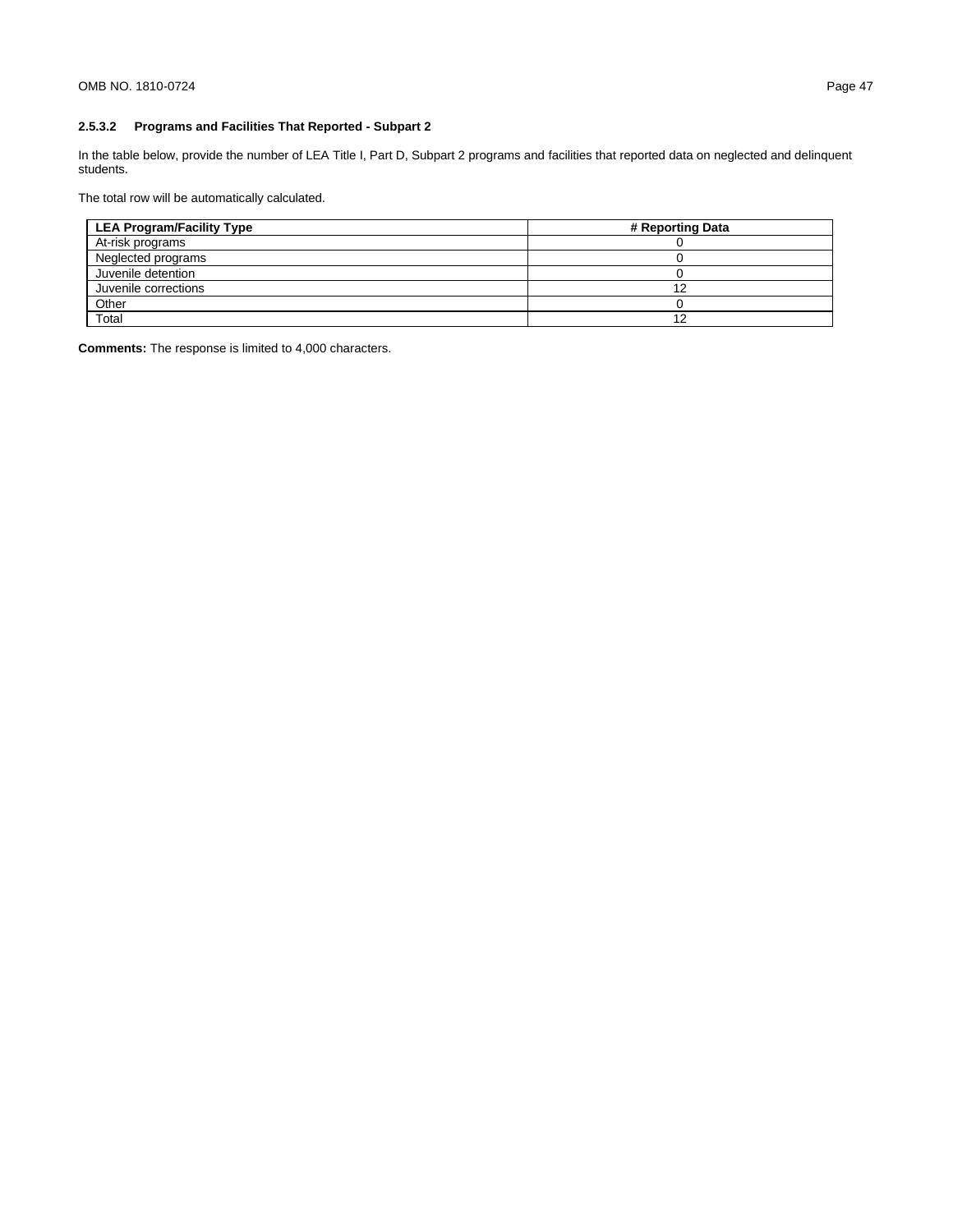## **2.5.3.3 Students Served – Subpart 2**

In the tables below, provide the number of neglected and delinquent students served in LEA Title I, Part D, Subpart 2 programs and facilities. Report only students who received Title I, Part D, Subpart 2 services during the reporting year. In the first table, provide in row 1 the unduplicated number of students served by each program, and in row 2, the total number of students in row 1 who are long-term. In the subsequent tables, provide the number of students served by disability (*IDEA*), and EL status, by race/ethnicity, by sex, and by age. The total number of students by race/ethnicity, by sex, and by age will be automatically calculated.

| # of Students Served                                | At-Risk<br><b>Programs</b> | <b>Neglected</b><br><b>Programs</b> | Juvenile<br><b>Detention</b> | Juvenile<br><b>Corrections</b> | Other<br><b>Programs</b> |
|-----------------------------------------------------|----------------------------|-------------------------------------|------------------------------|--------------------------------|--------------------------|
| <b>Total Unduplicated</b><br><b>Students Served</b> |                            |                                     |                              | 2.046                          |                          |
| Total Long Term<br><b>Students Served</b>           |                            |                                     |                              | 655                            |                          |

Provide the number of students served by special populations.

| <b>Student Subgroups</b>             | At-Risk<br><b>Programs</b> | <b>Neglected</b><br><b>Programs</b> | Juvenile<br><b>Detention</b> | Juvenile<br><b>Corrections</b> | Other<br><b>Programs</b> |
|--------------------------------------|----------------------------|-------------------------------------|------------------------------|--------------------------------|--------------------------|
| Children with disabilities<br>(IDEA) |                            |                                     |                              | 657                            |                          |
| <b>ELs</b>                           |                            |                                     |                              | 119                            |                          |

Provide the number of students served by race/ethnicity.

| Race/Ethnicity                      | At-Risk<br><b>Programs</b> | <b>Neglected</b><br><b>Programs</b> | <b>Juvenile</b><br><b>Detention</b> | <b>Juvenile</b><br><b>Corrections</b> | Other<br>Programs |
|-------------------------------------|----------------------------|-------------------------------------|-------------------------------------|---------------------------------------|-------------------|
| American Indian or<br>Alaska Native |                            |                                     |                                     | 32                                    |                   |
| Asian                               |                            |                                     |                                     | 17                                    |                   |
| <b>Black or African</b>             |                            |                                     |                                     | 489                                   |                   |
| American                            |                            |                                     |                                     |                                       |                   |
| Hispanic or Latino                  |                            |                                     |                                     | 719                                   |                   |
| Native Hawaiian or other            |                            |                                     |                                     | 8                                     |                   |
| Pacific Islander                    |                            |                                     |                                     |                                       |                   |
| White                               |                            |                                     |                                     | 708                                   |                   |
| Two or more races                   |                            |                                     |                                     | 73                                    |                   |
| Total                               |                            |                                     |                                     | 2,046                                 |                   |

Provide the number of students served by sex.

| <b>Sex</b> | <b>At-Risk</b><br><b>Programs</b> | <b>Neglected</b><br><b>Programs</b> | Juvenile<br><b>Detention</b> | Juvenile<br><b>Corrections</b> | Other<br><b>Programs</b> |
|------------|-----------------------------------|-------------------------------------|------------------------------|--------------------------------|--------------------------|
| Male       |                                   |                                     |                              | .546                           |                          |
| Female     |                                   |                                     |                              | 500                            |                          |
| Total      |                                   |                                     |                              | 2.046                          |                          |

Provide the number of students served by age.

| Age           | At-Risk  | Neglected | Juvenile         | Juvenile           | Other    |
|---------------|----------|-----------|------------------|--------------------|----------|
|               | Programs | Programs  | <b>Detention</b> | <b>Corrections</b> | Programs |
| 3 through $5$ |          |           |                  |                    |          |
| 6             |          |           |                  |                    |          |
| ⇁             |          |           |                  |                    |          |
| 8             |          |           |                  | 2                  |          |
| 9             |          |           |                  | 3                  |          |
| 10            |          |           |                  | 13                 |          |
| 11            |          |           |                  | 23                 |          |
| 12            |          |           |                  | 50                 |          |
| 13            |          |           |                  | 100                |          |
| 14            |          |           |                  | 235                |          |
| 15            |          |           |                  | 357                |          |
| 16            |          |           |                  | 477                |          |
| 17            |          |           |                  | 513                |          |
| 18            |          |           |                  | 221                |          |
| 19            |          |           |                  | 41                 |          |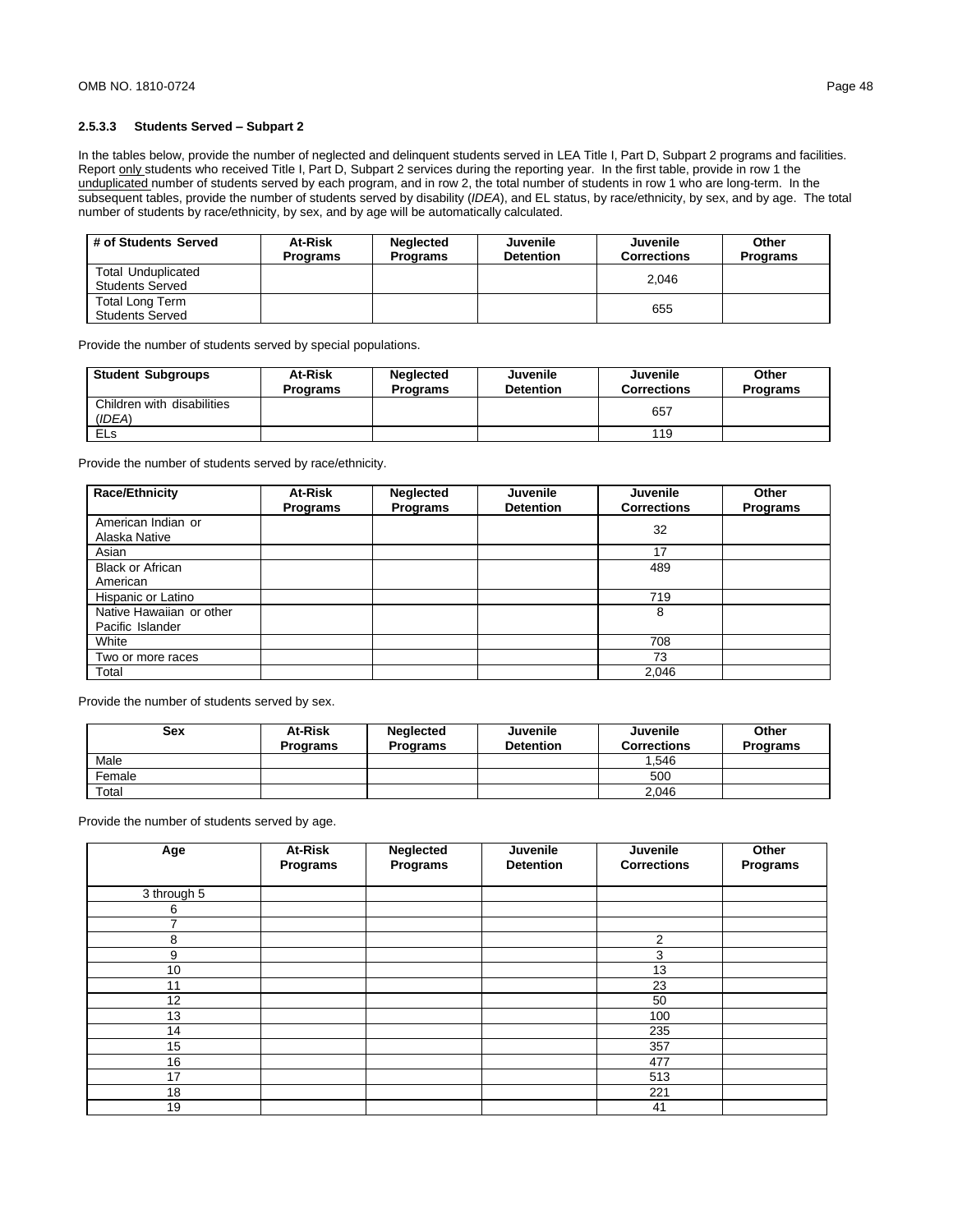| Age   | At-Risk<br><b>Programs</b> | Neglected<br><b>Programs</b> | Juvenile<br><b>Detention</b> | Juvenile<br><b>Corrections</b> | Other<br>Programs |
|-------|----------------------------|------------------------------|------------------------------|--------------------------------|-------------------|
| 20    |                            |                              |                              | 44                             |                   |
| 21    |                            |                              |                              |                                |                   |
| Total |                            |                              |                              | 2,046                          |                   |

If the total number of students differs by demographics, please explain in comment box below.

**Comments:** The response is limited to 8,000 characters.

**Comments:** The response is limited to 4,000 characters.

# **FAQ on Unduplicated Count:**

*What is an unduplicated count?* An unduplicated count is one that counts students only once, even if they were admitted to a facility or program multiple times within the reporting year.

# **FAQ on long-term:**

*What is long-term?* Long-term refers to students who were enrolled for at least 90 consecutive calendar days from July 1, 2018 through June 30, 2019.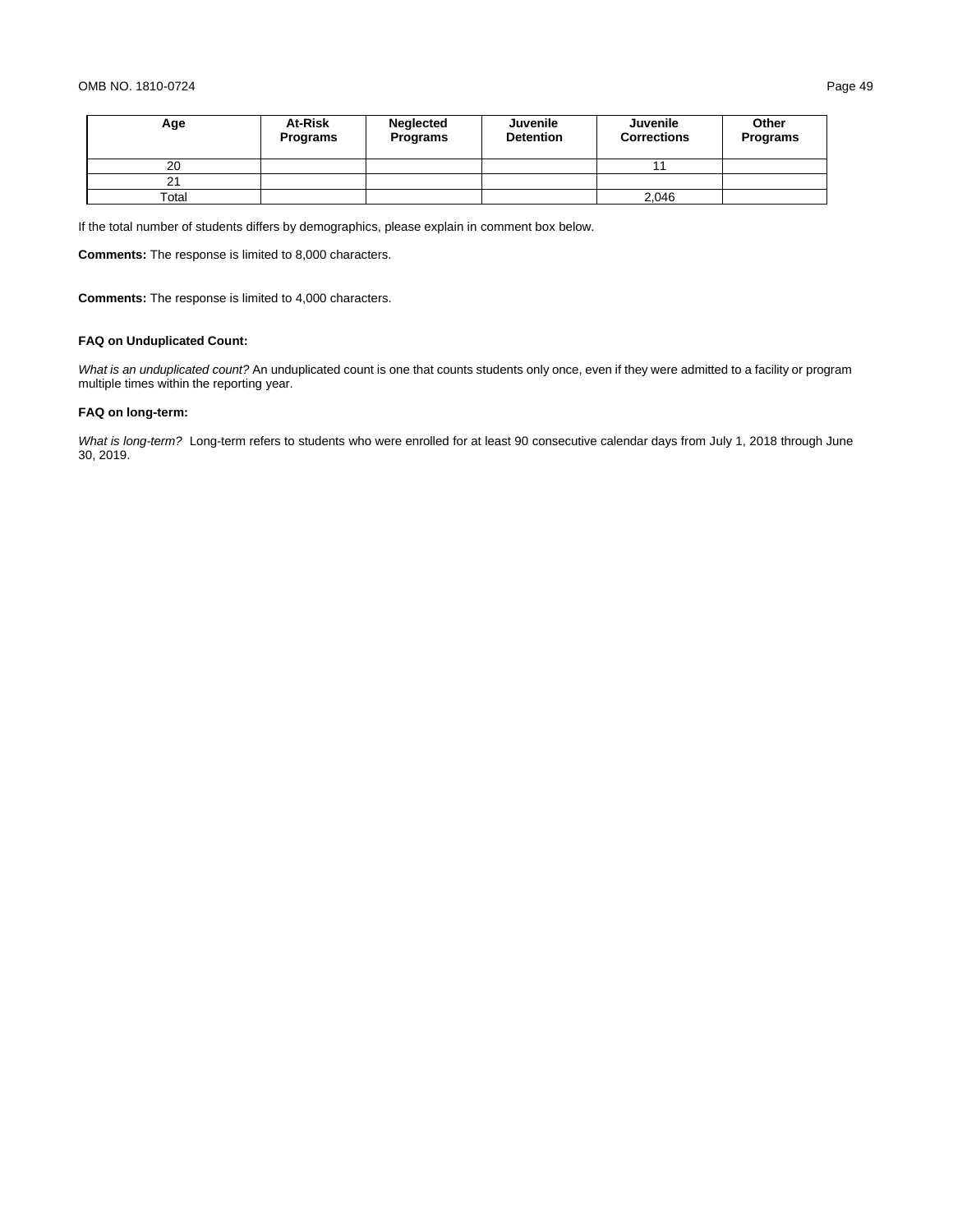### **2.5.3.4 Academic, Career and Technical Outcomes While in the LEA Program/Facility or Within 90 Calendar Days After Exit**

In the tables below, for each program type, provide the number of students who attained academic, career and technical outcomes.

The first table includes outcomes a student is able to achieve only after exit. In this table, provide the unduplicated number of students who enrolled, or planned to enroll, in their local district school within 90 calendar days after exiting. A student may be reported only once, per program type.

The second table includes outcomes a student is able to achieve only one time. In this table, provide the unduplicated number of students who attained the listed outcomes either in the while enrolled in the LEA program/facility column ("in fac.") or in the within 90 calendar days after exiting column. A student may be reported only once across the two time periods, per program type.

The third table includes outcomes a student may achieve more than once. In the "in fac." column, provide the unduplicated number of students who attained academic, career and technical outcomes while enrolled in the LEA program/facility. In the "90 days after exit" column provide the unduplicated number of students who attained academic, career and technical outcomes within 90 calendar days after exiting. If a student attained an outcome once in the program/facility and once during the 90-day transition period, that student may be reported once in each column.

| Outcomes (once per student, At-Risk Programs | <b>Nealected</b> | <b>Juvenile</b>  | Juvenile    | <b>Other Programs</b> |
|----------------------------------------------|------------------|------------------|-------------|-----------------------|
| only after exit)                             | <b>Programs</b>  | <b>Detention</b> | Corrections |                       |
| # of Students Who Enrolled in                |                  |                  |             |                       |
| their local district school 90               |                  |                  | 203         |                       |
| days after exit                              |                  |                  |             |                       |

| Outcomes (once per<br>student) - # of Students<br>Who | w<br>w | ≂ |  |  | m  | w | P<br>. 음<br>m<br>m |
|-------------------------------------------------------|--------|---|--|--|----|---|--------------------|
| Earned a GED                                          |        |   |  |  | 75 |   |                    |
| Obtained high school diploma                          |        |   |  |  | 22 |   |                    |

| Outcomes (once per<br>student per time period) -<br># of Students Who | ograms<br>At-Risk<br>5<br>iac | after<br>နွင့်<br>Irams<br>days<br>Risk<br>exit | යි<br>යි<br>rams<br>lected<br>fac | g<br>යී<br>iter<br>ஃ<br>rams<br>lected<br>skep<br>exit | tention<br>In fac.<br>enile | g<br>enile<br>eys<br>exit | ğ<br>ខ្ល | anile<br>ction<br>Фу | Othel<br>ιŏ<br>llau<br>iac<br>m | ஃ<br>Other<br>lrams<br>days<br>exit |
|-----------------------------------------------------------------------|-------------------------------|-------------------------------------------------|-----------------------------------|--------------------------------------------------------|-----------------------------|---------------------------|----------|----------------------|---------------------------------|-------------------------------------|
| Earned high school course<br>credits                                  |                               |                                                 |                                   |                                                        |                             |                           | 1,144    | 83                   |                                 |                                     |
| Enrolled in a GED program                                             |                               |                                                 |                                   |                                                        |                             |                           | 67       | 38                   |                                 |                                     |
| Accepted and/or enrolled into<br>post- secondary education            |                               |                                                 |                                   |                                                        |                             |                           | 16       | 12                   |                                 |                                     |
| Enrolled in job training<br>courses/programs                          |                               |                                                 |                                   |                                                        |                             |                           | 211      | 24                   |                                 |                                     |
| Obtained<br>employment                                                |                               |                                                 |                                   |                                                        |                             |                           | 36       | 108                  |                                 |                                     |

**In the text box below, please account for any missing or incomplete data after exit.**

**Comments:** The response is limited to 8,000 characters.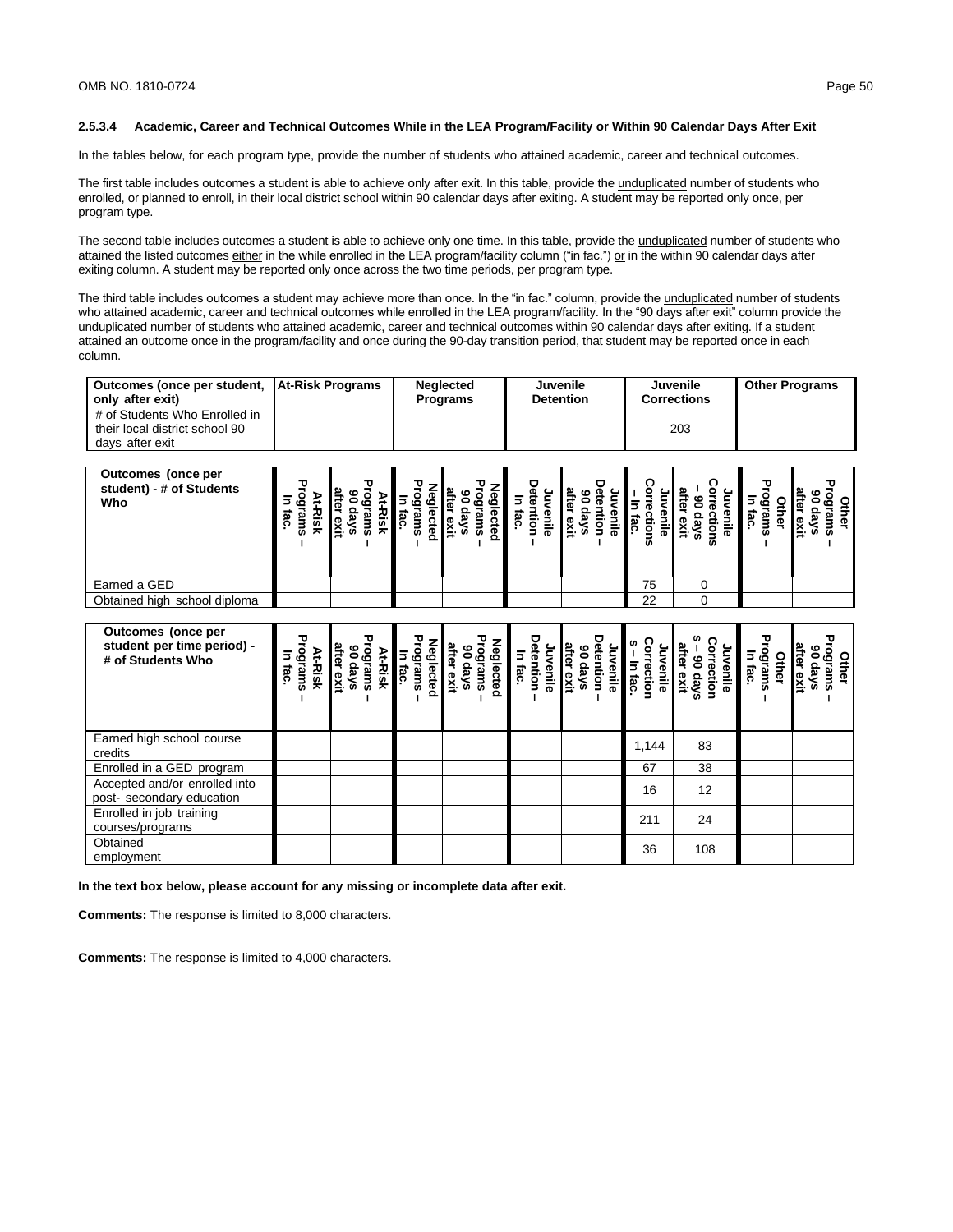## **2.5.4 Academic Performance – Subpart 2**

The following questions collect data on the academic performance of neglected and delinquent long-term students served by Title I, Part D, Subpart 2 in reading and mathematics.

## **2.5.4.1 Academic Performance in Reading – Subpart 2**

In the table below, provide the unduplicated number of long-term students served by Title I, Part D, Subpart 2, who participated in reading pre- and post-testing. Students should be reported in only one of the four change categories. Reporting pre- and post-test data for at-risk students in the table below is optional.

Report only information on a student's most recent testing data. Students who were pre-tested prior to July 1, 2018, may be included if their post-test was administered during the reporting year. Students who were post-tested after the reporting year ended should be counted in the following year. Below the table is an FAQ about the data collected in this table.

| Performance Data (Based on             | At-Risk         | <b>Neglected</b> | <b>Juvenile</b>  | Juvenile           | Other           |
|----------------------------------------|-----------------|------------------|------------------|--------------------|-----------------|
| most recent pre/post-test data)        | <b>Programs</b> | <b>Programs</b>  | <b>Detention</b> | <b>Corrections</b> | <b>Programs</b> |
| Long-term students with negative       |                 |                  |                  |                    |                 |
| grade level change from the pre- to    |                 |                  |                  | 14                 |                 |
| post-test exams                        |                 |                  |                  |                    |                 |
| Long-term students with no change      |                 |                  |                  |                    |                 |
| in grade level from the pre- to post-  |                 |                  |                  | 75                 |                 |
| test exams                             |                 |                  |                  |                    |                 |
| Long-term students with                |                 |                  |                  |                    |                 |
| improvement up to one full grade       |                 |                  |                  | 153                |                 |
| level from the pre- to post-test       |                 |                  |                  |                    |                 |
| exams                                  |                 |                  |                  |                    |                 |
| Long-term students with                |                 |                  |                  |                    |                 |
| improvement of more than one full      |                 |                  |                  | 138                |                 |
| grade level from the pre- to post-test |                 |                  |                  |                    |                 |
| exams                                  |                 |                  |                  |                    |                 |
| Total students pre/post- tested        |                 |                  |                  | 380                |                 |

**Comments:** The response is limited to 4,000 characters.

#### **FAQ on long-term:**

*What is long-term?* Long-term refers to students who were enrolled for at least 90 consecutive calendar days from July 1, 2018, through June 30, 2019.

*Is reporting pre/post-test data for at-risk programs required?* No, reporting pre/post-test data for at-risk students is no longer required, but States have the option to continue to collect and report it within the CSPR.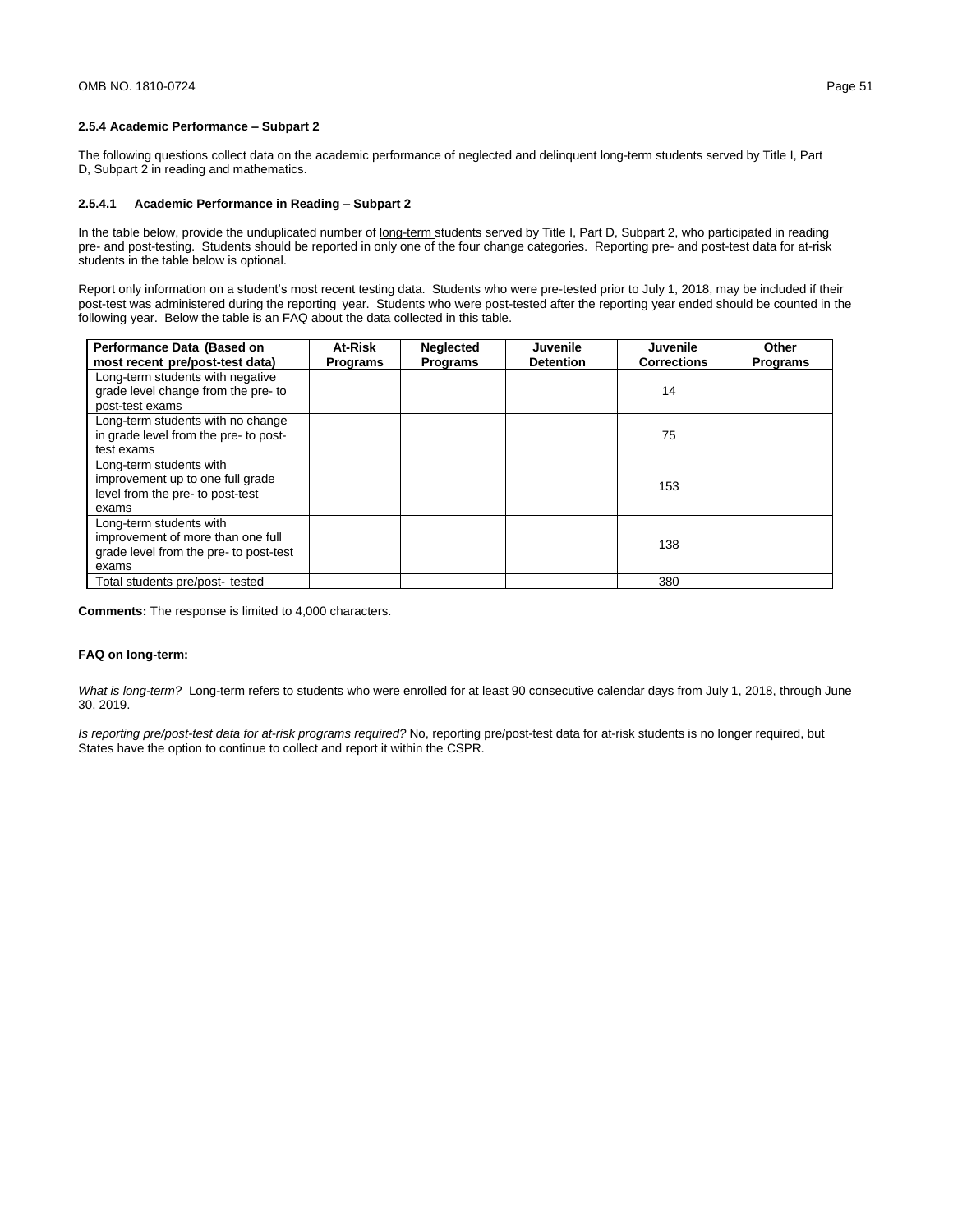# **2.5.4.2 Academic Performance in Mathematics – Subpart 2**

In the table below, provide the unduplicated number of long-term students served by Title I, Part D, Subpart 2, who participated in mathematics pre- and post-testing. Students should be reported in only one of the four change categories. Reporting pre- and post-test data for at-risk students in the table below is optional.

Report only information on a student's most recent testing data. Students who were pre-tested prior to July 1, 2018, may be included if their post-test was administered during the reporting year. Students who were post-tested after the reporting year ended should be counted in the following year. Below the table is an FAQ about the data collected in this table.

| Performance Data (Based on<br>most recent pre/post-test data)                                                   | At-Risk<br><b>Programs</b> | <b>Neglected</b><br><b>Programs</b> | <b>Juvenile</b><br><b>Detention</b> | Juvenile<br><b>Corrections</b> | Other<br><b>Programs</b> |
|-----------------------------------------------------------------------------------------------------------------|----------------------------|-------------------------------------|-------------------------------------|--------------------------------|--------------------------|
| Long-term students with negative<br>grade level change from the pre- to<br>post-test exams                      |                            |                                     |                                     | 15                             |                          |
| Long-term students with no change<br>in grade level from the pre- to post-<br>test exams                        |                            |                                     |                                     | 78                             |                          |
| Long-term students with<br>improvement up to one full grade<br>level from the pre- to post-test<br>exams        |                            |                                     |                                     | 202                            |                          |
| Long-term students with<br>improvement of more than one full<br>grade level from the pre- to post-test<br>exams |                            |                                     |                                     | 94                             |                          |
| Total students pre/post- tested                                                                                 |                            |                                     |                                     | 389                            |                          |

**Comments:** The response is limited to 4,000 characters.

#### **FAQ on long-term:**

*What is long-term?* Long-term refers to students who were enrolled for at least 90 consecutive calendar days from July 1, 2018, through June 30, 2019.

*Is reporting pre/post-test data for at-risk programs required?* No, reporting pre/post-test data for at-risk students is no longer required, but States have the option to continue to collect and report it within the CSPR.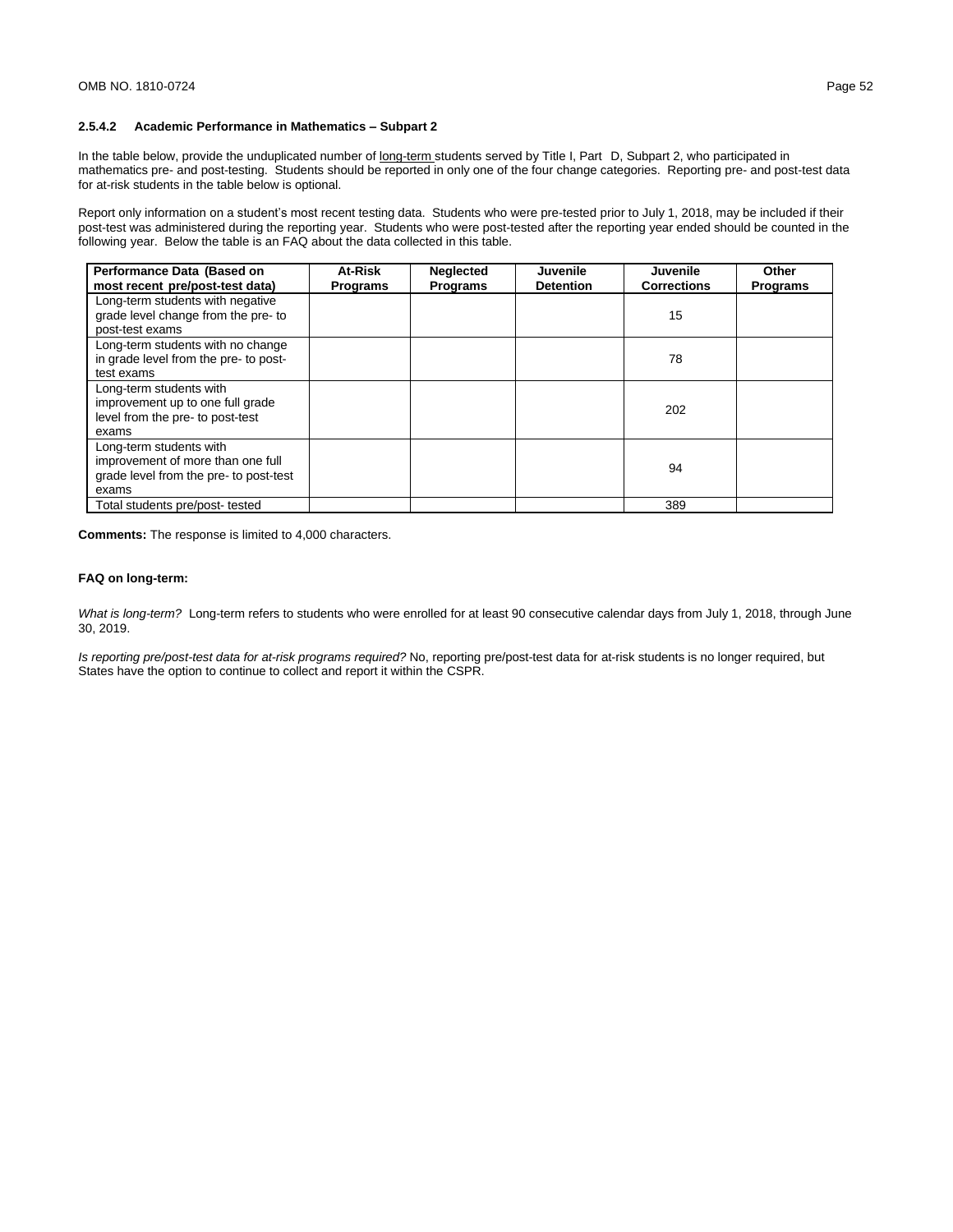# **2.6 STUDENT SUPPORT AND ACADEMIC ENRICHMENT GRANTS (TITLE IV, PART A)**

# **2.6.1 Funds Spent Under Title IV, Part A**

This section collects data on the amount of funds spent by LEAs on the three content areas under Title IV, Part A of the *ESEA*. The data are reported through the Annual Performance Reporting Tool.

| <b>Content Area</b>         | <b>Amount of Funds Spent</b> |
|-----------------------------|------------------------------|
| Well-Rounded                | 0.00                         |
| Safe and Healthy Students   | 0.00                         |
| Effective Use of Technology | 0.00                         |

**Comments:** The response is limited to 4,000 characters.

Colorado implemented a system to collect Title IV, Part A expenditures by content area beginning in the 2019/2020 school year.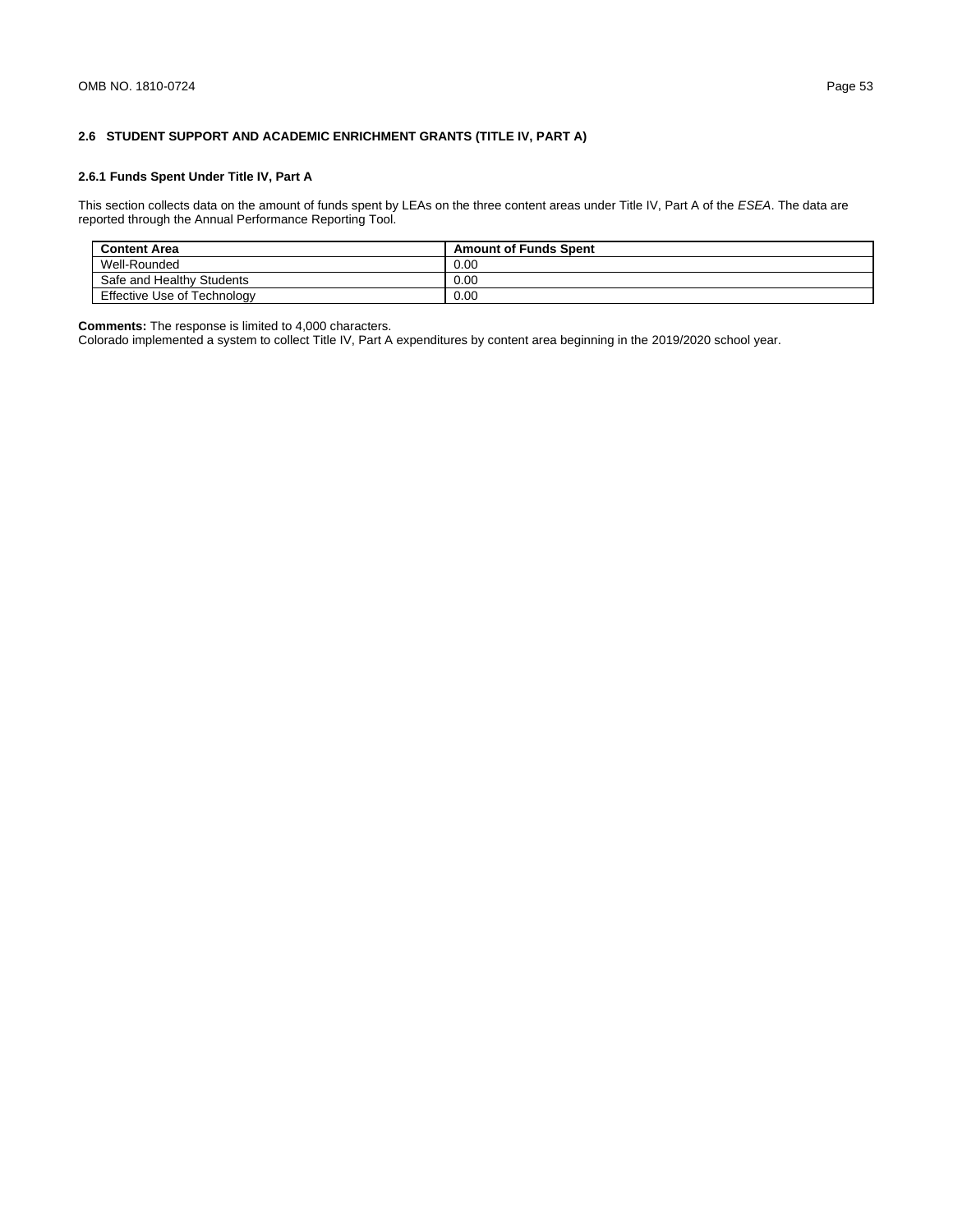This section collects data on the number of LEAs who spent funds by the content areas under Title IV, Part A of the *ESEA*. For the "Any" category, report the number of LEAs that spent funds in any of the three content areas. An LEA should be included in the count of each content area it spent funds on (i.e. an LEA may be represented in more than one content area in the table below). The data are reported through the Annual Performance Reporting Tool.

| <b>Content Area</b>         | <b>Number of LEAs Spending Funds</b> |
|-----------------------------|--------------------------------------|
| Well-Rounded                |                                      |
| Safe and Healthy Students   |                                      |
| Effective Use of Technology |                                      |
| Any Content Area            | 132                                  |

**Comments:** The response is limited to 4,000 characters.

Colorado implemented a system to collect Title IV, Part A expenditures by content area beginning in the 2019/2020 school year. For the 2018/19 school year, LEAs spending funds in any content area were counted at the consortia level; each consortia counted as one LEA, regardless of how many districts were members.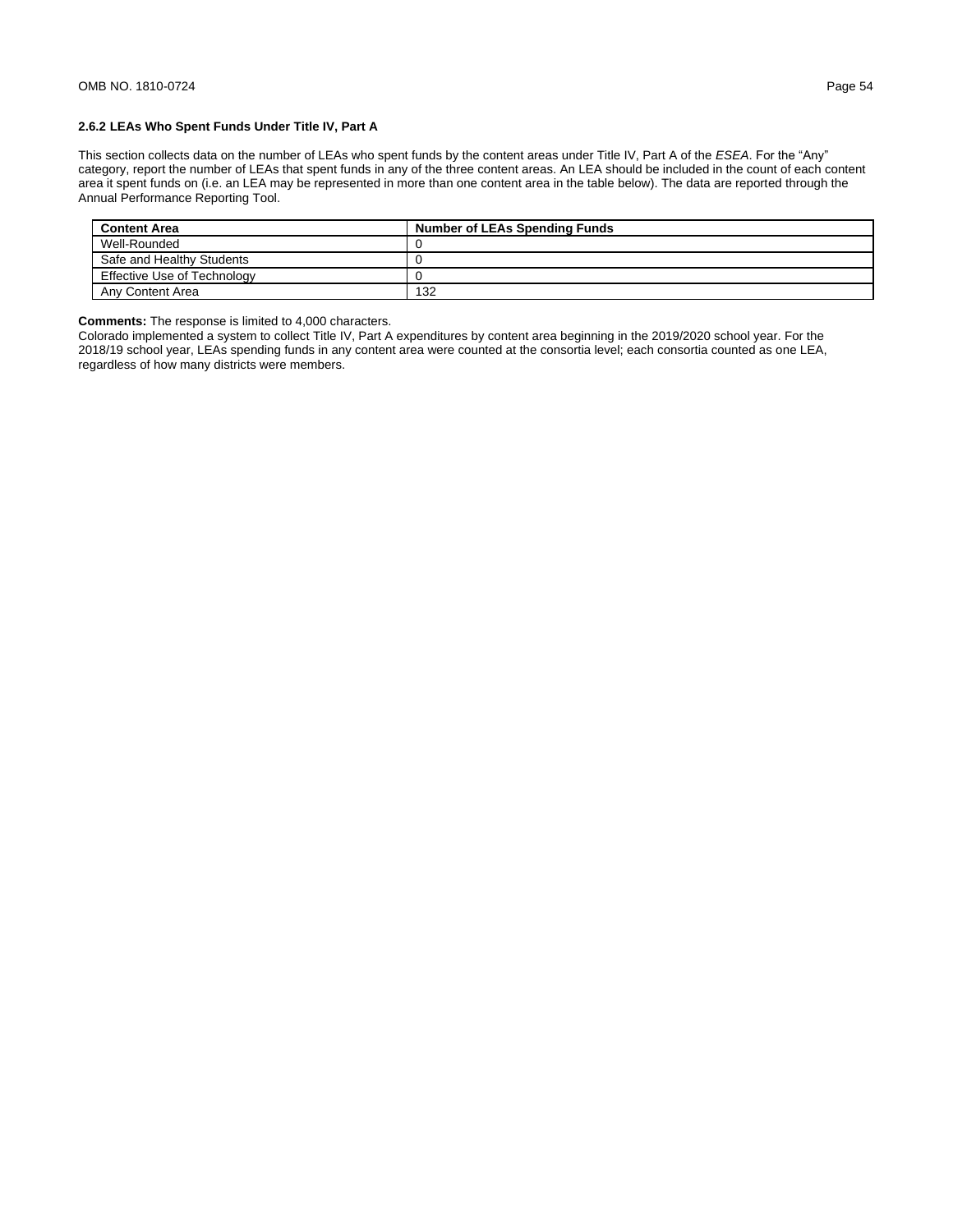# **2.7 FUNDING TRANSFERABILITY FOR STATE AND LOCAL EDUCATIONAL AGENCIES (TITLE V, PART A)**

# **2.7.1 State Transferability of Funds**

In the table below, indicate whether the State transferred funds under the state transferability authority.

| <b>State Transferability of Funds</b>                                                                           | <sup>v</sup> es/No |
|-----------------------------------------------------------------------------------------------------------------|--------------------|
| Did the State transfer funds under the State Transferability authority of Section 5103(a)<br>during SY 2018-19? | <b>NC</b>          |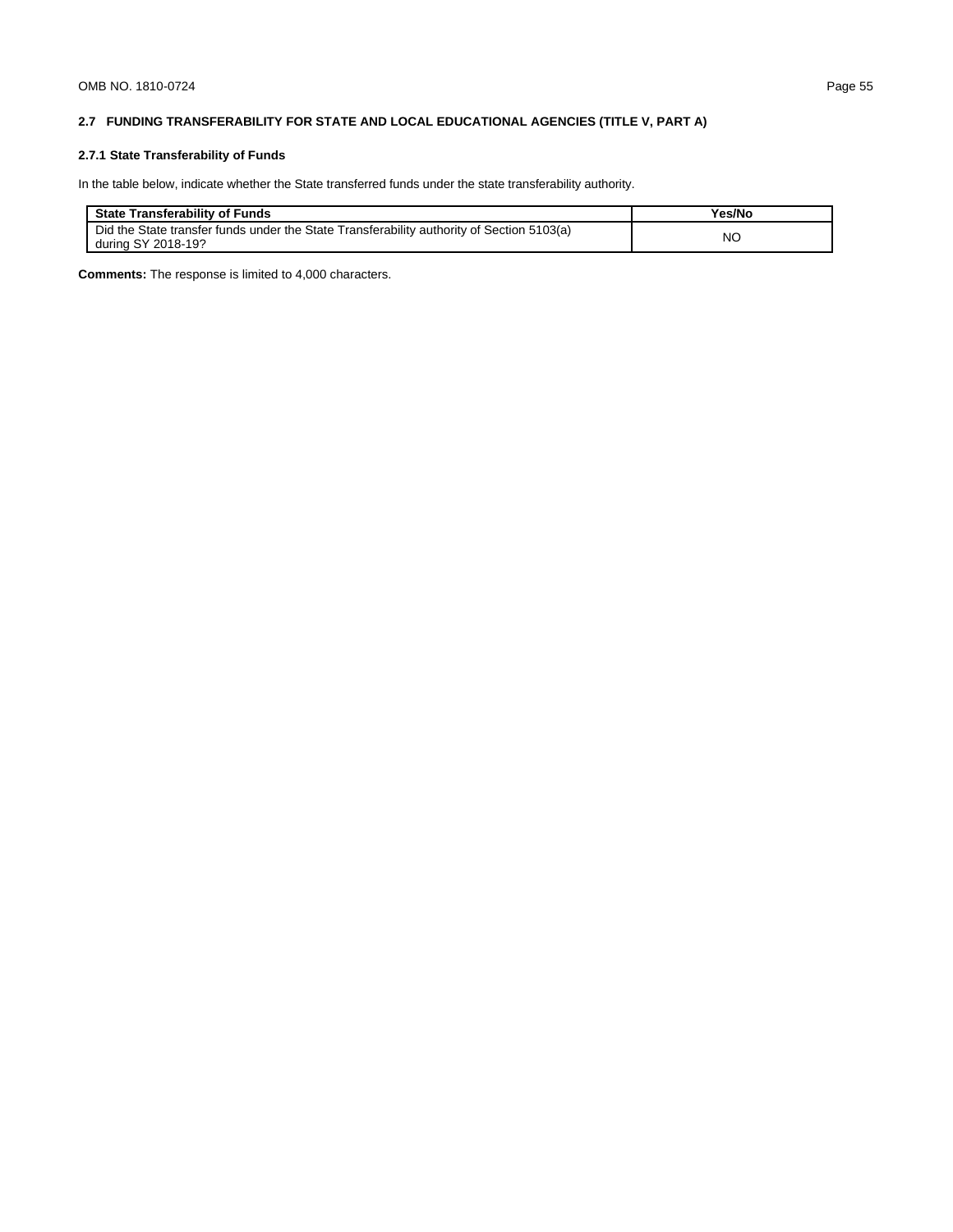# **2.7.2 Local Educational Agency (LEA) Transferability of Funds**

In the table below, indicate the number of LEAs that notified the State that they transferred funds under the LEA transferability authority.

| LEA Transferability of Funds                                                                                                  |  |
|-------------------------------------------------------------------------------------------------------------------------------|--|
| LEAs that notified the State that they were transferring funds under the LEA<br>Transferability authority of Section 5103(b). |  |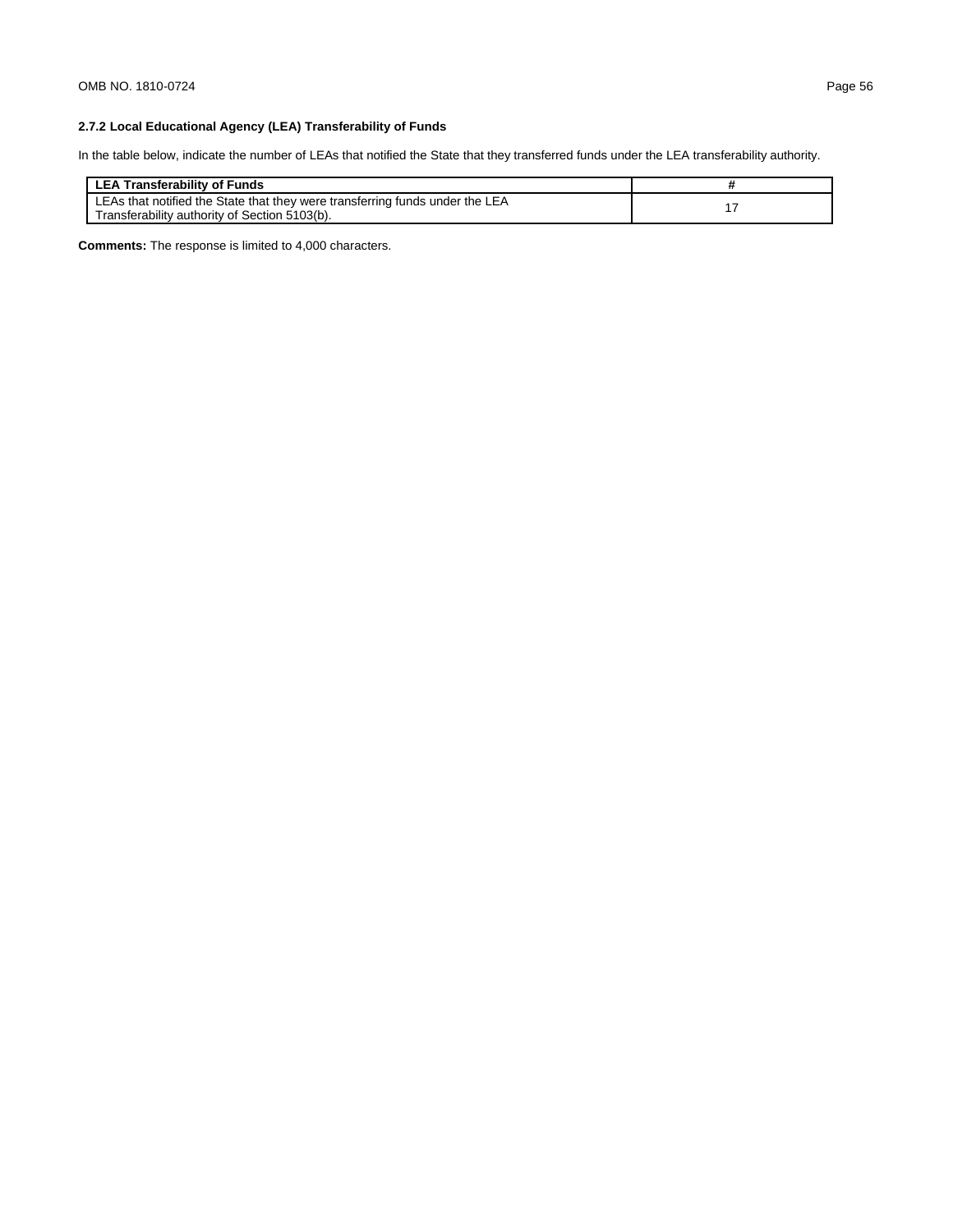# **2.7.3 LEA Funds Transfers**

In the table below, provide the total number of LEAs that transferred funds from an eligible program to another eligible program.

| Program                                                                                                                       | # LEAs Transferring Funds<br><b>FROM Eligible Program</b> | # LEAs Transferring Funds TO<br><b>Eligible Program</b> |
|-------------------------------------------------------------------------------------------------------------------------------|-----------------------------------------------------------|---------------------------------------------------------|
| Supporting Effective Instruction (Title II, Part A)                                                                           |                                                           |                                                         |
| Student Support and Enrichment Grants (Title IV, Part A)                                                                      | 15                                                        |                                                         |
| Improving Basic Programs Operated by LEAs (Title I,<br>Part A)                                                                |                                                           |                                                         |
| Education of Migratory Children (Title I, Part C)                                                                             |                                                           |                                                         |
| Prevention and Intervention Programs for Children and<br>Youth Who Are Neglected, Delinguent, or At-Risk (Title I,<br>Part D) |                                                           |                                                         |
| English Language Acquisition, Language Enhancement,<br>and Academic Achievement Act (Title III, Part A)                       |                                                           |                                                         |
| Rural Education Initiative (Title V, Part B)                                                                                  |                                                           |                                                         |

In the table below provide the total amount of FY 2018 appropriated funds transferred from and to each eligible program.

| Program                                                                                                                       | <b>Total Amount of Funds</b><br><b>Transferred FROM Eligible</b><br>Program | <b>Total Amount of Funds</b><br>Transferred TO Eligible<br>Program |
|-------------------------------------------------------------------------------------------------------------------------------|-----------------------------------------------------------------------------|--------------------------------------------------------------------|
| Supporting Effective Instruction (Title II, Part A)                                                                           | 108.691.00                                                                  | 146.355.00                                                         |
| Student Support and Enrichment Grants (Title IV, Part A)                                                                      | 1,020,516.00                                                                | 0.00                                                               |
| Improving Basic Programs Operated by LEAs (Title I,<br>Part A)                                                                |                                                                             | 912.431.00                                                         |
| Education of Migratory Children (Title I, Part C)                                                                             |                                                                             | 0.00                                                               |
| Prevention and Intervention Programs for Children and<br>Youth Who Are Neglected, Delinguent, or At-Risk (Title I,<br>Part D) |                                                                             | 0.00                                                               |
| English Language Acquisition, Language Enhancement,<br>and Academic Achievement Act (Title III, Part A)                       |                                                                             | 70.421.00                                                          |
| Rural Education Initiative (Title V, Part B)                                                                                  |                                                                             | 0.00                                                               |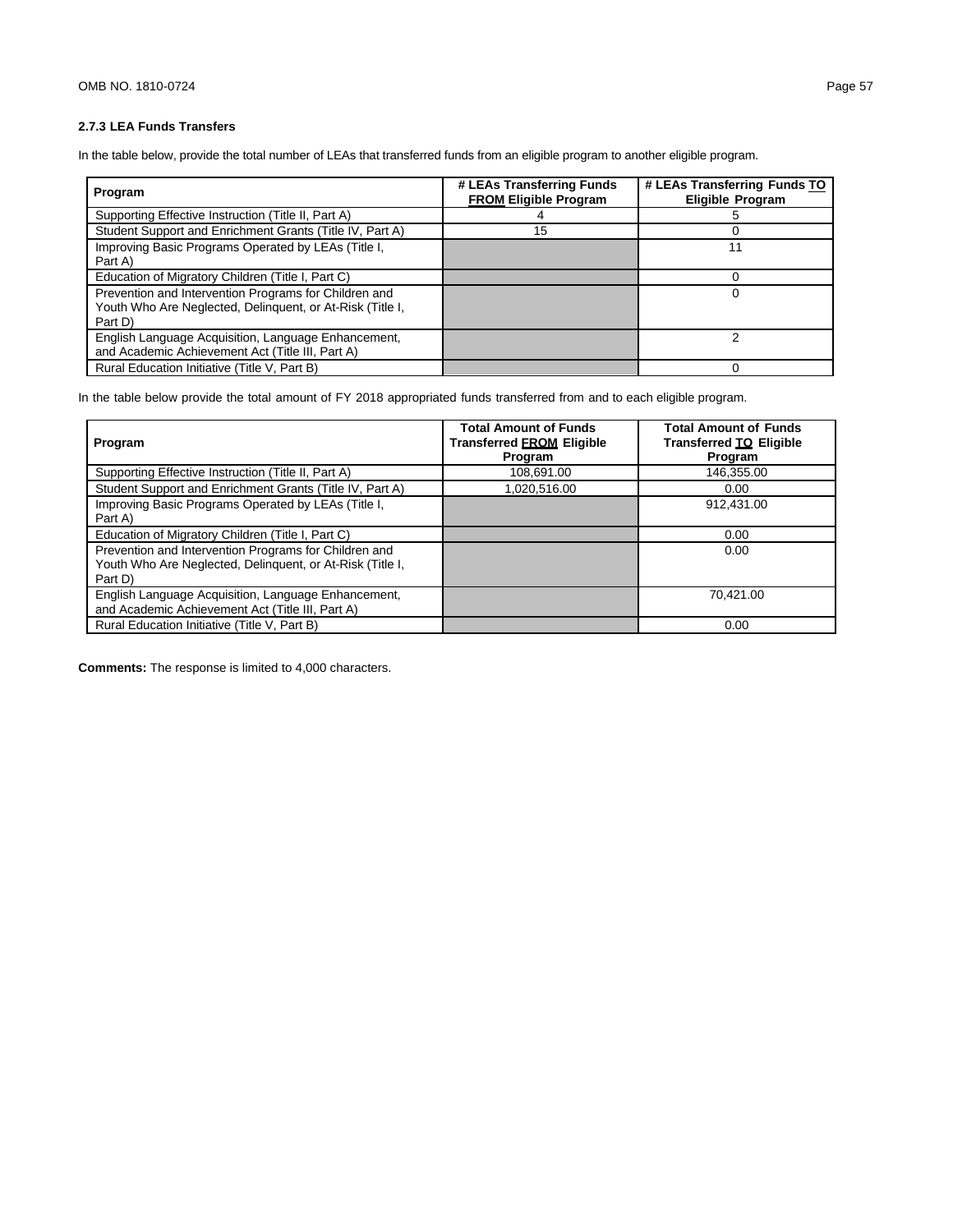# **2.8 RURAL EDUCATION ACHIEVEMENT PROGRAM (REAP)**

This section collects data on the Rural Education Achievement Program (REAP) Title V, Part B, Subparts 1 and 2.

# **2.8.1 LEA Use of Rural Low-Income Schools Program (RLIS) (Title V, Part B, Subpart 2) Grant Funds**

In the table below, provide the number of eligible LEAs that used RLIS funds during SY2018-19 for each of the listed purposes.

| <b>Purpose</b>                                 | # LEAs |
|------------------------------------------------|--------|
| Activities authorized under Part A of Title I  |        |
| Activities authorized under Part A of Title II |        |
| Activities authorized under Title III          |        |
| Activities authorized under Part A of Title IV |        |
| Parental involvement activities                |        |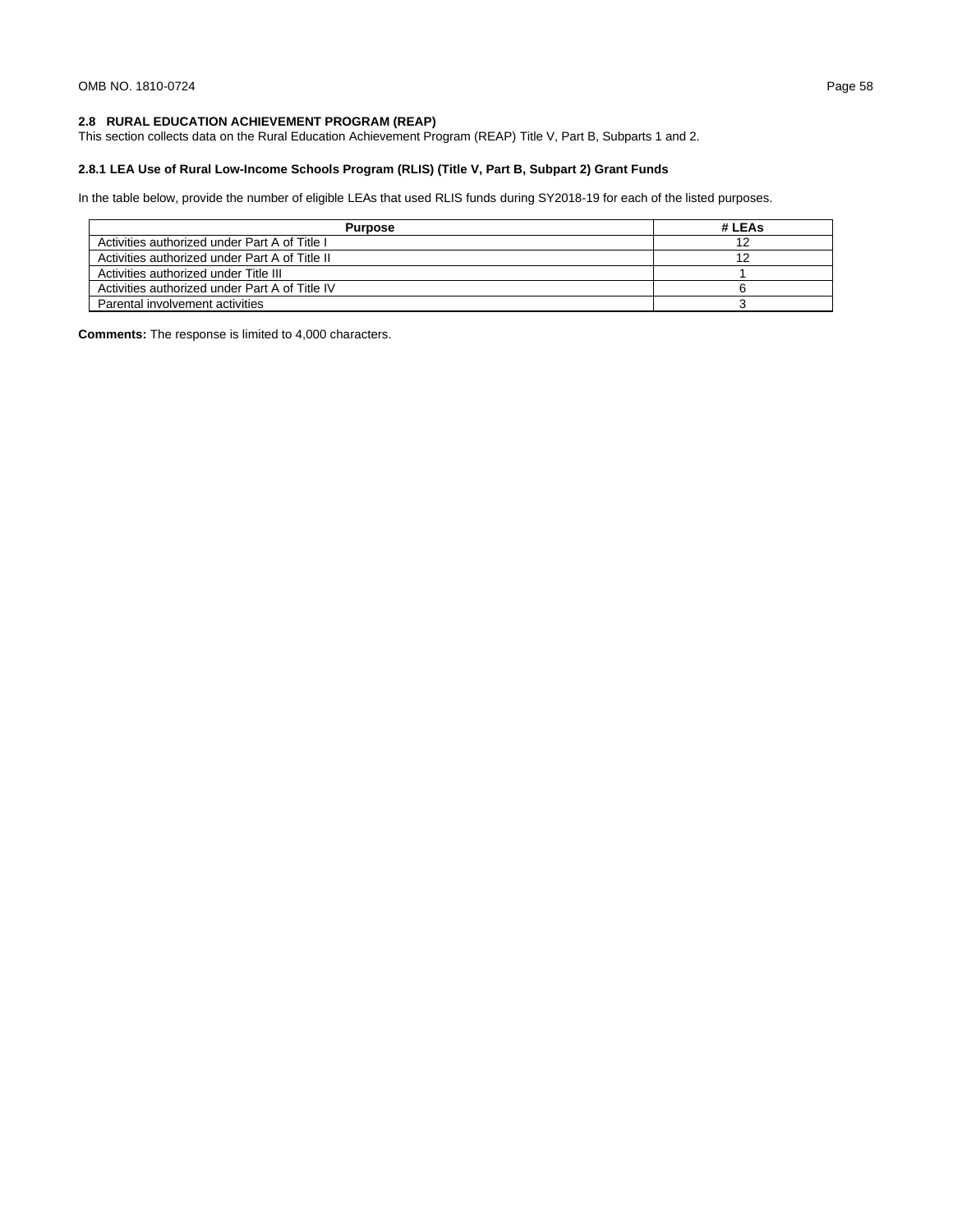#### **2.8.2 RLIS Objectives and Outcomes**

In the space below, describe the progress the State has made in meeting the objectives and outcomes for the Rural Low-Income School (RLIS) Program as described in the State's most current Consolidated State Application. If providing quantitative data along with your narrative, please ensure all data is converted to text format.

#### **Comments:** The response is limited to 8,000 characters.

Colorado Department of Education (CDE) has worked with LEAs through their consolidated applications to administer this funding to align with and enhance other federal, state, and local programs. The specific measurable program objectives and outcomes for each LEA receiving RLIS funds will be aligned with the specific Title program(s): Use of Funds and Program Objectives and Outcomes

- Title I, Part A: Academic Achievement goals and measures of interim progress under Section 1

- Example of LEA use of RLIS funds to meet outlined objective:

 - Support for Cortez Middle School (CMS) to participate in University of Virginia turnaround professional development and coaching for leaders and teacher leaders. The UVA turnaround work is an evidence based practice that is also part of the state-approved district pathways plan. CMS has had difficulty recruiting and retaining teachers due to the challenges of turnaround. A key priority of the UVA turnaround PD and consulting is focused on talent management and the recruitment, development, and retention of teachers. This PD will be provided to the school leadership team at Cortez Middle School and key teacher leaders and will consist of cohort based week long PD as well as job embedded PD and coaching provided as part of a site visit. Three school leaders and the school teacher leadership team will participate.

 - This position as a classroom teacher also provides English Language Arts/Reading Intervention to students within remedial courses at their designated school. Each classroom caters to students of all minorities and non-minorities, and fosters positive peer relationships and support regarding coursework. Students that are members of subgroups such as FRM, ELL, READ ACT, Migrant, and Gifted and Talented all actively participate in the classroom curriculum taught. Each grade level learning team in each school begins the process by developing a plan i.e.; (learning objectives) that give an end result that each teacher/interventionist would like to accomplish with their students over the course of the school year. Next, the teams utilize an assessment culture that's main focus is to establish a personal connection with each student. Teachers utilize test results with immediate feedback to create the cornerstone of the student/teacher relationship. Lamar RE2 utilizes DIBELS, NWEA, CMAS PARCC/Science/Social Studies, ACCESS 2.0/DLM/KITE exams to develop comprehensive learning goals and strategies that prioritize services for each child. Each child then receives a minimum of 40 extra minutes in the primary classroom and in the intervention areas so that each student gets the help they need in ELL and Reading.

- Title II, Part A: Rates that low-income and minority students are taught at disproportionate rates by ineffective, out-of-field, and inexperienced teachers compared to their peers under Section 5.3

- Example of LEA use of RLIS funds to meet outlined objective:

 - The instructional coach will monitor and provide feedback to instructional staff in regard to implementing the adopted curricula and instructional strategies to support the curricula: 1) fidelity of implementation; 2) posting objectives aligned with curriculum; 3) best practice instructional strategies unit planning. The Instructional Coach will monitor and provide feedback on effective instructional practices including: 1) curriculum implementation; 2) alignment of instruction with curricular expectations; 3) differentiation/engagement - strategies and related 21st century skills; and 4) Capturing Kids Hearts strategies. With this level of support instructional practices will improve.

- Title III: English Language Proficiency goals and measures of interim progress under Section 1

- Example of LEA use of RLIS funds to meet outlined objective:

- Provide Cultural and Linguistically diverse teacher for students requiring EL services.

- Title IV, Part A: Academic Achievement goals and measures of interim progress under Section 1

- Example of LEA use of RLIS funds to meet outlined objective:

 - Prime for Life is an evidence-based therapeutic education program with demonstrated success in significantly altering attitudes, increasing abstinence, reducing high-risk drinking and drug use, and reducing recidivism. Prime for Life is listed on the National Registry of Evidence - Based Programs and Practices (NREPP), a service of Substance Abuse and Mental Health Services Administration (SAMHSA).

- Payment of AP testing costs for low income students in need

 - Safety and At-risk coordinator for training of self and training of staff for all emergency situations and working in conjunction with law enforcement and OEM personnel to ensure proper protocols are developed and followed

- Title I, Section 11116 Parent Involvement

- Examples of LEA use of RLIS funds to meet outlined objectives:

- Parent Involvement-Family Night Events parents will be educated as to the additional support programs available for the most at risk student population. This will allow teachers and parents to be able to focus on academic student success. Intended Outcome: Teachers and Parents will be able to collaborate together in order to meet the individual student needs. The Building Level Accountability Committee (BAC) will send Parent Surveys out to families the day following the Family Night Activity in order to evaluate the effectiveness of the activity. This information will be shared with the building level administrator.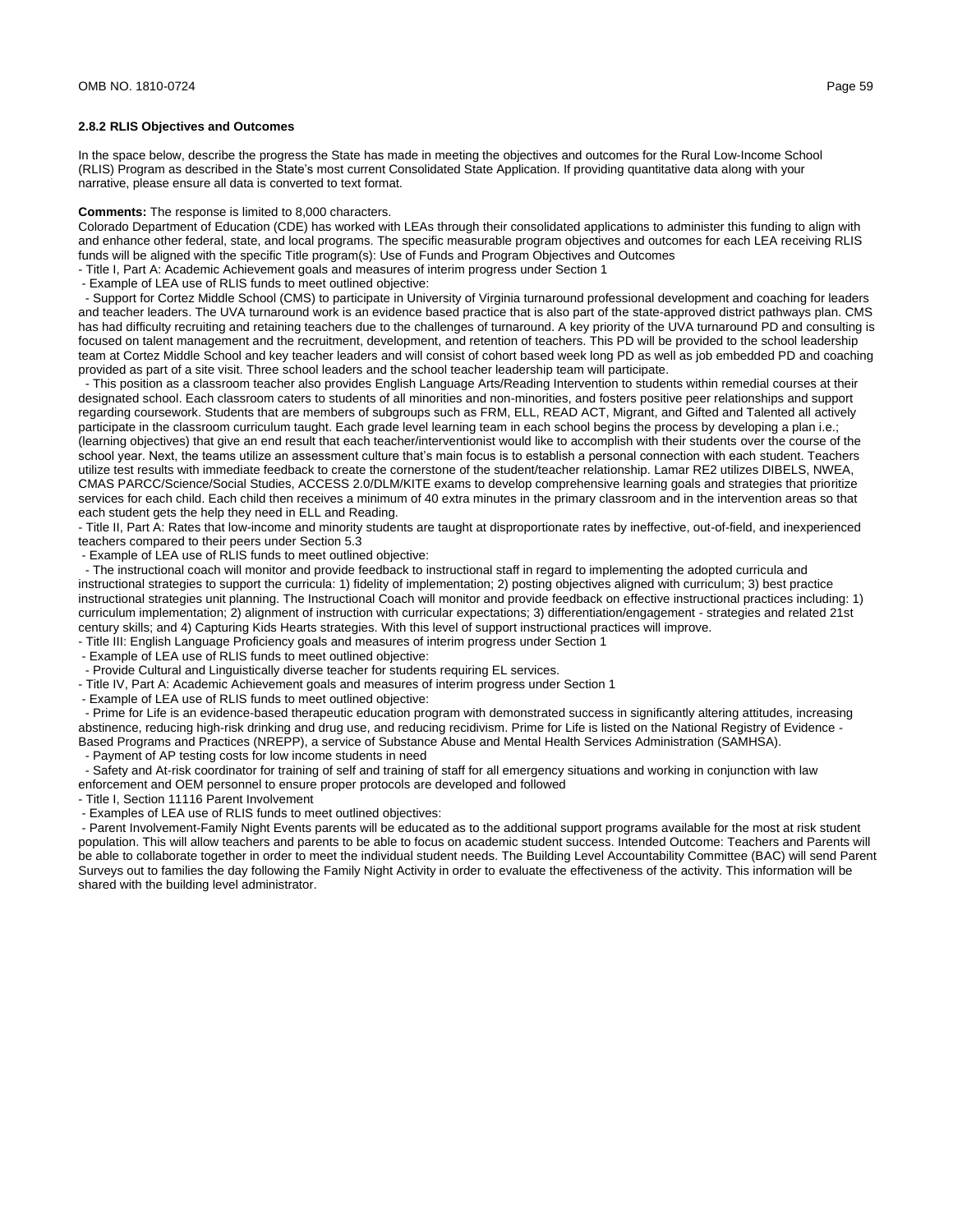## **2.8.3 RLIS Technical Assistance**

In the space below, describe the progress the State has made in providing technical assistance for RLIS LEA sub-grantees as described in the State's most current Consolidated State Application. If providing quantitative data along with your narrative, please ensure all data is converted to text format.

### **Comments:** The response is limited to 8,000 characters.

Colorado Department of Education (CDE) has enhanced LEA's capacity to administer these funds by providing technical assistance through 20 regional network meeting in 5 regions of the state. Four virtual training webinars, ongoing emails, and regular telephone support throughout the year to support LEAs in using RLIS funds to meet district needs aligned with intent and purpose of the RLIS program. CDE shared several communications and provided trainings with LEAs to support dual-eligible districts in making informed decisions on participation in RLIS vs. SRSA program.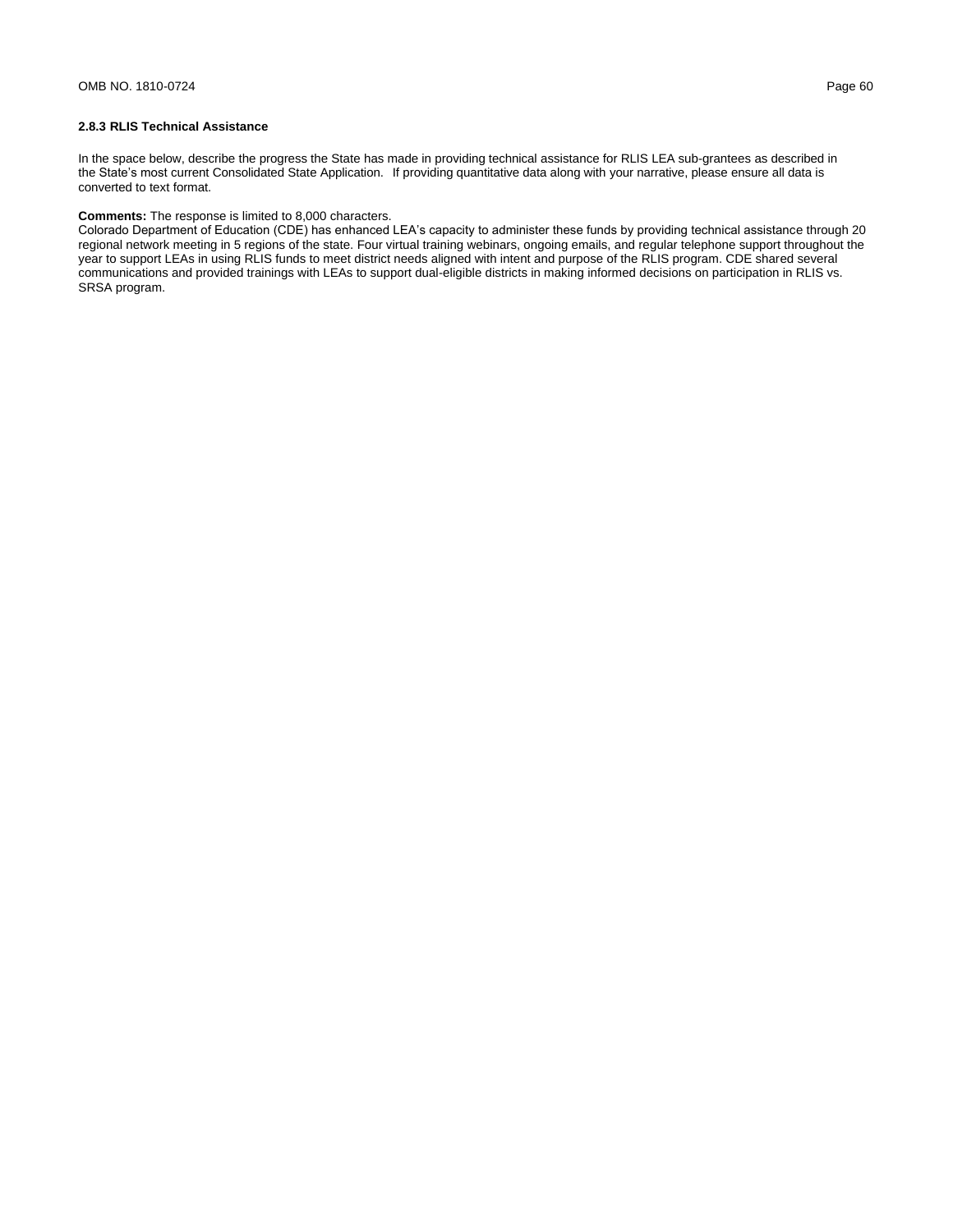### **2.8.4 RLIS Subgrant Award Determination**

Please report the method the SEA used to award grants to eligible LEAs. If the SEA used a competitive process, please describe that process and include a description of the methods and criteria the SEA used to review applications, award funds to LEAs, and how the LEAs were notified of the process. If the SEA used a formula besides one based on the number of students in average daily attendance served by eligible LEAs in the State, please describe that formula, including an explanation of how this alternative formula enables the SEA to allot grant funds in a manner that serves equal or greater concentrations of children from families with incomes below the poverty line, relative to the concentration that would be served if the SEA used a formula based on the number of students in average daily attendance served by eligible LEAs in the State.

**Comments:** The response is limited to 8,000 characters.

Colorado awards grants by the number of students in average daily attendance served by eligible LEAs in the State.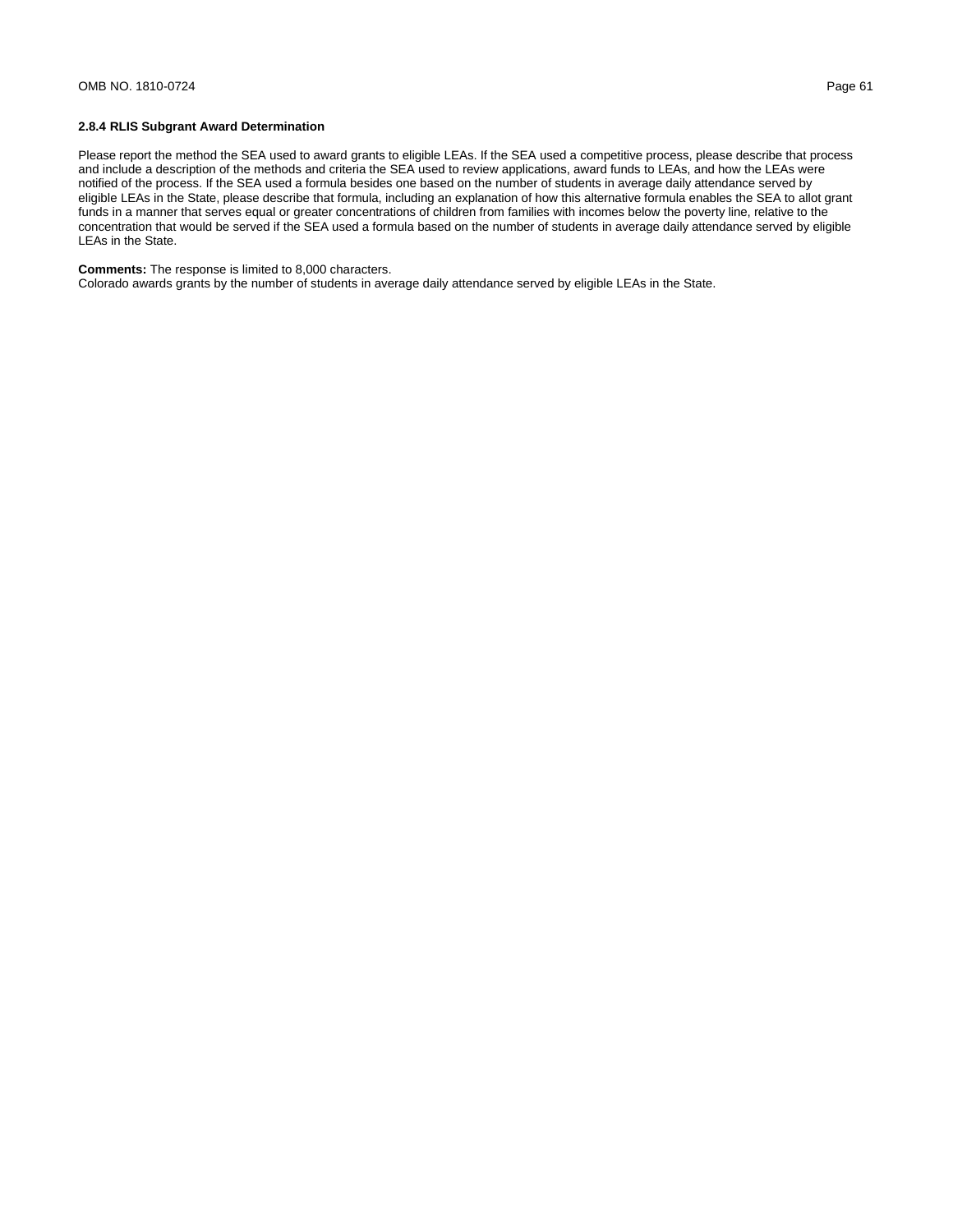# **2.8.5 RLIS State Administrative Funds**

In the table below, provide information on state administrative funds.

| Question                                                                                                                   | Percentage |
|----------------------------------------------------------------------------------------------------------------------------|------------|
| What percentage of the RLIS grant funds were retained for State-level<br>administration?                                   | 5.00%      |
| What percentage of those funds retained for State-level administration<br>were used specifically for technical assistance? | 75.00%     |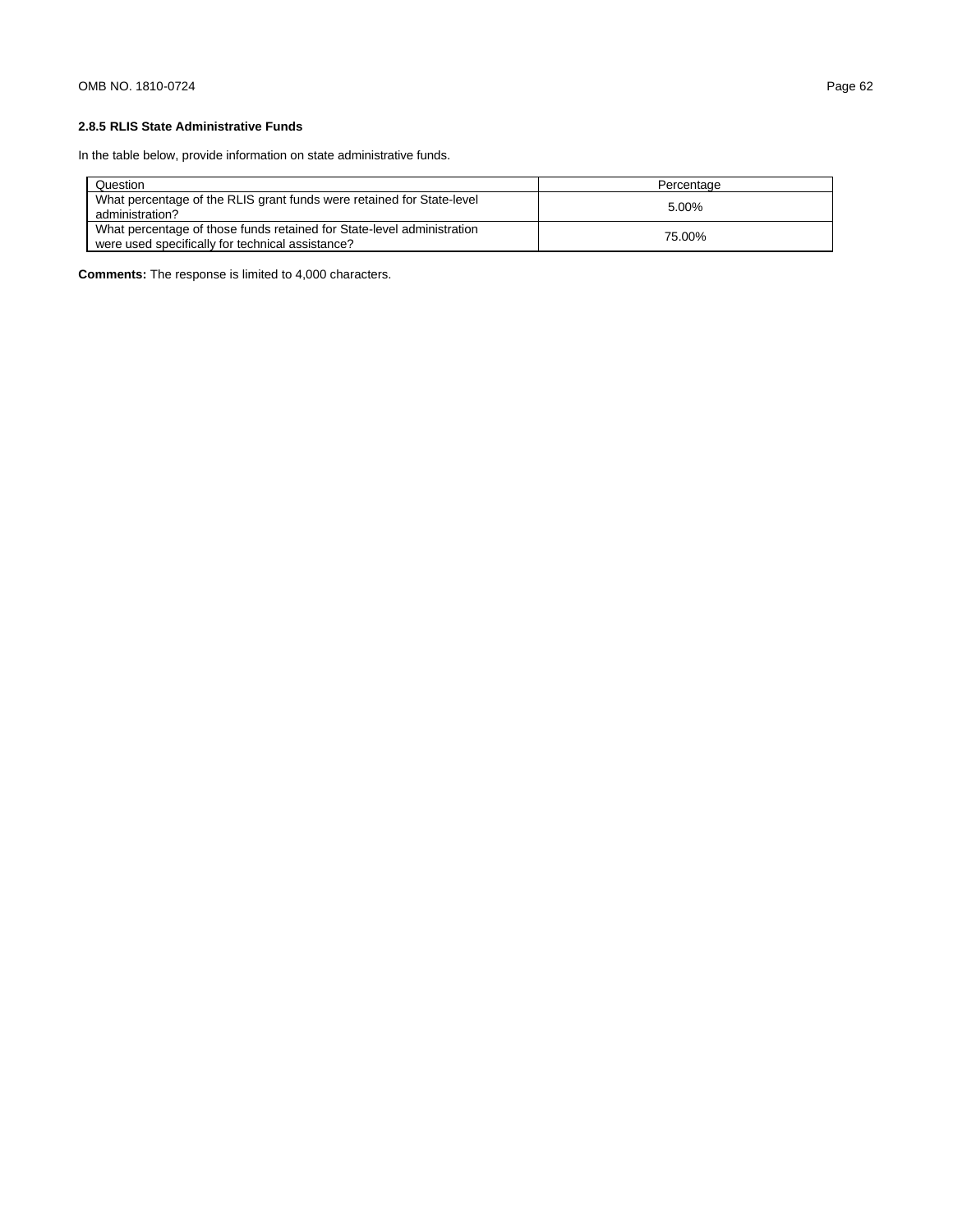Please list the NCES LEA ID and name of each LEA that received RLIS funds and the amount each received. This information will be collected from SEAs outside of the CSPR collection tool.

- NCES LEA ID
- LEA Name
- RLIS Award Amount